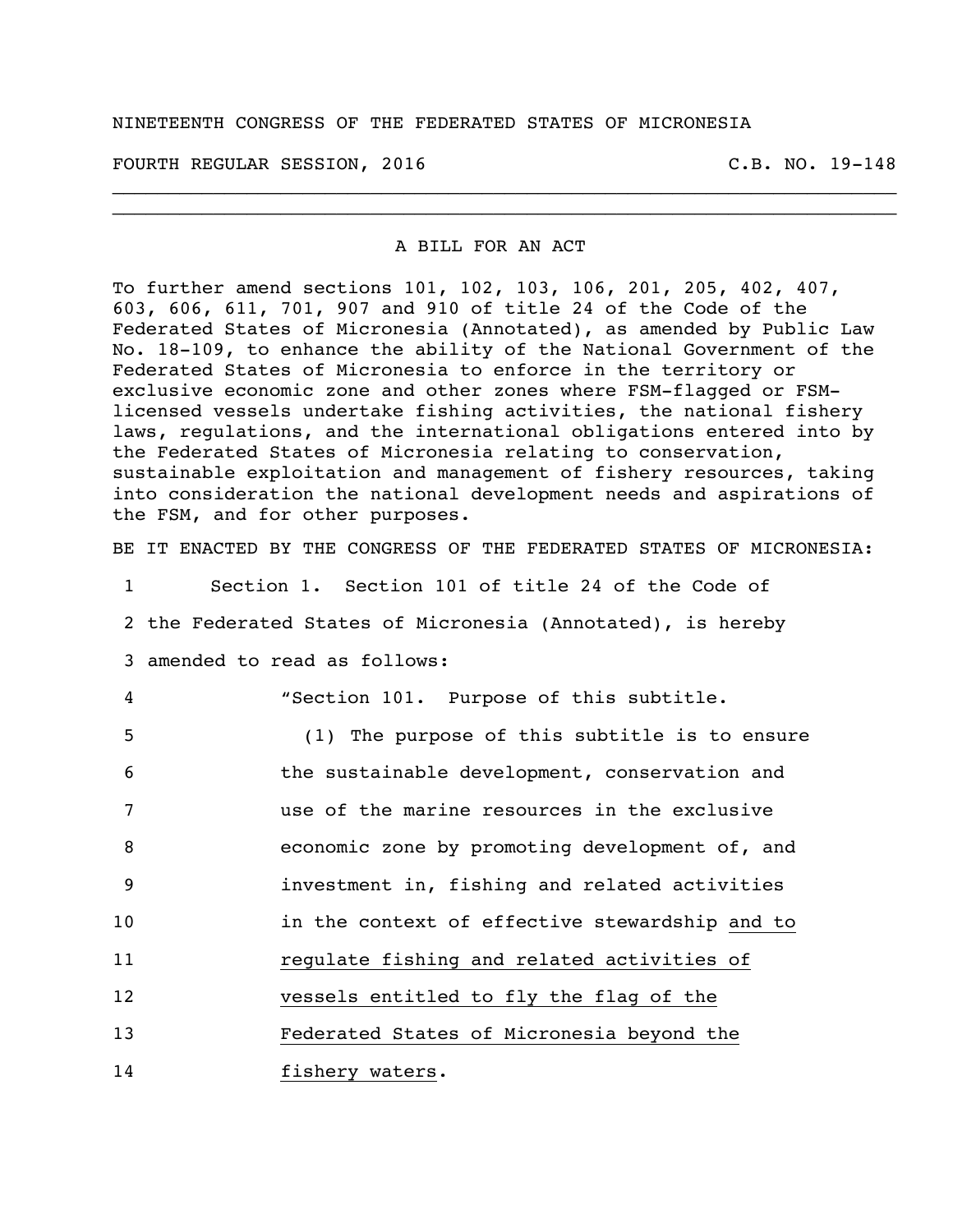(2) This act may be referred to as the 'Marine Resources Act of 2002'." Section 2. Section 102 of title 24 of the Code of the Federated States of Micronesia (Annotated) is hereby amended to read as follows: "Section 102. Definitions. In this subtitle, except where otherwise specified, the following 8 terms shall have the meanings stated below: (1) 'Access agreement' means a treaty, agreement or arrangement entered into by the Authority pursuant to this act in relation to access to the exclusive economic zone for fishing by foreign fishing vessels, and includes bilateral and multilateral instruments applicable at the national, subregional, regional or international level. (2) 'Administrator' means the director of a regional fisheries agency or any other organization or person authorized, pursuant to section 106 of chapter 1 of this subtitle, to administer a fisheries access agreement or fisheries management agreement to which the Federated States of Micronesia is party. (3) 'Agent' includes a person appointed or designated by a foreign fishing company to act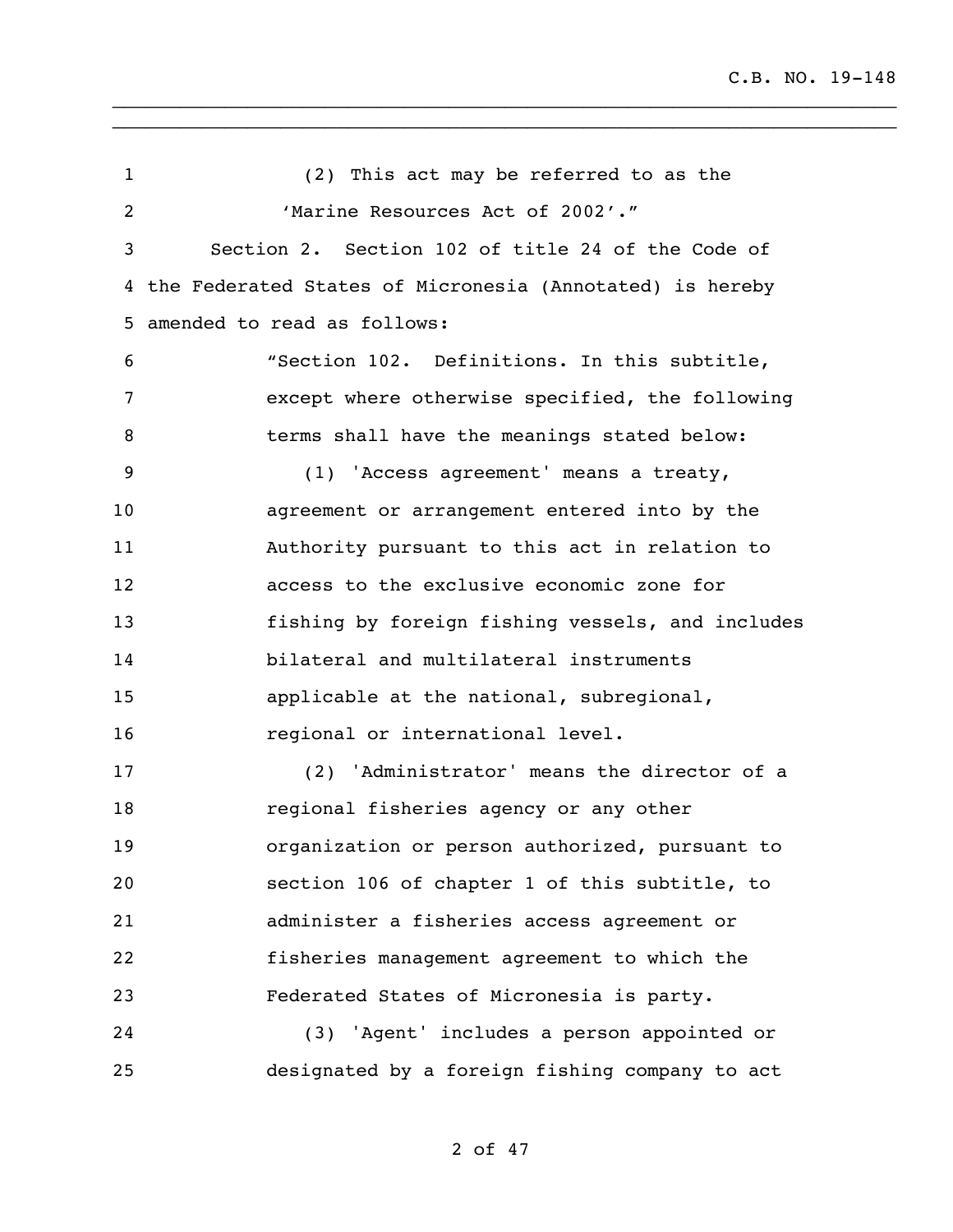as the legal representative of that company within the Federated States of Micronesia, including acceptance of and response to legal process, pursuant to section 404(4)(a) of chapter 4 of this subtitle. (4) 'Aircraft' means any craft capable of self-sustained movement through the atmosphere 8 and includes helicopters. (5) 'Atoll' means a naturally formed coral **10** reef system which has one or more islands 11 situated on the reef system, including, but not limited to, Ngulu, Ulithi, Sorol, Eauripik, Woleai, Faraulep, Ifalik, Olaimarao, Elato, Lamotrek, West Fayu, Puluwat, Pulap, Pulusuk, Namonuito, Kuop, Nomowin, Murilo, Losap, Namoluk, Satawan, Etal, Lukunor, Minto Reef, Oroluk, Nukuoro, Kapingamarangi, Pakin, Ant, Sapwuahfik, Mwoakilloa and Pingelap. (6) 'Authority' means the National Oceanic Resource Management Authority established by section 201 of chapter 2 of this subtitle. (7) 'Authority observer' means any person authorized in writing by the Authority to act as an observer on fishing vessels for the purposes of this subtitle, including any observer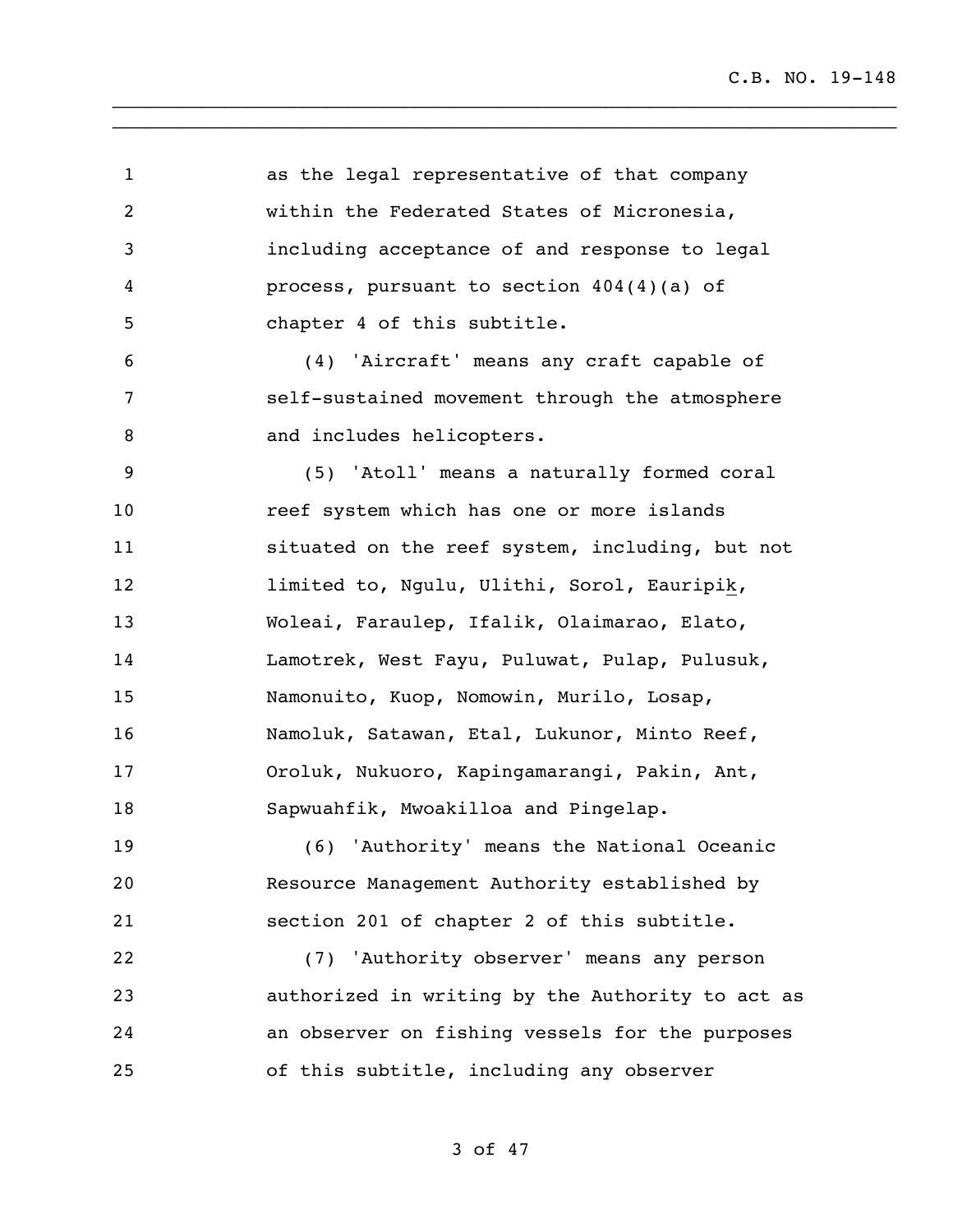authorized pursuant to the provisions of an access agreement or a fisheries management agreement. (8) 'Authorized officer' means any person or category of persons designated pursuant to section 602 of chapter 6 of this subtitle as an authorized officer. (9) 'Automatic location communicator' or 'mobile transceiver unit' or 'transponder' means a Forum Fisheries Agency (FFA) approved device placed on a fishing vessel that transmits either in conjunction with another device or devices or independently, information concerning the position, fishing and such other activities of the vessel. (10) 'Based in the Federated States of Micronesia' means using land-based facilities in the Federated States of Micronesia to support fishing, including location of the home port of a vessel in the Federated States of Micronesia, landing or transshipping all fish harvested within the exclusive economic zone and/or operating under a joint venture arrangement in the Federated States of Micronesia, or under arrangements where the operator of a vessel is

\_\_\_\_\_\_\_\_\_\_\_\_\_\_\_\_\_\_\_\_\_\_\_\_\_\_\_\_\_\_\_\_\_\_\_\_\_\_\_\_\_\_\_\_\_\_\_\_\_\_\_\_\_\_\_\_\_\_\_\_\_\_\_\_\_\_\_\_\_\_ \_\_\_\_\_\_\_\_\_\_\_\_\_\_\_\_\_\_\_\_\_\_\_\_\_\_\_\_\_\_\_\_\_\_\_\_\_\_\_\_\_\_\_\_\_\_\_\_\_\_\_\_\_\_\_\_\_\_\_\_\_\_\_\_\_\_\_\_\_\_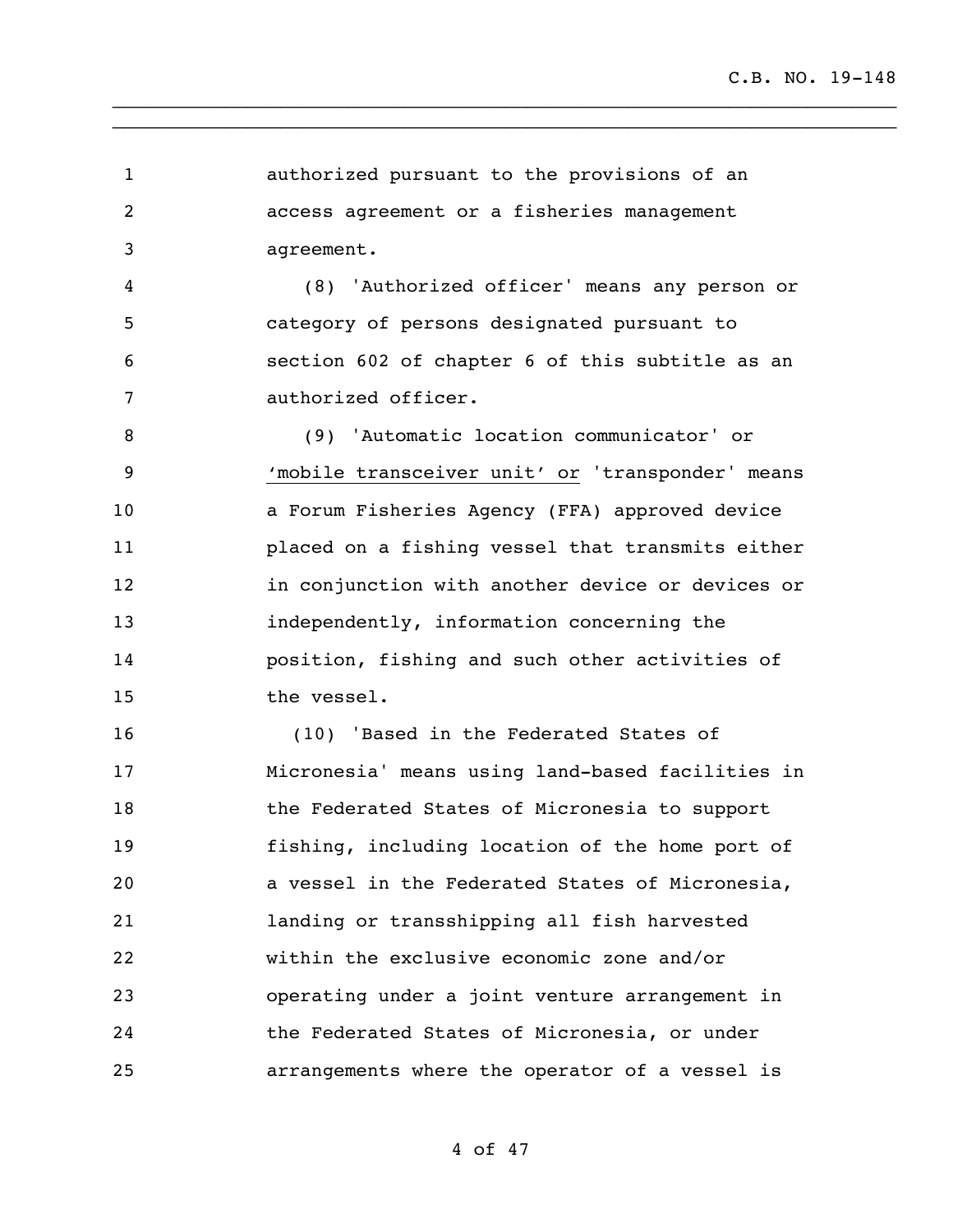participating in shore-based developments or is otherwise making a substantial contribution to the development of the domestic tuna industry. (11) 'Buy' includes: (a) barter or attempt to barter; (b) purchase or attempt to purchase; (c) receive on account or consignment; (d) purchase or barter for future goods or for any consideration of value; and (e) purchase or barter as an agent for another person, and 'buyer' shall have a corresponding meaning. (12) 'by-catch' means all living and non- living organisms incidentally caught while fishing for target species, including any by-**products** and discard forming part of the catch not retained on board the vessel during such 18 fishing operation.  $(13)[(12)]$ 'Citizen' means a person who is a citizen of the Federated States of Micronesia. 21 (14) $\left(\frac{13}{13}\right)$  'Closed area' means an area in which fishing is prohibited.  $(15)[(14)]$  'Closed season' means a period of time during which fishing is prohibited. 25 (16)[(15)] 'Commercial fishing' means any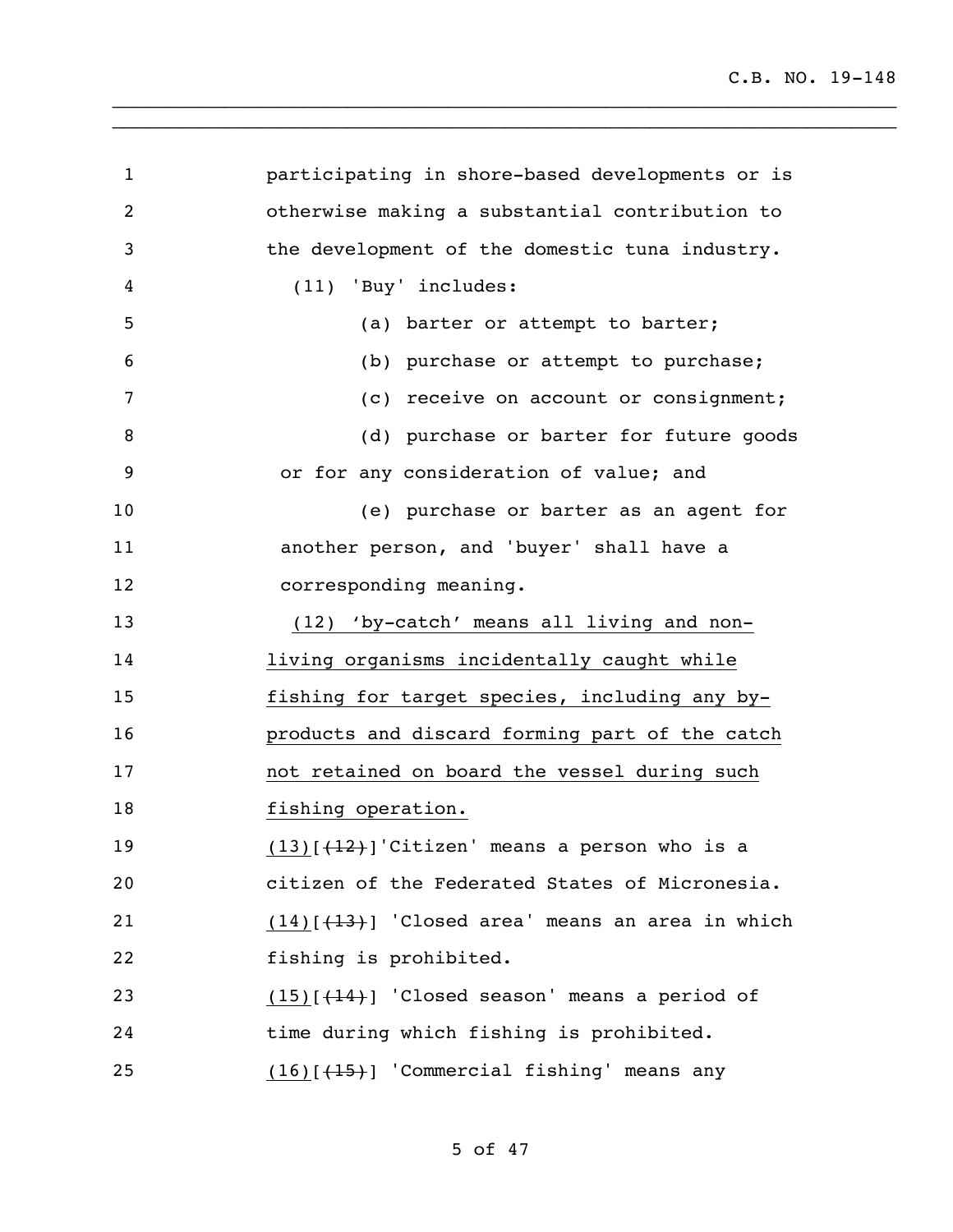fishing resulting or intending or appearing to result in the sale or trade of any fish which may be taken during the fishing operation, and does not include subsistence fishing. For the purposes of this act, the following shall be presumed to be commercial fishing: (a) use of a vessel for fishing which measures twenty-seven (27) feet or more in overall length; (b) use of more than one vessel for fishing which is owned by a single person for 12 the primary purpose of selling or trading any fish. 14 (17) [(16)] 'Commercial pilot fishing' means any fishing for the purpose of testing the commercial viability of: 17 (a) new fishing methods; (b) developing new stocks of fish; or (c) fishing in previously unexploited areas. 21 (18) $\left[\frac{17}{17}\right]$  'Court' means the Supreme Court of 22 the Federated States of Micronesia. (19)[(18)] 'Domestic fishing' means any fishing by a local fishing vessel longer than twenty-seven (27) feet in overall length, but not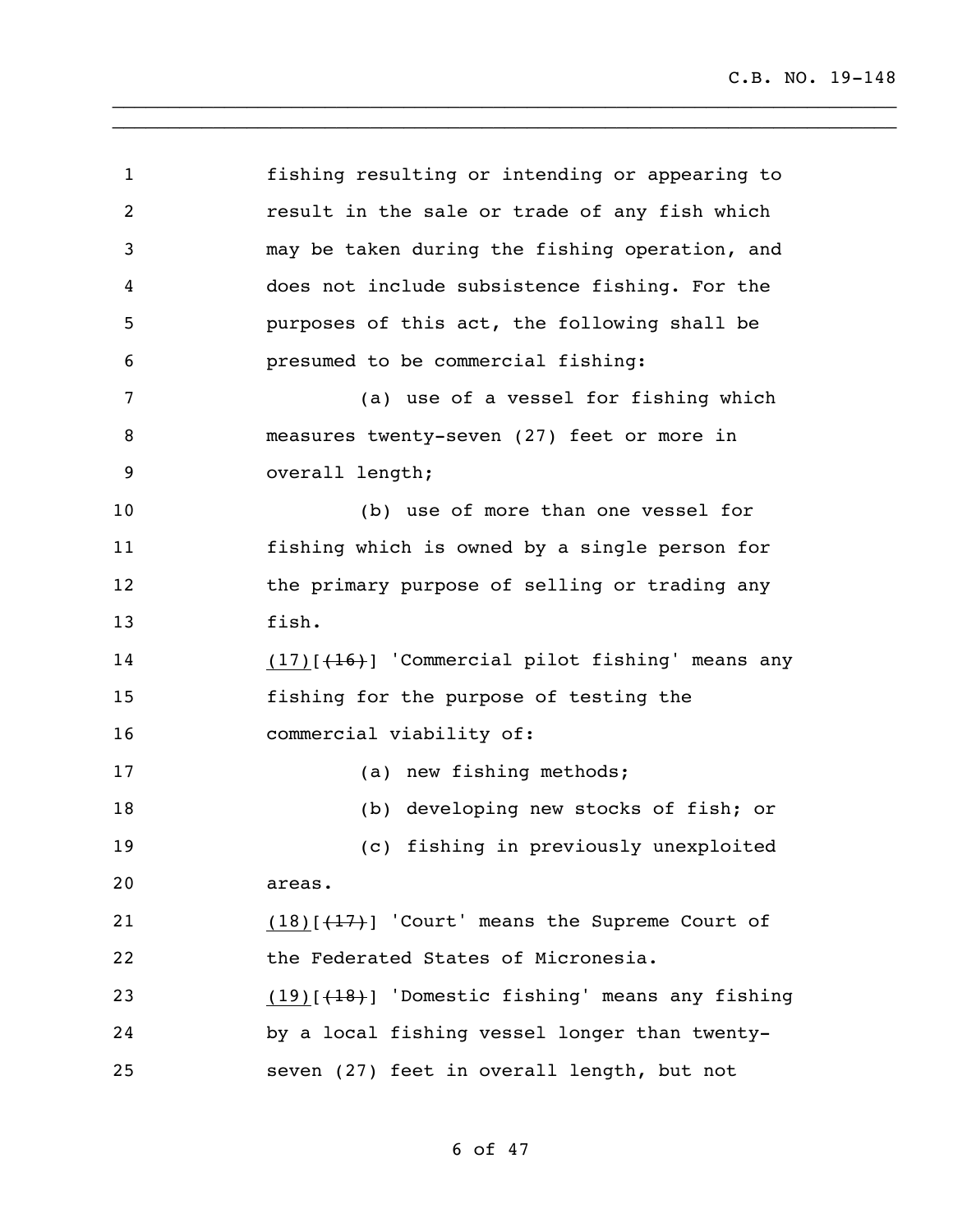| $\mathbf 1$    | including commercial pilot fishing, and          |
|----------------|--------------------------------------------------|
| $\overline{2}$ | 'domestic fishing vessel' shall have a           |
| 3              | corresponding meaning.                           |
| 4              | $[$ $(19)$ $($ Reserved $)$ ]                    |
| 5              | (20) (Reserved)                                  |
| 6              | (21) 'Drift net' means a gillnet or other net    |
| 7              | or arrangement of nets which is more than 2.5    |
| 8              | kilometers (1.56 miles) in length, the purpose   |
| 9              | of which is to enmesh, entrap or entangle fish.  |
| 10             | (22) 'Drift net fishing activities' includes     |
| 11             | fishing with the use of a drift net and any      |
| 12             | related activities including transporting,       |
| 13             | transshipping and processing any drift net       |
| 14             | catch, and provisioning of food, fuel and other  |
| 15             | supplies for vessels used or outfitted for drift |
| 16             | net fishing.                                     |
| 17             | (23) 'Exclusive economic zone' means the         |
| 18             | exclusive economic zone as defined in title 18   |
| 19             | of the Code of the Federated States of           |
| 20             | Micronesia.                                      |
| 21             | (24) 'Executive Director' means the individual   |
| 22             | appointed by the Authority to be in charge of    |
| 23             | the daily activities and operation of the        |
| 24             | authority and to perform such other functions as |
| 25             | required by this subtitle.                       |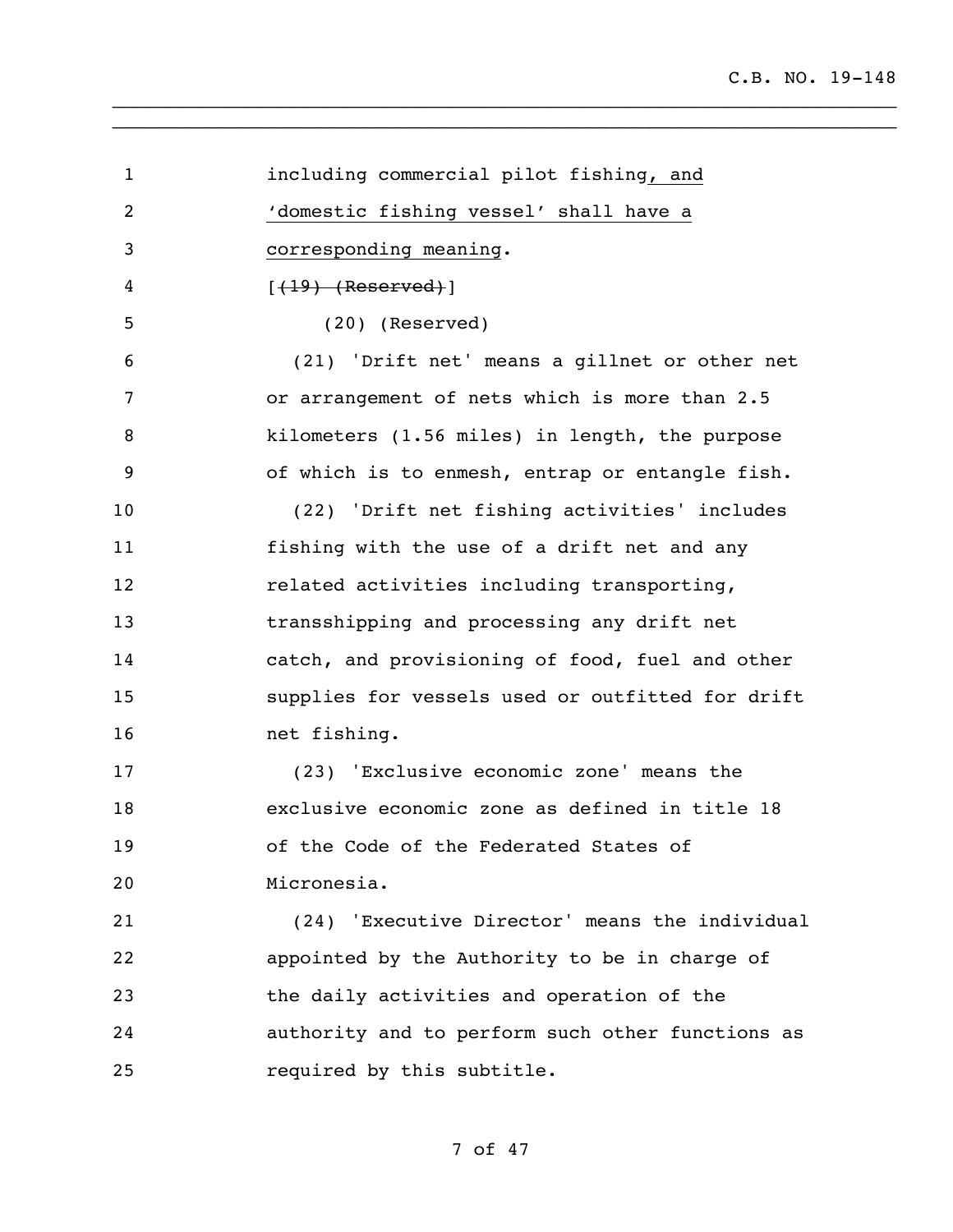1 (25) 'Export' means to: 2 (a) send or take out of the country; (b) attempt to send or take out of the country; (c) receive on account or consignment for purposes of paragraph (a) or (b) above; (d) act as an agent for another person 8 for purposes of (a) through (c) above; and (e) carry or transport anything for purposes of paragraphs (a) through (d) of this subsection, and 'exporter' shall have a corresponding meaning. (26) 'Fish' means any living marine resource. 14 (27) 'Fish aggregating device' means [any man- made or party man-made floating or not, intended **for the purpose of aggregating fish, and includes any natural floating object on which a**  device has been placed to facilitate its **location**] an object or group of objects, of any size, that has or has not been deployed, that is living or non-living, including but not limited to buoys, floats, netting, webbing, plastics, bamboo, logs and whale sharks floating on or 24 near the surface of the water that fish may associate with.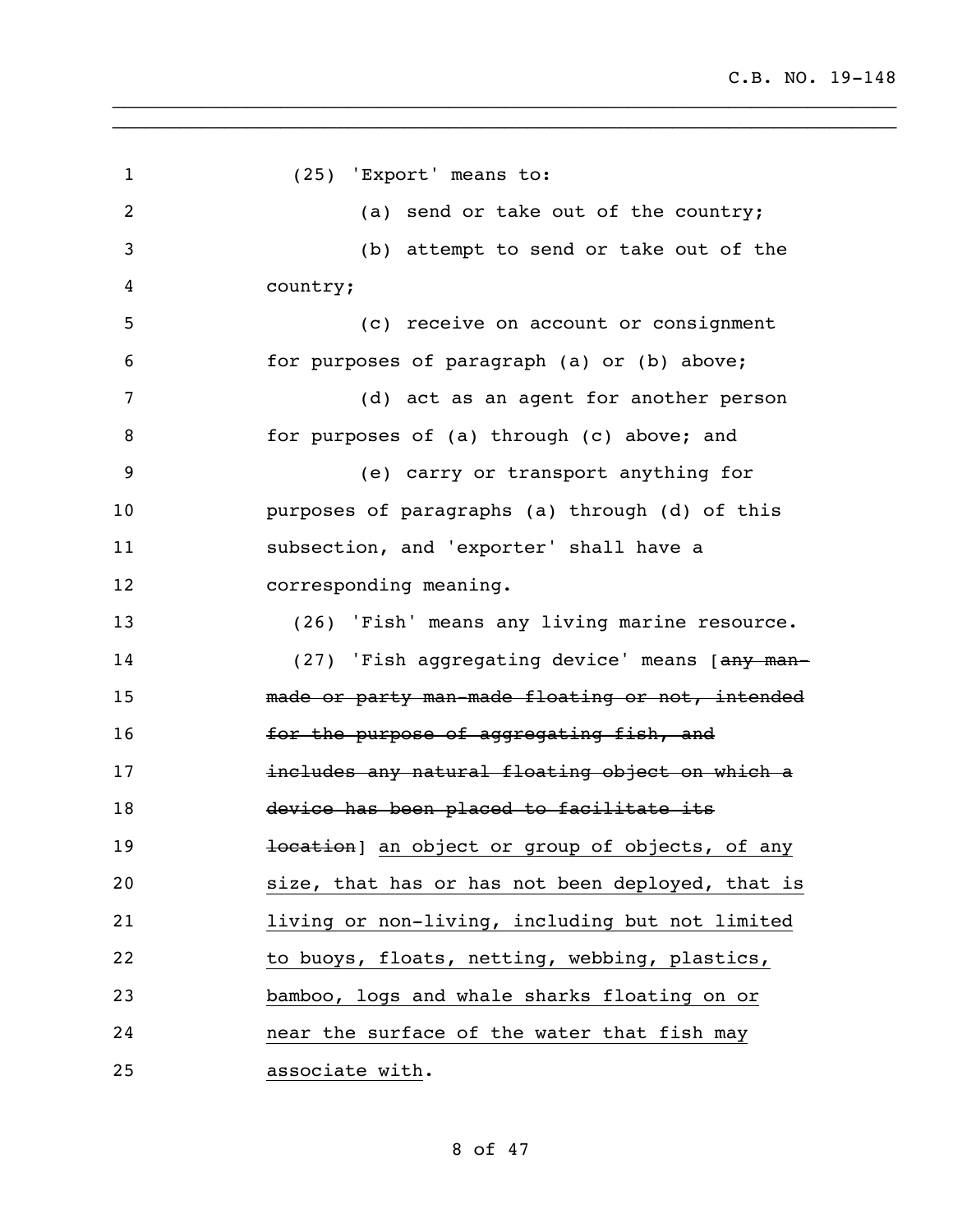(28) 'Fish processing' means the producing of any substance or article from fish by any method and includes the cutting up, dismembering, cleaning, sorting, loining, freezing, canning, salting, preserving and reduction of fish. (29) 'Fisheries management agreement' means any agreement, arrangement or treaty in force to which the Federated States of Micronesia is a party, not including any access agreement, which has as its primary purpose cooperation in or coordination of fisheries management measures in all or part of the region, or implementation of a multilateral access agreement, including, but not limited to, fisheries monitoring, control and surveillance and establishing criteria or requirements for fishing and fisheries access. (30) 'Fishery' or 'Fisheries' means one or

\_\_\_\_\_\_\_\_\_\_\_\_\_\_\_\_\_\_\_\_\_\_\_\_\_\_\_\_\_\_\_\_\_\_\_\_\_\_\_\_\_\_\_\_\_\_\_\_\_\_\_\_\_\_\_\_\_\_\_\_\_\_\_\_\_\_\_\_\_\_ \_\_\_\_\_\_\_\_\_\_\_\_\_\_\_\_\_\_\_\_\_\_\_\_\_\_\_\_\_\_\_\_\_\_\_\_\_\_\_\_\_\_\_\_\_\_\_\_\_\_\_\_\_\_\_\_\_\_\_\_\_\_\_\_\_\_\_\_\_\_

 more stock of fish or any fishing operation based on such stocks which can be treated as a unit for purposes of conservation and management, taking into account geographical, scientific, technical, recreational, economic and other relevant characteristics.

 (31) 'Fishery waters' means the exclusive economic zone, the territorial sea and internal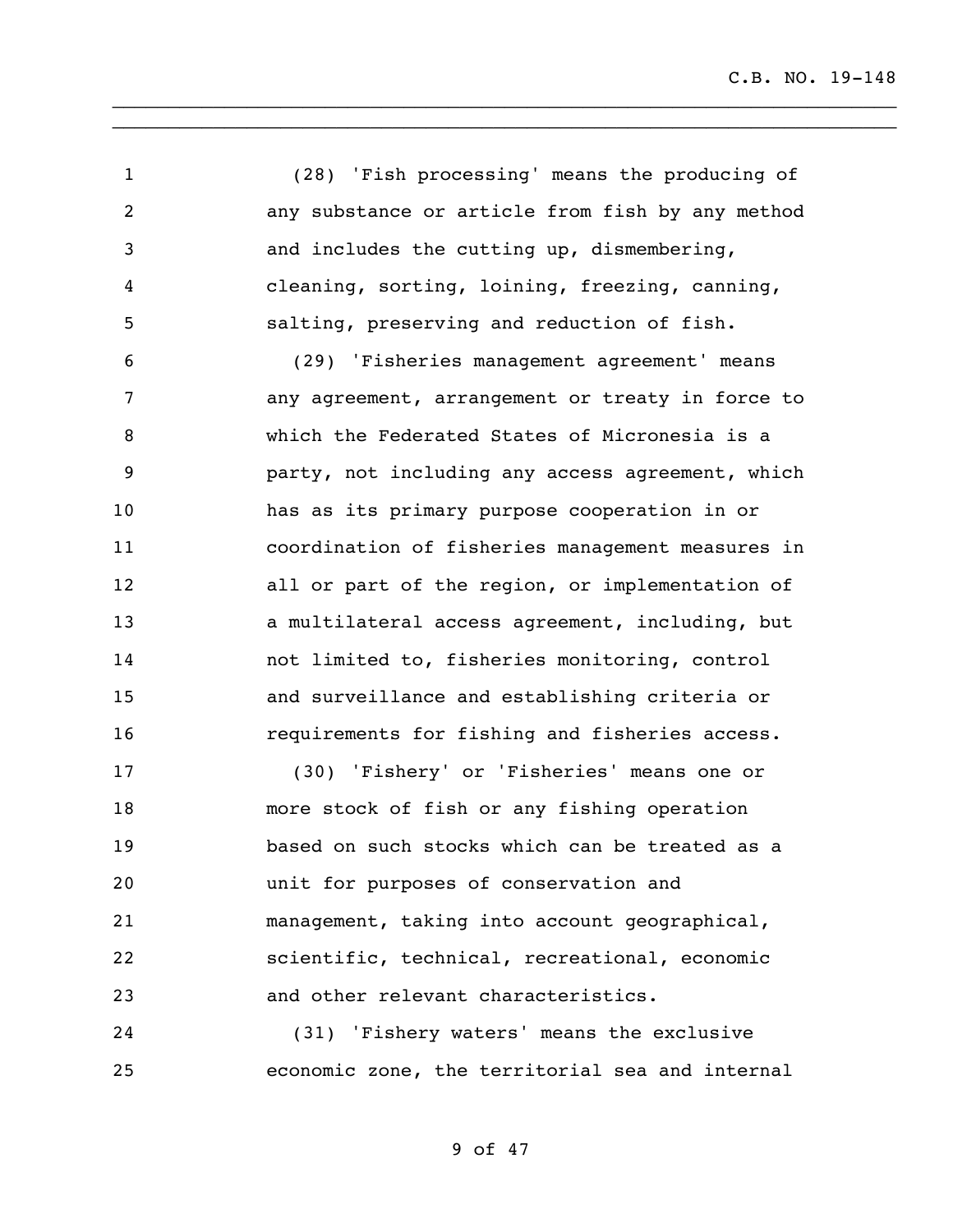| $\mathbf{1}$   | waters as described in title 18 of the Code of                        |
|----------------|-----------------------------------------------------------------------|
| $\overline{c}$ | the Federated States of Micronesia, and any                           |
| 3              | other waters over which the Federated States of                       |
| 4              | Micronesia claims sovereignty or sovereign                            |
| 5              | $[R]$ rights.                                                         |
| 6              | (32) 'Fishing' means:                                                 |
| 7              | (a) [actual or attempted] searching for,                              |
| 8              | catching, taking or harvesting fish;                                  |
| 9              | (b) attempting to search for, catch,                                  |
| 10             | take or harvest fish;                                                 |
| 11             | $[\frac{1}{2}, \frac{1}{2}]$ (c) engaging in any other activity which |
| 12             | can reasonably be expected to result in the                           |
| 13             | locating, catching, taking or harvesting of fish                      |
| 14             | for any purpose;                                                      |
| 15             | $[(-c,+)]$ (d) the placing, searching for or                          |
| 16             | recovering fish aggregating devices or                                |
| 17             | associated electronic equipment such as radio                         |
| 18             | beacons;                                                              |
| 19             | [(d)](e) any operations at sea directly in                            |
| 20             | support of, or in preparation for, any activity                       |
| 21             | described in sub-paragraphs (a) to (d), except                        |
| 22             | for operations defined as related activities in                       |
| 23             | subsection (62) of this section;                                      |
| 24             | $[$ (e) ](f) the use of any other vessel,                             |
| 25             | vehicle, aircraft or hovercraft, [in relation                         |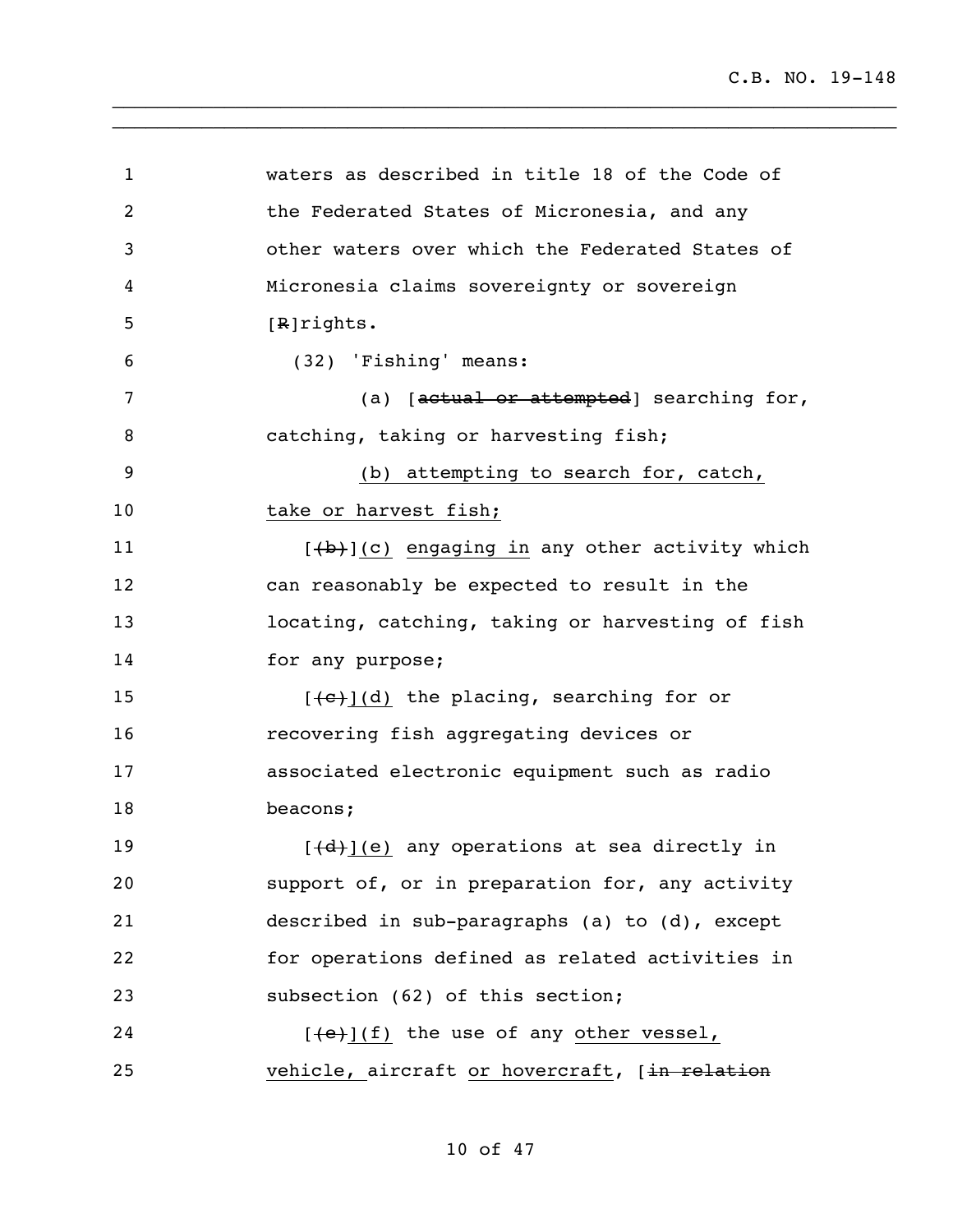| $\mathbf{1}$   | to] for any activity described in [this          |
|----------------|--------------------------------------------------|
| $\overline{c}$ | subsection] sub-paragraphs (a) to (e) except for |
| 3              | [flights in] emergencies involving the health    |
| 4              | and safety of crew or the safety of a vessel.    |
| 5              | (33) 'Fishing day' means any calendar day, or    |
| 6              | part of a calendar day, during which a fishing   |
| 7              | vessel is in the fishery waters outside of a     |
| 8              | port, but does not include any calendar day, or  |
| 9              | part of a calendar day on which the fishing      |
| 10             | vessel is not engaged in fishing or related      |
| 11             | activities.                                      |
| 12             | $[+33+](34)$ 'Fishing gear' means any equipment, |
| 13             | implement, or other thing that can be used in    |
| 14             | the act of fishing, including any fishing net,   |
| 15             | rope, line, float, trap, hook, winch, boat,      |
| 16             | beacon or locating device, aircraft or           |
| 17             | helicopter.                                      |
| 18             | $[434] (35)$ 'Fishing vessel' means any vessel,  |
| 19             | boat, ship or other craft which is used for,     |
| 20             | equipped to be used for or of a type that is     |
| 21             | normally used for fishing as the term fishing is |
| 22             | defined in subsection $[433+](32)$ of this       |
| 23             | section.                                         |
| 24             | $[435]$ (36) 'Flag fishing vessel' means any     |
| 25             | foreign fishing vessel that is [registered in]   |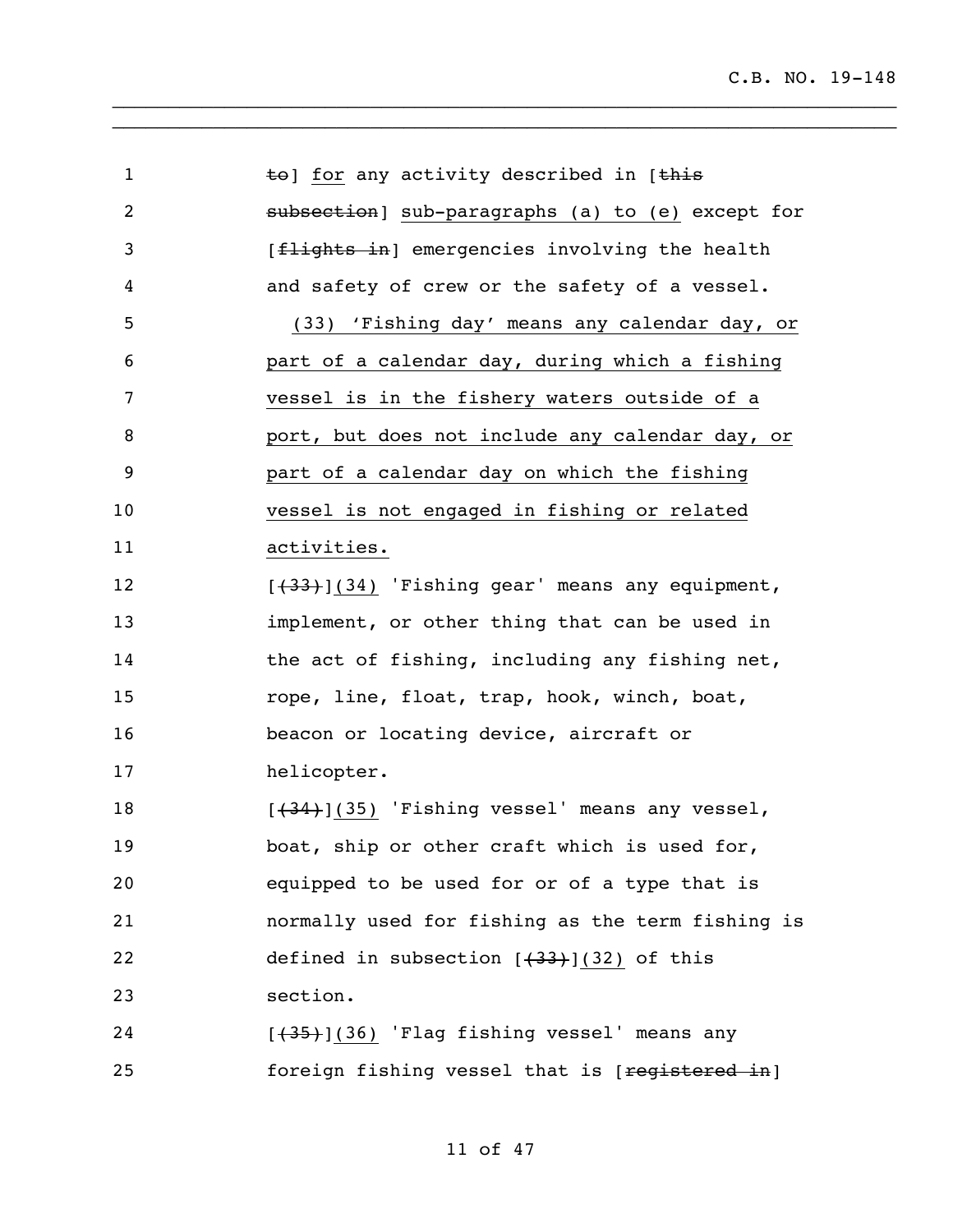| $\mathbf{1}$ | entitled to fly the flag of the Federated States |
|--------------|--------------------------------------------------|
| 2            | of Micronesia pursuant to title 18 of the Code   |
| 3            | of the FSM and any domestic fishing vessel.      |
| 4            | [(36)](37) 'Foreign fishing' means any fishing   |
| 5            | not defined as domestic fishing, and not         |
| 6            | including commercial pilot fishing or fishing    |
| 7            | from a local fishing vessel less than or equal   |
| 8            | to twenty-seven (27) feet in overall length.     |
| 9            | [(37)](38) 'Foreign fishing vessel' means any    |
| 10           | [fishing vessel other than a local fishing]      |
| 11           | vessel, ship or other craft which is used for,   |
| 12           | equipped to be used or of a type that is         |
| 13           | normally used for fishing which operates in the  |
| 14           | fisheries waters of an FFA Member and is not     |
| 15           | part of the domestic fleet of that FFA member.   |
| 16           | [(38)](39) 'Foreign party' means a noncitizen    |
| 17           | party to an access agreement or a party to an    |
| 18           | access agreement that is at least twenty percent |
| 19           | foreign-owned.                                   |
| 20           | [(39)](40) 'Foreign recreational fishing' means  |
| 21           | fishing using a foreign fishing vessel for       |
| 22           | recreational or sport purposes.                  |
| 23           | (41) "Full insurance coverage" means insurance   |
| 24           | cover for:                                       |
| 25           | personal injury;<br>(a)                          |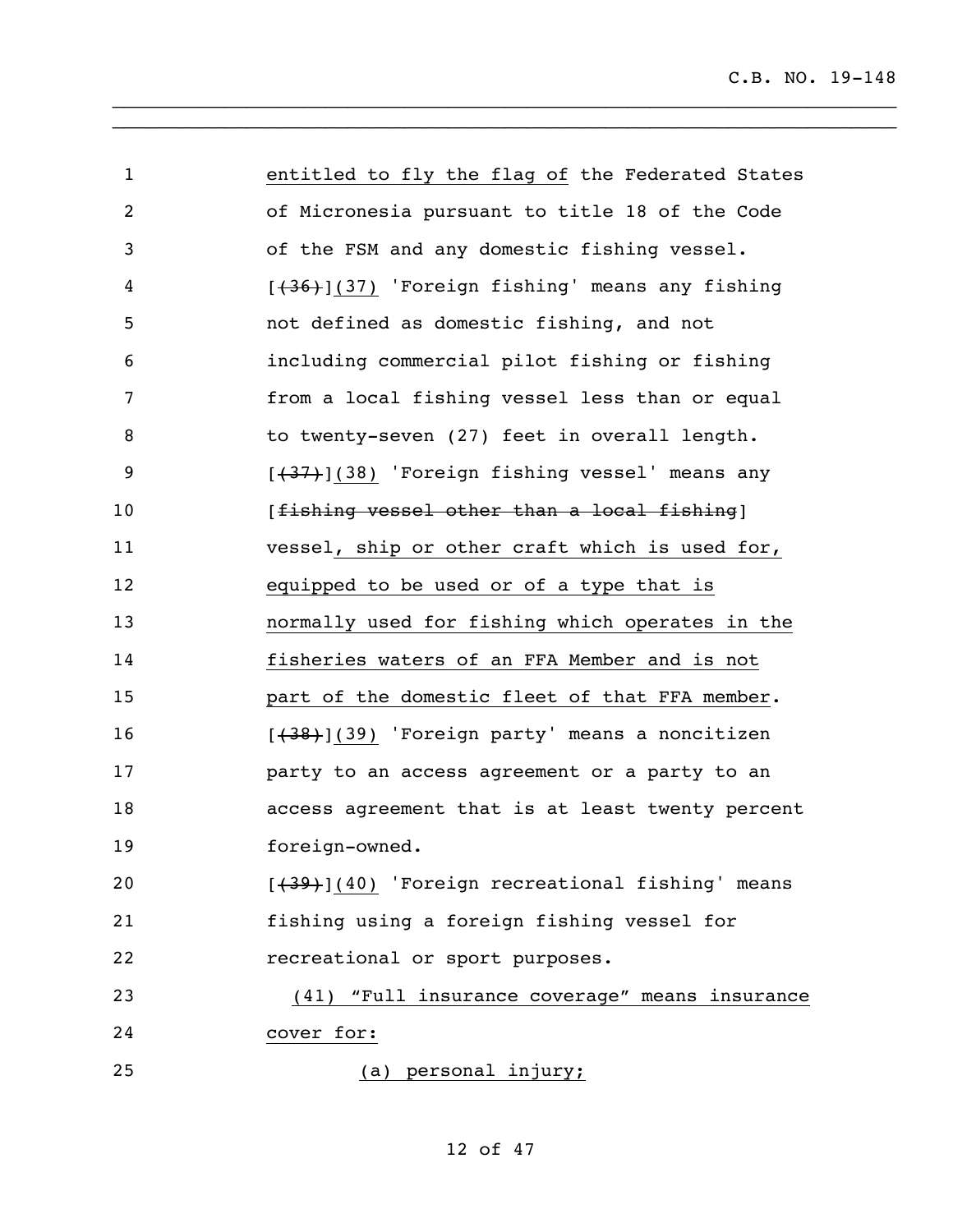| $\mathbf{1}$   | loss of life;<br>(b)                                  |
|----------------|-------------------------------------------------------|
| $\overline{2}$ | loss of equipment and personal<br>(C)                 |
| 3              | effects;                                              |
| 4              | medical coverage, including medical<br>(d)            |
| 5              | evacuation if required;                               |
| 6              | repatriation costs if required; and<br>(e)            |
| 7              | (f) losses arising from the action,                   |
| 8              | inaction or activity of the authorized observer       |
| 9              | whilst on board or in the service of the              |
| 10             | vessel."                                              |
| 11             | $[440]+[42)$ 'High seas' means all parts of the       |
| 12             | sea that are not included in the exclusive            |
| 13             | economic zone, in the territorial sea, or in          |
| 14             | the internal water of any nation, or in the           |
| 15             | archipelagic waters of an archipelagic nation.        |
| 16             | $[$ $(41)$ ] $(42)$ 'Internal waters' means waters on |
| 17             | the landward side of the baseline of the              |
| 18             | territorial sea of any island within the              |
| 19             | Federated States of Micronesia.                       |
| 20             | (43) 'international conservation and                  |
| 21             | management measures' means measures to conserve       |
| 22             | or manage fish that are adopted and applied by        |
| 23             | an organization or arrangement to which the           |
| 24             | Federated States of Micronesia is a member and        |
| 25             | is required to apply.                                 |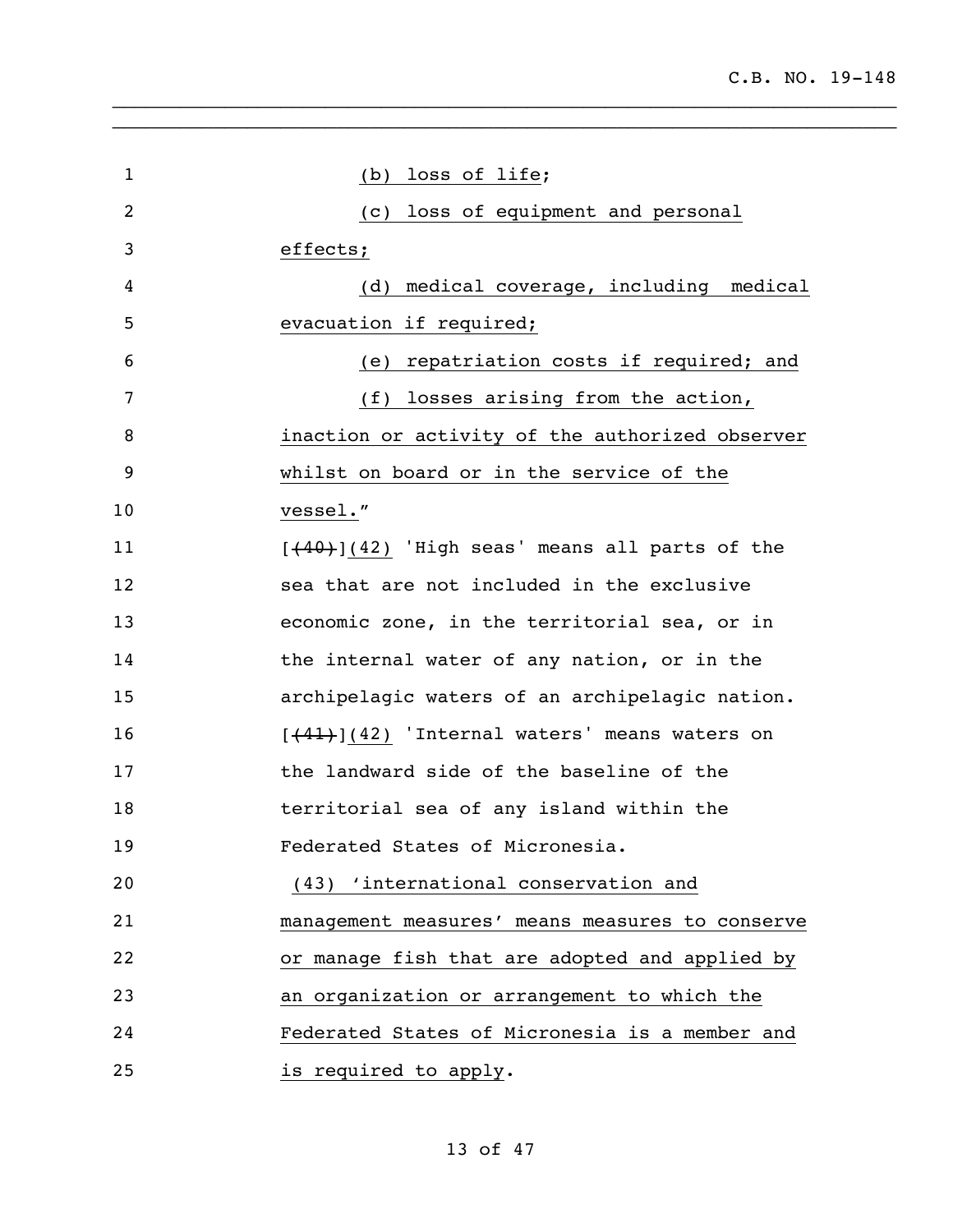| $\mathbf{1}$ | $[442]$ (44) 'Island' means a naturally formed        |
|--------------|-------------------------------------------------------|
| 2            | area of land surrounded by water, which is            |
| 3            | above water at high tide.                             |
| 4            | (45) 'licensing member' or 'FFA member' means         |
| 5            | a party to the South Pacific Forum Fisheries          |
| 6            | Agency Convention, 1979.                              |
| 7            | $(46)$ [ $(43)$ ] 'Local fishing vessel' means any    |
| 8            | fishing vessel wholly owned and controlled by:        |
| 9            | (a) the Government of the Federated                   |
| 10           | States of Micronesia, any State government or         |
| 11           | any subdivision thereof;                              |
| 12           | (b) one or more natural persons who are               |
| 13           | citizens of the Federated States of Micronesia;       |
| 14           | (c) any corporation, company, society,                |
| 15           | or other association of persons incorporated or       |
| 16           | established under the laws of the Federated           |
| 17           | States of Micronesia or of any State and which        |
| 18           | is wholly owned and controlled by one or more         |
| 19           | of the entities or persons described in               |
| 20           | paragraphs(a) or (b) of this subsection; and          |
| 21           | (d) any combination of persons or                     |
| 22           | entities described in paragraphs (a) through          |
| 23           | (c) of this subsection.                               |
| 24           | $(47)$ [ $(44)$ ] 'Master' in relation to any fishing |
| 25           | vessel means the person in charge or apparently       |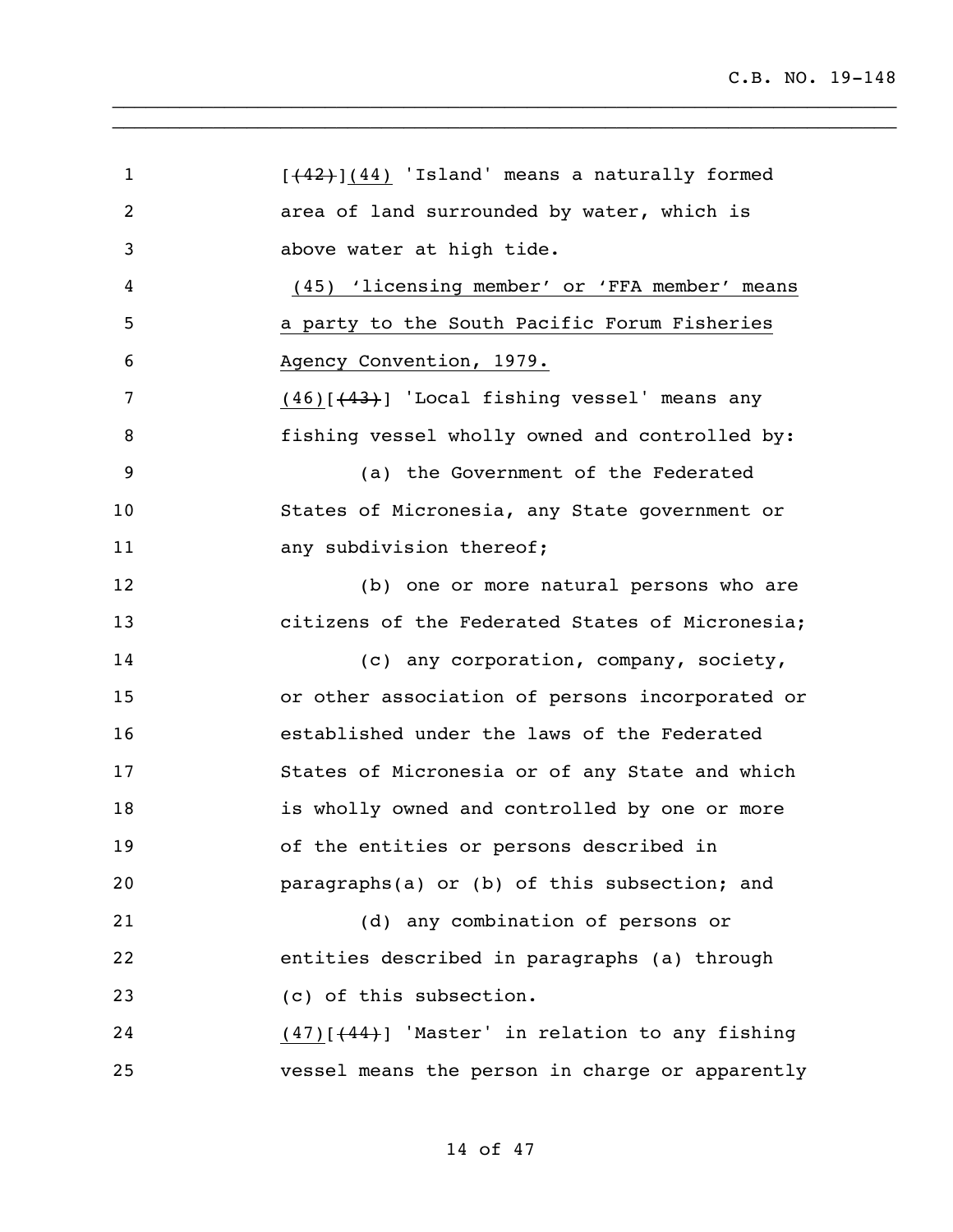| $\mathbf{1}$ | in charge of that vessel.                            |
|--------------|------------------------------------------------------|
| 2            | (48)[(45)] 'Multilateral access agreement'           |
| 3            | means an access agreement between a foreign          |
| 4            | party and one or more regional parties, to           |
| 5            | which the Federated States of Micronesia is a        |
| 6            | party.                                               |
| 7            | (49) 'net sharing' means the transfer of any         |
| 8            | fish or fish products from any vessel to any         |
| 9            | vessel belonging to the same owner in the last       |
| 10           | set of a fishing trip provided that such             |
| 11           | transfer is authorized by the Authority and in       |
| 12           | accordance with any conditions required in           |
| 13           | writing by the Authority or prescribed by            |
| 14           | regulations.                                         |
| 15           | $(50)$ [ $(46)$ ]'Officer' means any authorized      |
| 16           | officer or national police officer, and              |
| 17           | includes any officer of a vessel or aircraft         |
| 18           | used for the enforcement of this act, whether        |
| 19           | or not such officers are officials of the            |
| 20           | Government of the Federated States of                |
| 21           | Micronesia or of one of the four State               |
| 22           | governments.                                         |
| 23           | $(51)$ [ $(47)$ ] 'Operator' means any person who is |
| 24           | in charge of, directs or controls a fishing          |
| 25           | vessel, or for whose direct economic or              |
|              |                                                      |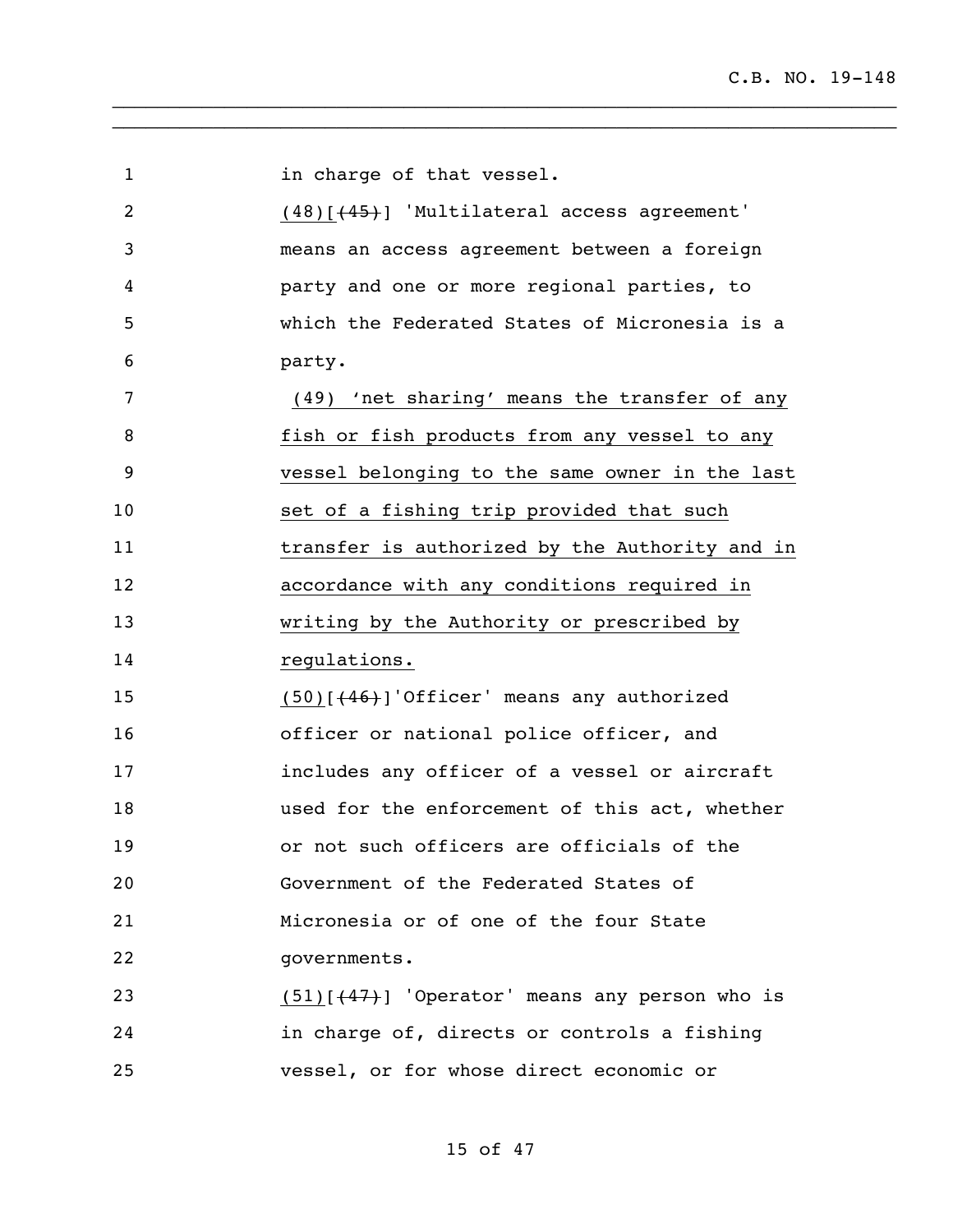| $\mathbf{1}$ | financial benefit a vessel is being used,              |
|--------------|--------------------------------------------------------|
| 2            | including the owner, charterer and master.             |
| 3            | $(52)$ $(48)$ ] 'Owner' in relation to a fishing       |
| 4            | vessel means any person exercising or                  |
| 5            | discharging or claiming the right or accepting         |
| 6            | the obligation to exercise or discharge any of         |
| 7            | the powers or duties of an owner, whether on           |
| 8            | his own behalf or on behalf of another, and            |
| 9            | includes a person who owns the vessel jointly          |
| 10           | with any other person or persons and any               |
| 11           | manager, director or secretary of any corporate        |
| 12           | body or company that holds an ownership                |
| 13           | interest in the vessel.                                |
| 14           | $(53)$ [ $(49)$ ] 'Permit' means any permit issued     |
| 15           | under this subtitle or under an access                 |
| 16           | agreement entered into pursuant to this                |
| 17           | subtitle.                                              |
| 18           | $(54)$ [ $(50)$ ] 'Person' means any natural person or |
| 19           | business enterprise and includes, but is not           |
| 20           | limited to, a corporation, partnership,                |
| 21           | cooperative, association, the government of any        |
| 22           | of the four States, or any political                   |
| 23           | subdivision thereof, and any foreign                   |
| 24           | government, subdivision of such government or          |
| 25           | other entity.                                          |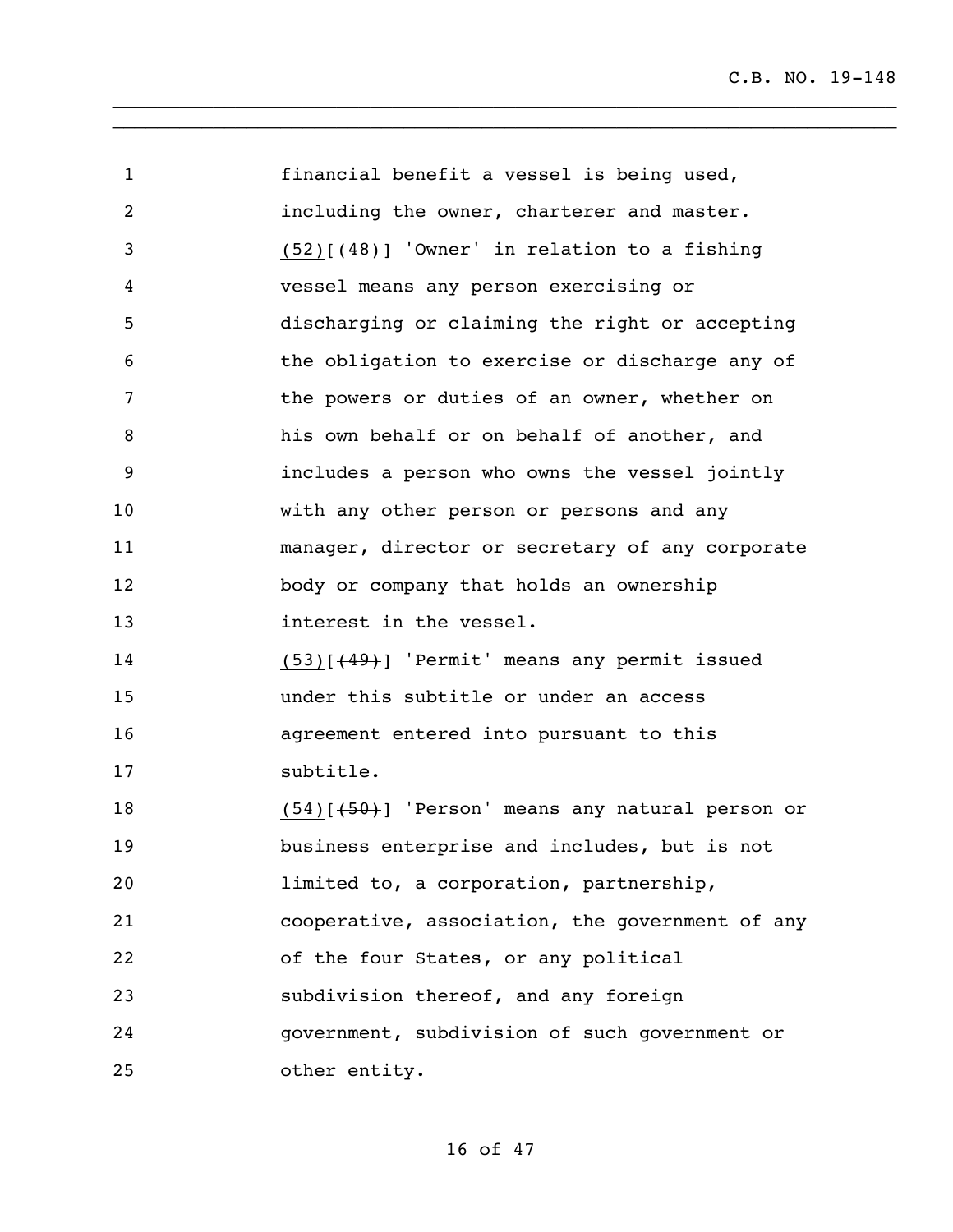| $\mathbf 1$    | $(55)[(51)]$ 'Port sampler' means a category of        |
|----------------|--------------------------------------------------------|
| $\overline{c}$ | authorized observer who performs duties at a           |
| 3              | point of transshipment or port located either          |
| 4              | inside or outside the Federated States of              |
| 5              | Micronesia.                                            |
| 6              | $(56)$ [ $(52)$ ] 'Recreational fishing' means fishing |
| 7              | for sport or leisure.                                  |
| 8              | $(57)$ [ $(53)$ ] 'Region' means that area of land and |
| 9              | ocean which falls within the sovereignty and           |
| 10             | sovereign rights of the member countries of the        |
| 11             | [South] Pacific Islands Forum Fisheries Agency,        |
| 12             | whose headquarters are located in Honiara,             |
| 13             | Solomon Islands, and includes high seas within         |
| 14             | such area, and for the purposes of data                |
| 15             | collection, includes that area of the Western          |
| 16             | and Central Pacific Ocean which falls within           |
| 17             | the jurisdiction and sovereign rights of the           |
| 18             | member countries of the Secretariat of the             |
| 19             | Pacific Community located in Noumea, New               |
| 20             | Caledonia, and 'regional' shall have a                 |
| 21             | corresponding meaning.                                 |
| 22             | $(58)$ [ $(54)$ ] 'Regional access license' means a    |
| 23             | regional access license issued to any fishing          |
| 24             | vessel of a party to a multilateral access             |
| 25             | agreement or fisheries management agreement, in        |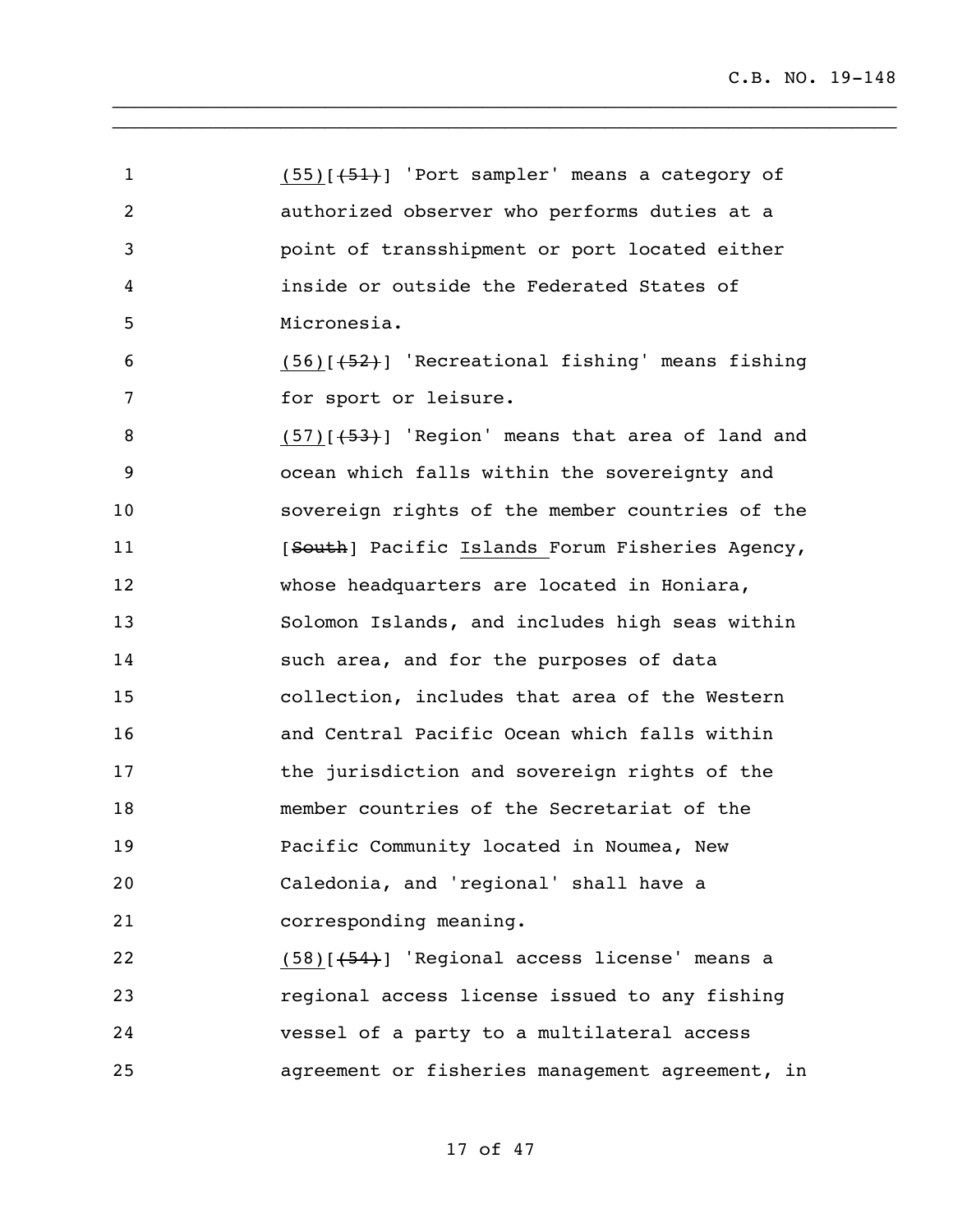accordance with such agreement. (59) 'Regulation' or 'Regulations' means any regulation which may be promulgated by the Authority pursuant to this act. (60)[(55)] 'Related activities' in relation to fishing means: (a) transshipment; (b) refueling or supplying fishing vessels, selling or supplying fishing equipment, or performing either activity in 11 support of fishing; and (c) on-shore storing, buying or processing fish or fish products from the time 14 they are first landed. 15 (61)[(57)] 'Secretary' means the Secretary of 16 the Department of Justice. 17 (62)[(58)] 'Sell' includes the exchange of any fish or fish product or other thing for cash or for anything which has value or which can be exchanged for cash, and includes any exchange 21 by barter.  $(63)[\overline{59}]$  'Shark' means any fish of the taxon Elasmobranchii. 24 (64)[(60)] 'Shark Fin' means any fin of a shark including caudal fins.

\_\_\_\_\_\_\_\_\_\_\_\_\_\_\_\_\_\_\_\_\_\_\_\_\_\_\_\_\_\_\_\_\_\_\_\_\_\_\_\_\_\_\_\_\_\_\_\_\_\_\_\_\_\_\_\_\_\_\_\_\_\_\_\_\_\_\_\_\_\_ \_\_\_\_\_\_\_\_\_\_\_\_\_\_\_\_\_\_\_\_\_\_\_\_\_\_\_\_\_\_\_\_\_\_\_\_\_\_\_\_\_\_\_\_\_\_\_\_\_\_\_\_\_\_\_\_\_\_\_\_\_\_\_\_\_\_\_\_\_\_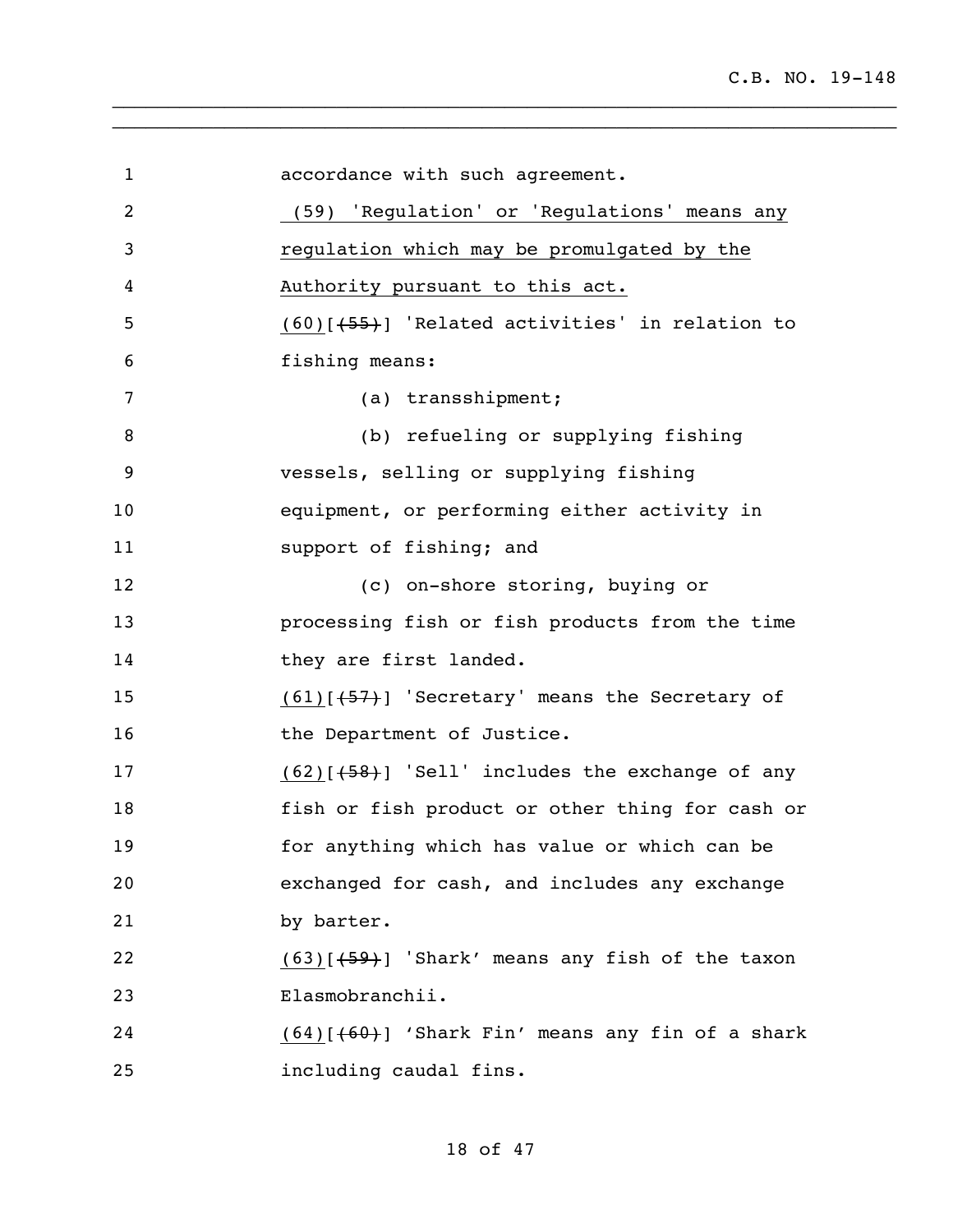| 1              | $(65)$ [ $(61)$ ] 'Stock of fish' means a species,                 |
|----------------|--------------------------------------------------------------------|
| $\overline{2}$ | subspecies or other category of fish identified                    |
| 3              | on the basis of geographical, scientific,                          |
| 4              | technical, recreational and economic                               |
| 5              | characteristics which can be treated as a unit                     |
| 6              | for purposes of conservation and management.                       |
| 7              | $(66)$ [ $(62)$ ] 'Subsistence fishing' means fishing              |
| 8              | by a citizen or a resident substantially for                       |
| 9              | personal consumption, and does not include any                     |
| 10             | fishing resulting or intending or appearing to                     |
| 11             | result, directly or indirectly, in the sale or                     |
| 12             | trading of any fish which may be taken during                      |
| 13             | the fishing operations.                                            |
| 14             | $(67)$ [ $(63)$ ] 'Transponder' [ $\Theta$ <b>F</b> ] has the same |
| 15             | meaning as 'automatic location communicator'                       |
| 16             | [means a device placed on a fishing vessel that                    |
| 17             | transmits, either in conjunction with another                      |
| 18             | device or devices or independently, information                    |
| 19             | concerning the position, fishing and other                         |
| 20             | activities of the vessel].                                         |
| 21             | $(68)$ [ $(64)$ ] 'Transhipment' means the transfer of             |
| 22             | any or all fish (or fish products) on board a                      |
| 23             | fishing vessel to [or from any] another vessel                     |
| 24             | [or aircraft for the purpose of transporting                       |
| 25             | such fish or fish products elsewhere] either at                    |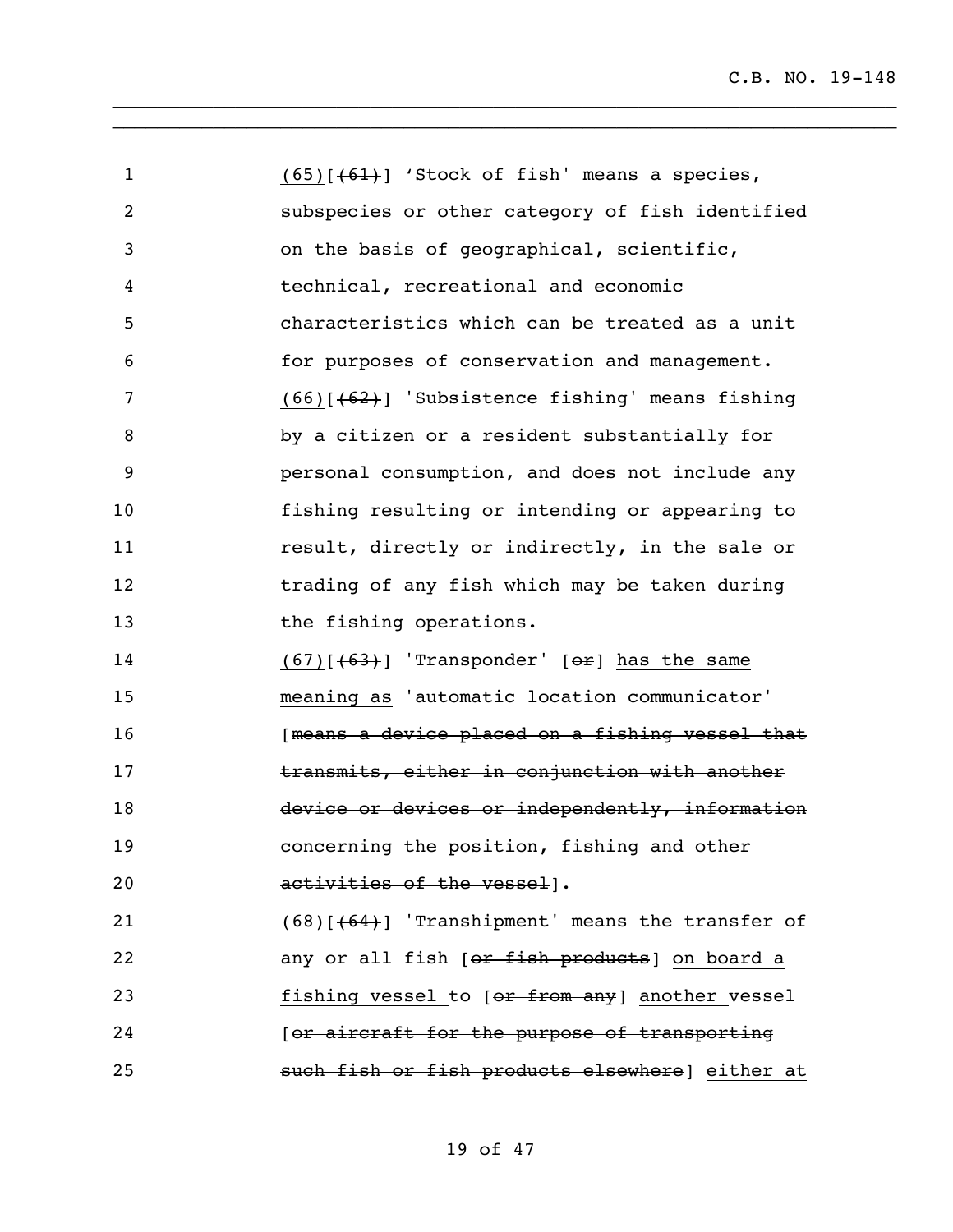| $\mathbf{1}$   | sea or in port, and includes net sharing.                    |
|----------------|--------------------------------------------------------------|
| $\overline{c}$ | (69)[ <del>(65)</del> ] 'United Nations Agreement' means the |
| 3              | agreement for the implementation of the                      |
| 4              | provisions of the United Nations Convention on               |
| 5              | the Law of the Sea of 10 December $[1992]$ 1982              |
| 6              | relating to the conservation and management of               |
| 7              | straddling fish stocks and highly migratory                  |
| 8              | fish stocks.                                                 |
| 9              | (70) 'United Nations Convention' means the                   |
| 10             | United Nations Convention on the Law of the                  |
| 11             | Sea, 1982.                                                   |
| 12             | $(71)[(67)]$ 'Vehicle' means any car, truck, van,            |
| 13             | bus, trailer or other powered land conveyance.               |
| 14             | (72)[(68)] 'Vessel' means any boat, ship, canoe              |
| 15             | or other water-going craft."                                 |
| 16             | (73) 'Vessel Monitoring System' or "VMS" means               |
| 17             | the systems employed by FFA members and                      |
| 18             | coordinated by the FFA to monitor the position               |
| 19             | and activities of fishing vessels for the                    |
| 20             | purpose of effective management fisheries.                   |
| 21             | (74) 'zone' means the exclusive economic zone                |
| 22             | or fisheries zone of an FFA member of the                    |
| 23             | Pacific Islands Forum Fisheries Agency."                     |
| 24             | Section 3. Section 103 of title 24 of the Code of            |
| 25             | the Federated States of Micronesia (Annotated), is hereby    |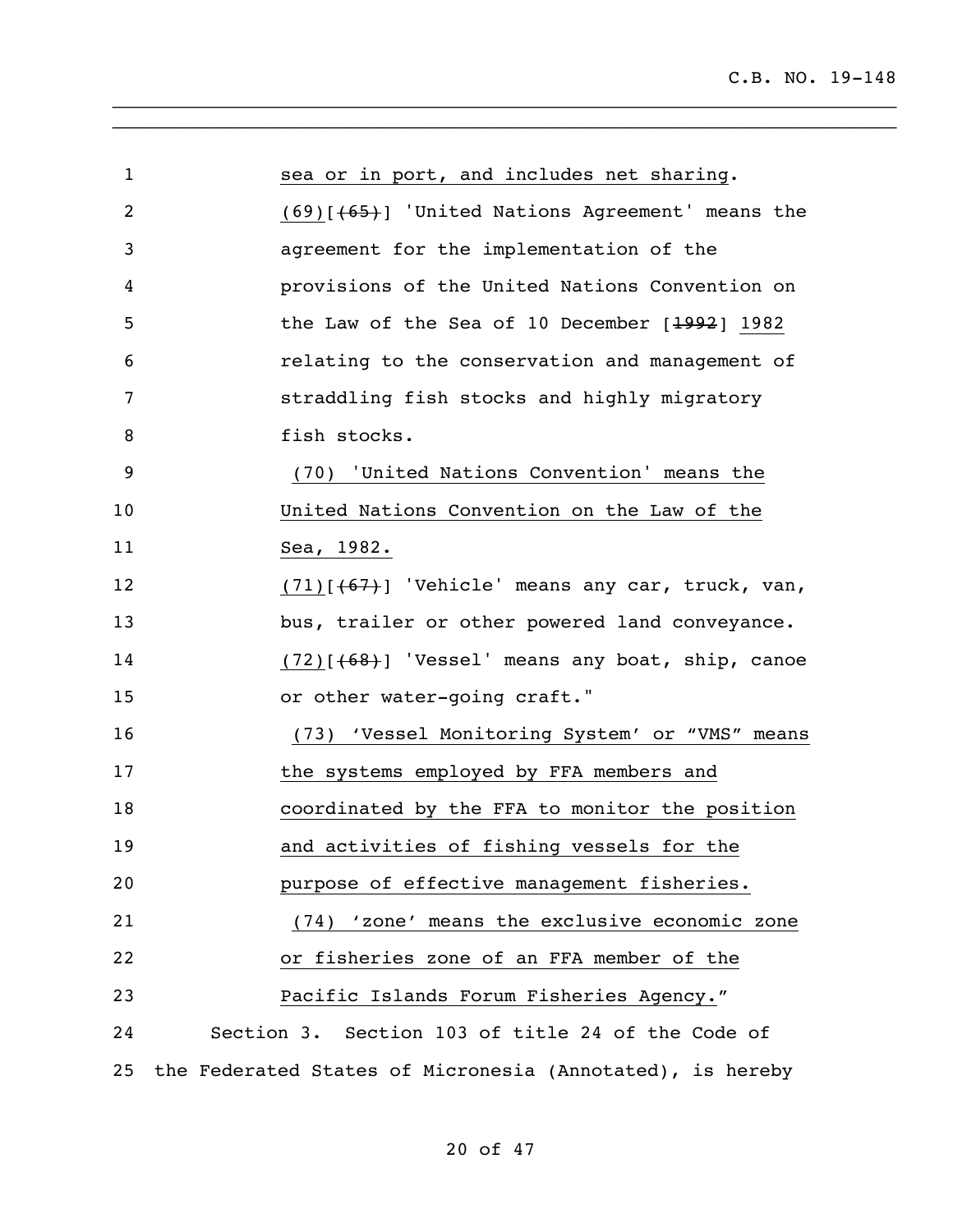| $\mathbf{1}$ | amended to read as follows:                               |
|--------------|-----------------------------------------------------------|
| 2            | "Section 103. Fishing permits and related                 |
| 3            | activities permits required - commercial."                |
| 4            | No domestic fishing, commercial pilot fishing,            |
| 5            | foreign fishing or such other fishing or                  |
| 6            | related activity as may be prescribed shall be            |
| 7            | allowed in the exclusive economic zone unless             |
| 8            | it is in accordance with:                                 |
| 9            | (1) a valid and applicable permit issued                  |
| 10           | under authority conferred by this subtitle or             |
| 11           | its regulations; or                                       |
| 12           | (2) a valid and applicable license issued by              |
| 13           | an administrator pursuant to a multilateral               |
| 14           | access agreement entered into pursuant to                 |
| 15           | section 106 of chapter 1 of this subtitle."               |
| 16           | Section 4. Section 106 of title 24 of the Code of         |
| 17           | the Federated States of Micronesia (Annotated), is hereby |
| 18           | amended to read as follows:                               |
| 19           | "Section 106. Fisheries management agreements;            |
| 20           | multilateral access agreements.                           |
| 21           | (1) Notwithstanding any other provision of                |
| 22           | this subtitle, the Authority is authorized to             |
| 23           | enter into fisheries management agreements for            |
| 24           | cooperation in or coordination of fisheries               |
| 25           | management measures in all or part of the                 |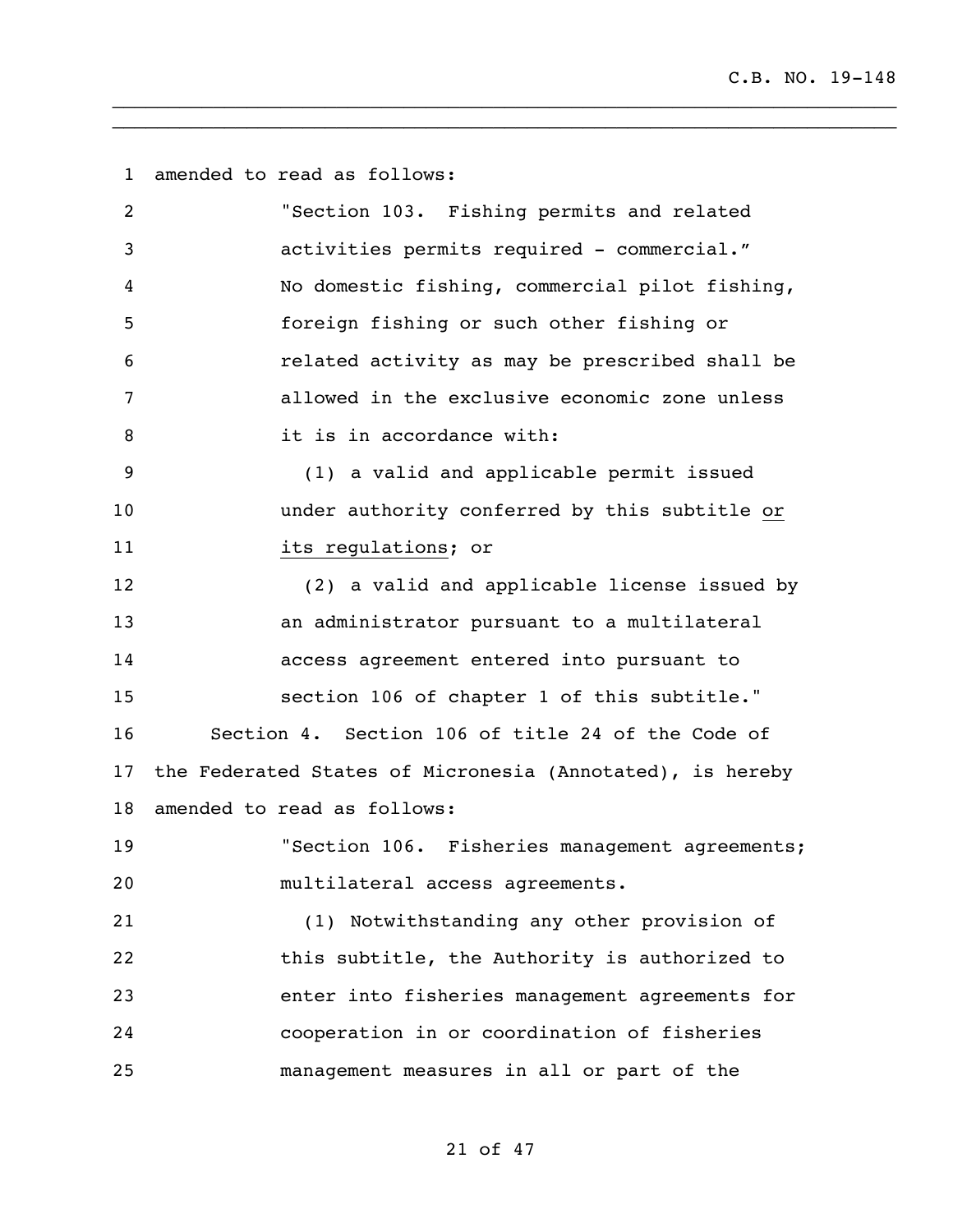**1** region or for the implementation of a multilateral access agreement. Such agreements may, among other things, at the Authority's discretion, include provisions for the following: (a) authorization of a person, body or organization to perform functions required by a multilateral access agreement, including, but not limited to, the allocation, issuance and denial of fishing licenses valid in the region or part thereof, including the exclusive economic zone; (b) an observer program; 14 (c) a port sampling program; 15 (d) fisheries monitoring and control; and (e) any other matter relating to 18 fisheries management. (2) For the purpose of giving effect to a multilateral access agreement or fisheries management agreement, the Authority may, in writing: (a) exempt any foreign fishing vessel, holding a valid fishing license issued pursuant to a multilateral access agreement, from any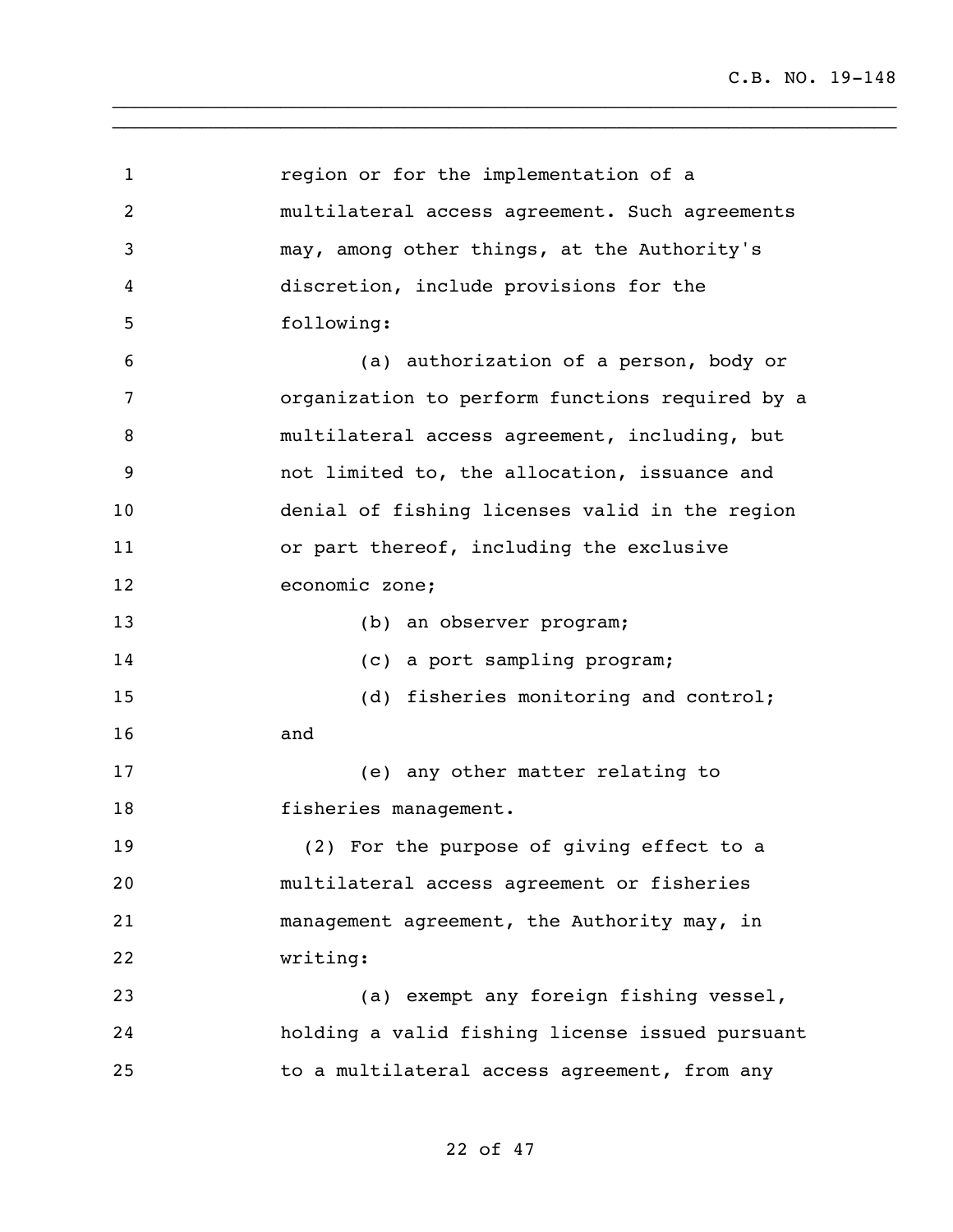**1** requirement of this subtitle which is inconsistent with the terms of such agreement; (b) implement the establishment of closed areas, closed seasons and such other management measures as may be agreed upon pursuant to a fisheries management agreement; (c) authorize observers designated under an observer program entered into pursuant to subsection (1)(b) of this section to perform such duties and responsibilities as may be 11 required by such agreement; (d) prescribe or otherwise require the conditions to be observed by operators of foreign fishing vessels exempted under paragraph (a) of this subsection; (e) prescribe or otherwise require the conditions to be observed by flag vessels and citizens for fishing outside the exclusive economic zone, in accordance with any access agreement or fisheries management agreement to which the Federated States of Micronesia may be party. (3) For the purpose of giving effect to international conservation and management measures and decisions of an organization

\_\_\_\_\_\_\_\_\_\_\_\_\_\_\_\_\_\_\_\_\_\_\_\_\_\_\_\_\_\_\_\_\_\_\_\_\_\_\_\_\_\_\_\_\_\_\_\_\_\_\_\_\_\_\_\_\_\_\_\_\_\_\_\_\_\_\_\_\_\_ \_\_\_\_\_\_\_\_\_\_\_\_\_\_\_\_\_\_\_\_\_\_\_\_\_\_\_\_\_\_\_\_\_\_\_\_\_\_\_\_\_\_\_\_\_\_\_\_\_\_\_\_\_\_\_\_\_\_\_\_\_\_\_\_\_\_\_\_\_\_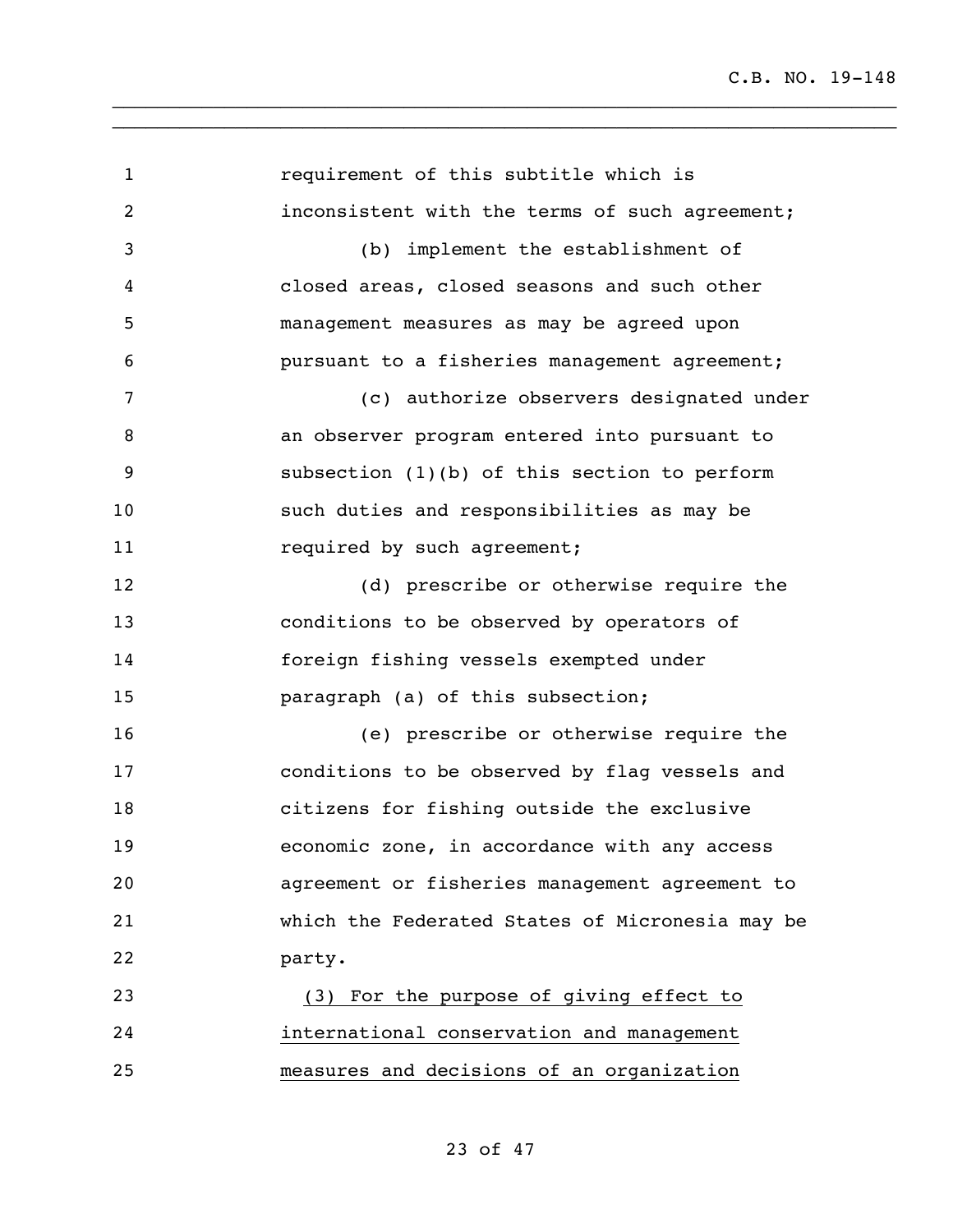| $\mathbf{1}$ | established under a fisheries management                     |
|--------------|--------------------------------------------------------------|
| 2            | agreement, the Authority may prescribe                       |
| 3            | regulations or attach such conditions to a                   |
| 4            | permit, or authorization to fish or conduct                  |
| 5            | related activities as the Authority may                      |
| 6            | consider necessary or expedient for this                     |
| 7            | purpose.                                                     |
| 8            | (4) The provisions of this subtitle                          |
| 9            | concerning the application of                                |
| 10           | international conservation and management                    |
| 11           | measures do not apply to the internal                        |
| 12           | waters and territorial sea of the                            |
| 13           | Federated States of Micronesia as defined                    |
| 14           | under the Title 18 of the Code of the                        |
| 15           | Federated States of Micronesia, without                      |
| 16           | the express consent of each of the states                    |
| 17           | of the Federated States of Micronesia."                      |
| 18           | Section 5. Section 204 of title 24 of the Code of            |
|              | 19 the Federated States of Micronesia (Annotated), is hereby |
|              | 20 amended to read as follows:                               |
| 21           | "Section 204. Authority - adoption of                        |
| 22           | regulations.                                                 |
| 23           | (1) The Authority shall have the authority                   |
| 24           | to:                                                          |
| 25           | (a) adopt regulations for the                                |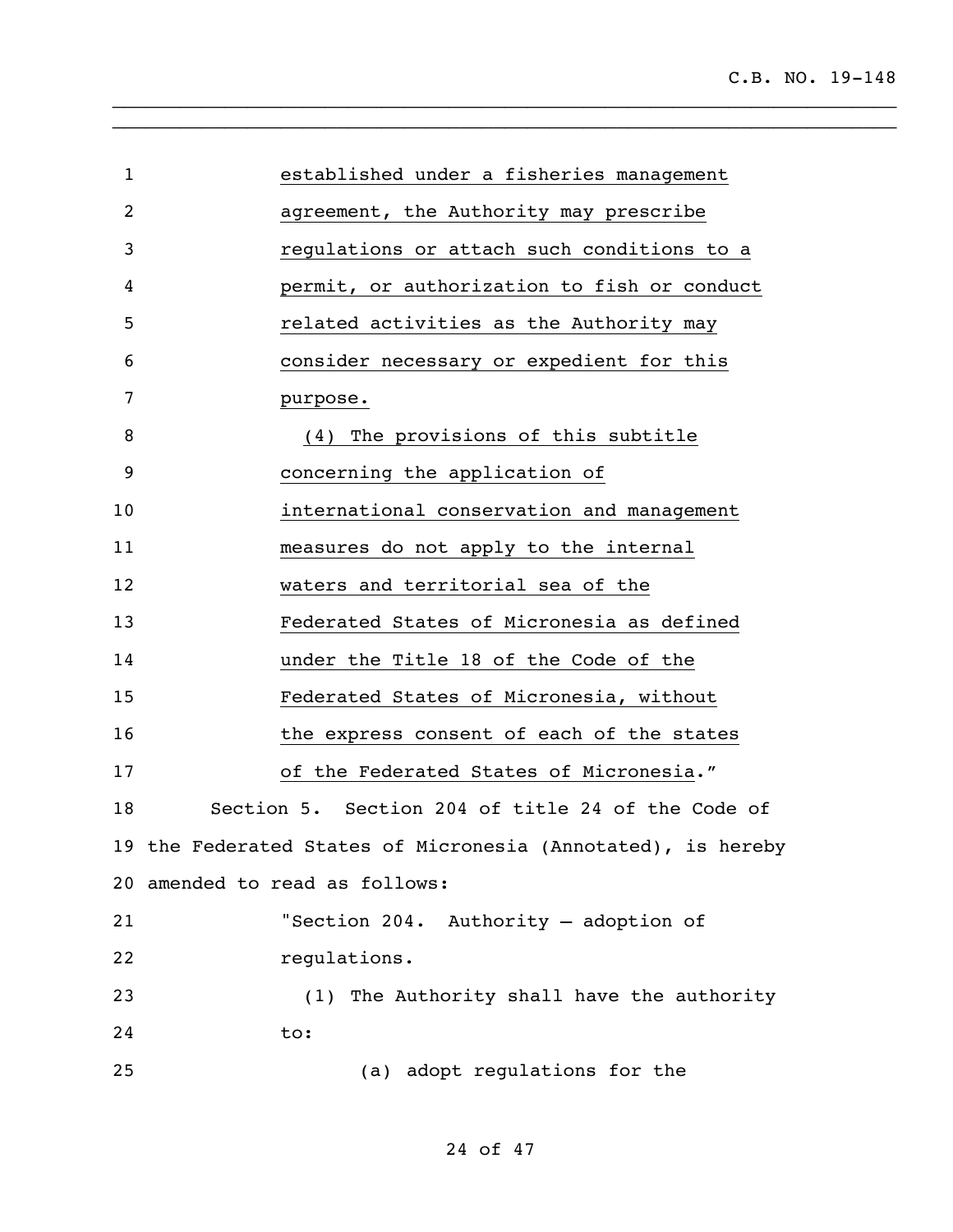| 1              | management, development and sustainable use of  |
|----------------|-------------------------------------------------|
| $\overline{c}$ | fisheries resources in the exclusive economic   |
| 3              | zone;                                           |
| 4              | (b) adopt regulations applicable to             |
| 5              | related activities as defined in section 102 of |
| 6              | this subtitle;                                  |
| 7              | (c) adopt regulations in relation to            |
| 8              | fisheries monitoring and control;               |
| 9              | (d) adopt requlations to implement              |
| 10             | access agreements and fisheries management      |
| 11             | agreements;                                     |
| 12             | (e) adopt regulations relating to the           |
| 13             | confidentiality of information consistent with  |
| 14             | section 208 of this subtitle;                   |
| 15             | (f) adopt regulations for the issuance          |
| 16             | of citations and assessment of administrative   |
| 17             | penalties consistent with chapter 7 of this     |
| 18             | subtitle;                                       |
| 19             | (g) adopt regulations relating to               |
| 20             | compliance by citizens and fishing vessels of   |
| 21             | the Federated States of Micronesia which engage |
| 22             | in fishing or related activities on the high    |
| 23             | seas or outside the [internal waters, the       |
| 24             | territorial sea or exclusive economic zone of   |
| 25             | the Federated States of Micronesia] fishery     |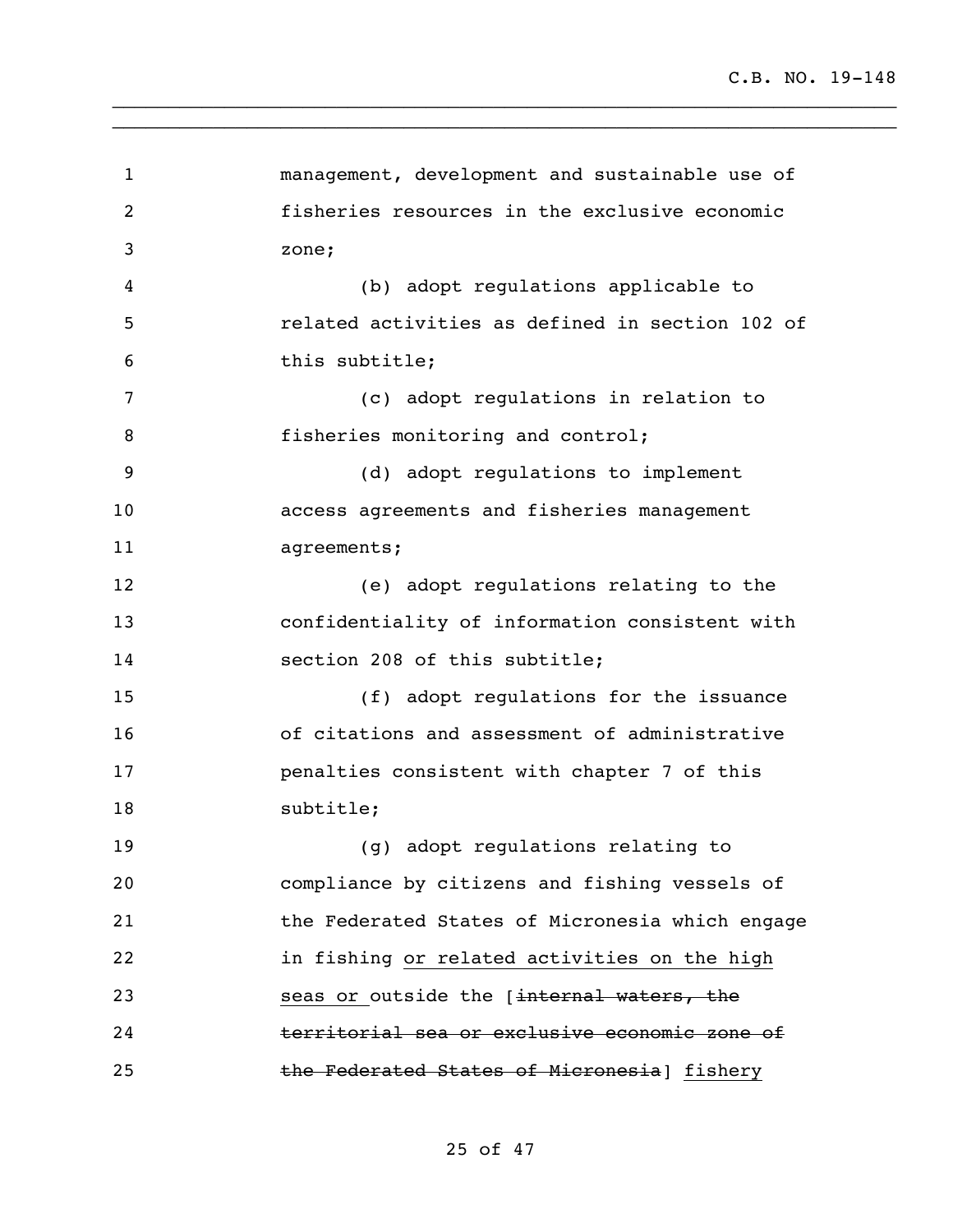| $\mathbf{1}$ | waters with applicable laws of foreign states                  |
|--------------|----------------------------------------------------------------|
| 2            | and with applicable access agreements or                       |
| 3            | fisheries management agreements;                               |
| 4            | (h) adopt regulations relating to marine                       |
| 5            | scientific research and training;                              |
| 6            | (i) adopt regulations relating to                              |
| 7            | observer programs and port sampling programs;                  |
| 8            | and                                                            |
| 9            | (j) adopt, in consultation with relevant                       |
| 10           | State or national agencies, regulations                        |
| 11           | consistent with the international obligations                  |
| 12           | of the Federated States of Micronesia to                       |
| 13           | prohibit the entry and use of ports and                        |
| 14           | facilities by vessels that have been engaged in                |
| 15           | fishing or related activities that undermine                   |
| 16           | international conservation and management                      |
| 17           | measures;                                                      |
| 18           | $(k)$ [ $\leftrightarrow$ ] adopt any other regulations deemed |
| 19           | necessary for the implementation of this                       |
| 20           | subtitle."                                                     |
| 21           | (2) Regulations adopted by the Authority                       |
| 22           | shall have the full force and effect of law,                   |
| 23           | and shall be considered an integral part of                    |
| 24           | this subtitle."                                                |
| 25           | Section 6. Section 205 of title 24 of the Code of              |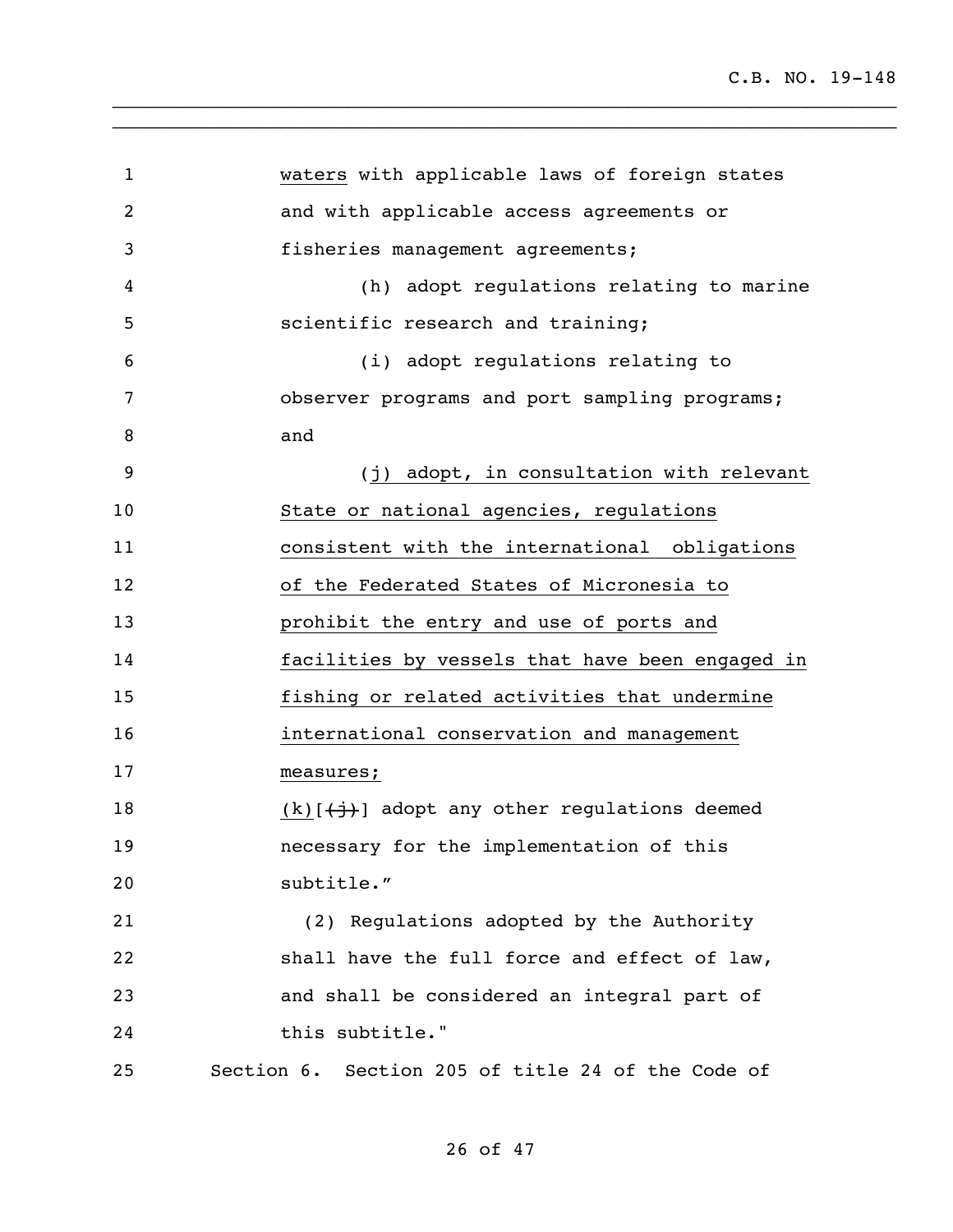the Federated States of Micronesia (Annotated), is hereby amended to read as follows: "Section 205. Authority - duties and functions. In addition to the regulatory authority granted in the preceding section, the Authority shall have the following duties and functions: (1) to provide technical assistance in the delimitation of the exclusive economic zone in accordance with section 107 of title 18 of the Code of the Federated States of Micronesia; (2) to negotiate, conclude and implement access agreements and fisheries management agreements in accordance with sections 105 and 106 of chapter 1 of this subtitle and chapters 16 4 and 5 of this subtitle; (3) to issue fishing permits in accordance 18 with this subtitle; (4) to issue permits for fishing in the territorial sea or internal waters of an FSM State as authorized pursuant to section 118 of chapter 1 of this subtitle; (5) to regulate related activities in accordance with this subtitle; (6) to coordinate and implement fisheries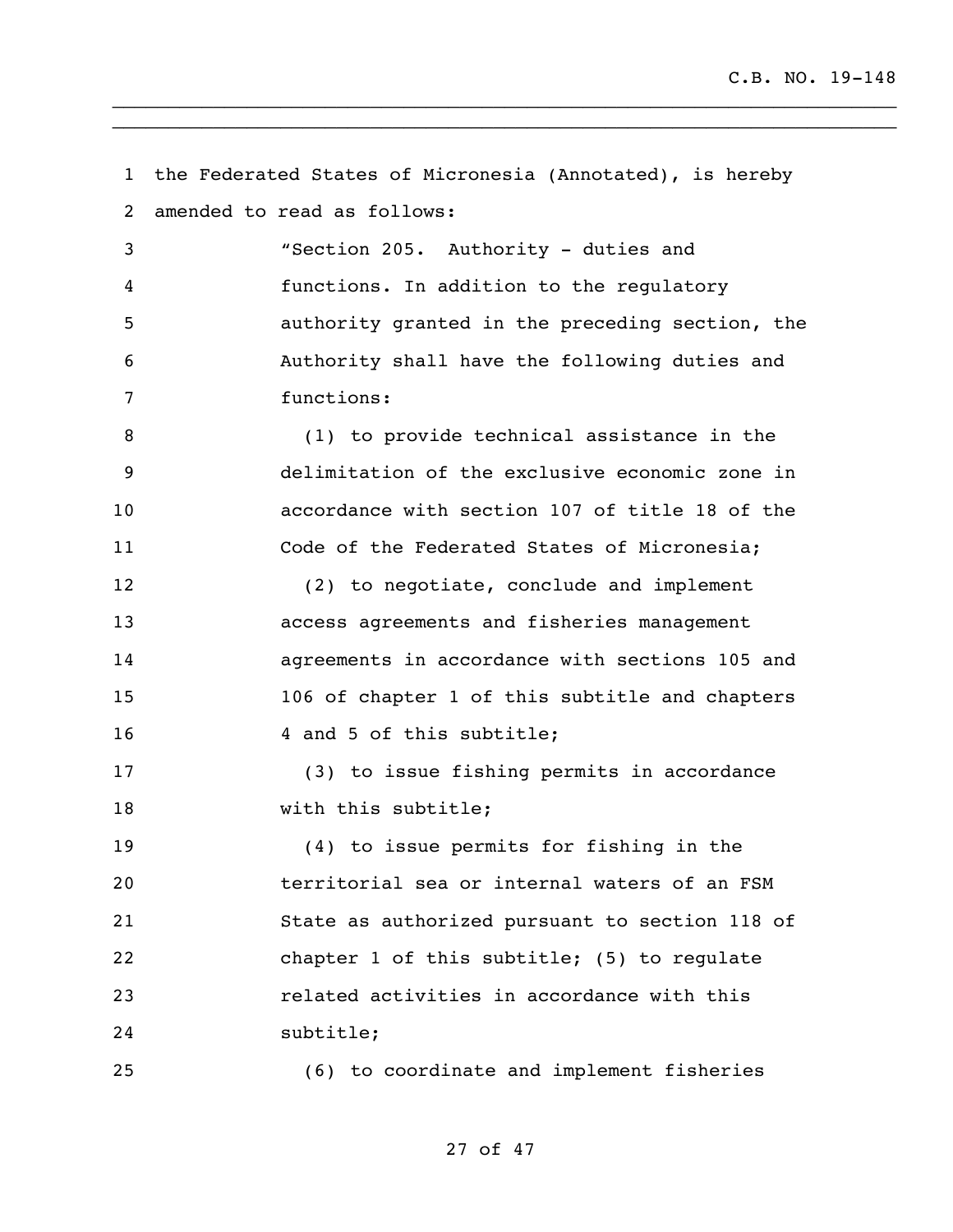| $\mathbf{1}$   | monitoring and control as required under this   |
|----------------|-------------------------------------------------|
| $\overline{c}$ | subtitle and under international treaties to    |
| 3              | which the Federated States of Micronesia is a   |
| 4              | party;                                          |
| 5              | (7) to cooperate as appropriate with other      |
| 6              | nations or territories in the region and with   |
| 7              | foreign states fishing in the region and        |
| 8              | adjacent high seas area for the conservation    |
| 9              | and management of highly migratory fish stocks; |
| 10             | (8) to cooperate in and coordinate as           |
| 11             | appropriate with each FSM State on fisheries    |
| 12             | management measures in the exclusive economic   |
| 13             | zone and territorial sea;                       |
| 14             | (9) to convene and chair a Fisheries            |
| 15             | Management and Surveillance Working Group as    |
| 16             | set forth in section 207 of this chapter;       |
| 17             | (10) to employ a full-time Executive Director   |
| 18             | and such other staff as it may deem necessary;  |
| 19             | (11) to submit the Authority's budget and       |
| 20             | report regarding the expenditure of its funds   |
| 21             | to the Congress each regular session for        |
| 22             | review;                                         |
| 23             | (12) to contribute to the planning of programs  |
| 24             | relating to fisheries, or fishing in the        |
| 25             | exclusive economic zone, in which an FSM State  |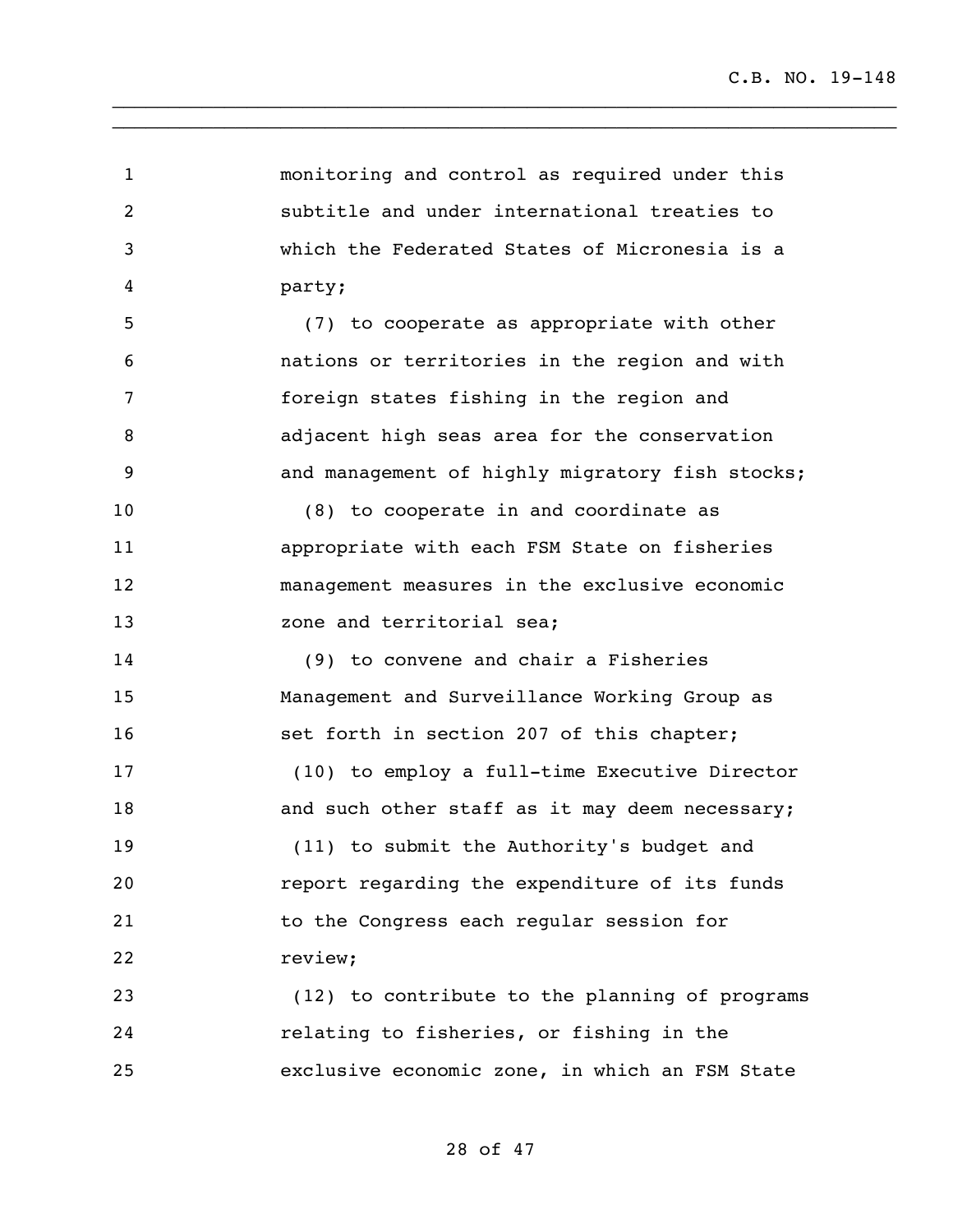| $\mathbf{1}$ | government or the Government of the Federated             |
|--------------|-----------------------------------------------------------|
| 2            | States of Micronesia, or any agency or                    |
| 3            | subdivision thereof, has a proprietary                    |
| 4            | interest, direct or indirect, by way of stock             |
| 5            | ownership, partnership, joint venture or                  |
| 6            | otherwise; and                                            |
| 7            | (13) to act as the authority responsible for              |
| 8            | implementing the international fisheries and              |
| 9            | related obligations of the Federated States of            |
| 10           | Micronesia including the verification of catch            |
| 11           | and issuance of catch certificates;                       |
| 12           | $(14)$ [ $(13)$ ] to perform such other duties and        |
| 13           | functions as may be necessary to carry out the            |
| 14           | purpose of this subtitle."                                |
| 15           | Section 7. Section 402 of title 24 of the Code of         |
| 16           | the Federated States of Micronesia (Annotated), is hereby |
| 17           | amended to read as follows:                               |
| 18           | "Section 402. Negotiation of access                       |
| 19           | agreements.                                               |
| 20           | The Authority shall negotiate and enter into              |
| 21           | access agreements on behalf of the Government             |
| 22           | of the Federated States of Micronesia in                  |
| 23           | accordance with this subtitle. Such agreements            |
| 24           | may, at the Authority's discretion:                       |
| 25           | (1) establish fees to be collected for                    |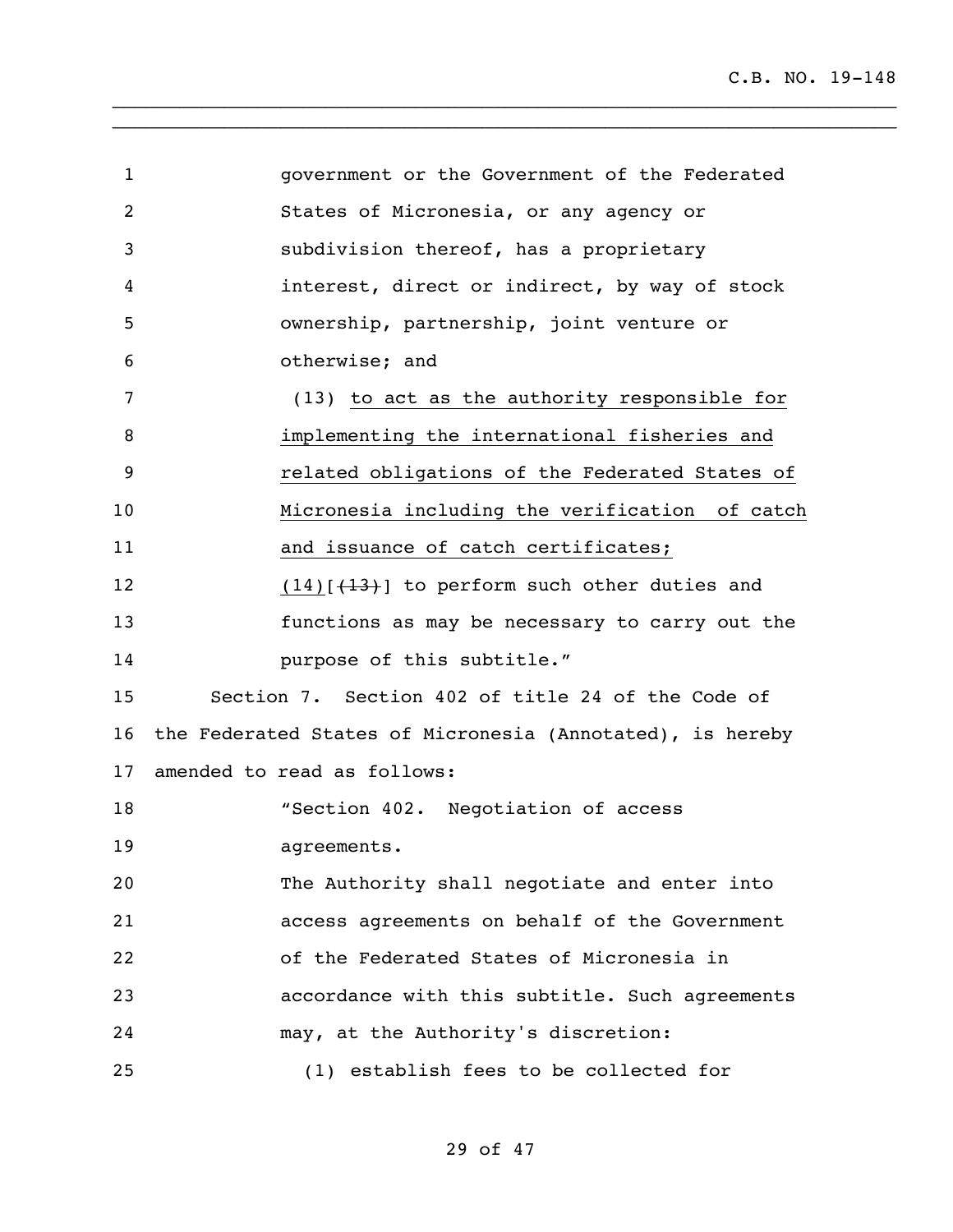| $\mathbf{1}$   | permits issued under the access agreement;                |
|----------------|-----------------------------------------------------------|
| $\overline{c}$ | (2) establish a minimum or maximum number of              |
| 3              | vessels to be granted access under the                    |
| 4              | agreement; and                                            |
| 5              | (3) establish a maximum number of fishing                 |
| 6              | days or such other rights to be granted under             |
| 7              | an access agreement; and                                  |
| 8              | $(4)$ $(4)$ $(3)$ permit the rebate of access fees in     |
| 9              | accordance with section 403(2) of this                    |
| 10             | subtitle, as the Authority deems appropriate at           |
| 11             | the end of the licensing period if the operator           |
| 12             | of any applicable vessel participated                     |
| 13             | substantially in shore-based developments or              |
| 14             | otherwise made a substantial contribution to              |
| 15             | the development of the fishing industry of the            |
| 16             | Federated States of Micronesia."                          |
| 17             | Section 8. Section 407 of title 24 of the Code of         |
| 18             | the Federated States of Micronesia (Annotated), is hereby |
| 19             | amended to read as follows:                               |
| 20             | "Section 407. Related activities -                        |
| 21             | transshipment.                                            |
| 22             | (1) The operator of a foreign fishing vessel              |
| 23             | shall:                                                    |
| 24             | (a) not transship at sea under any                        |
| 25             | circumstances, except where specifically                  |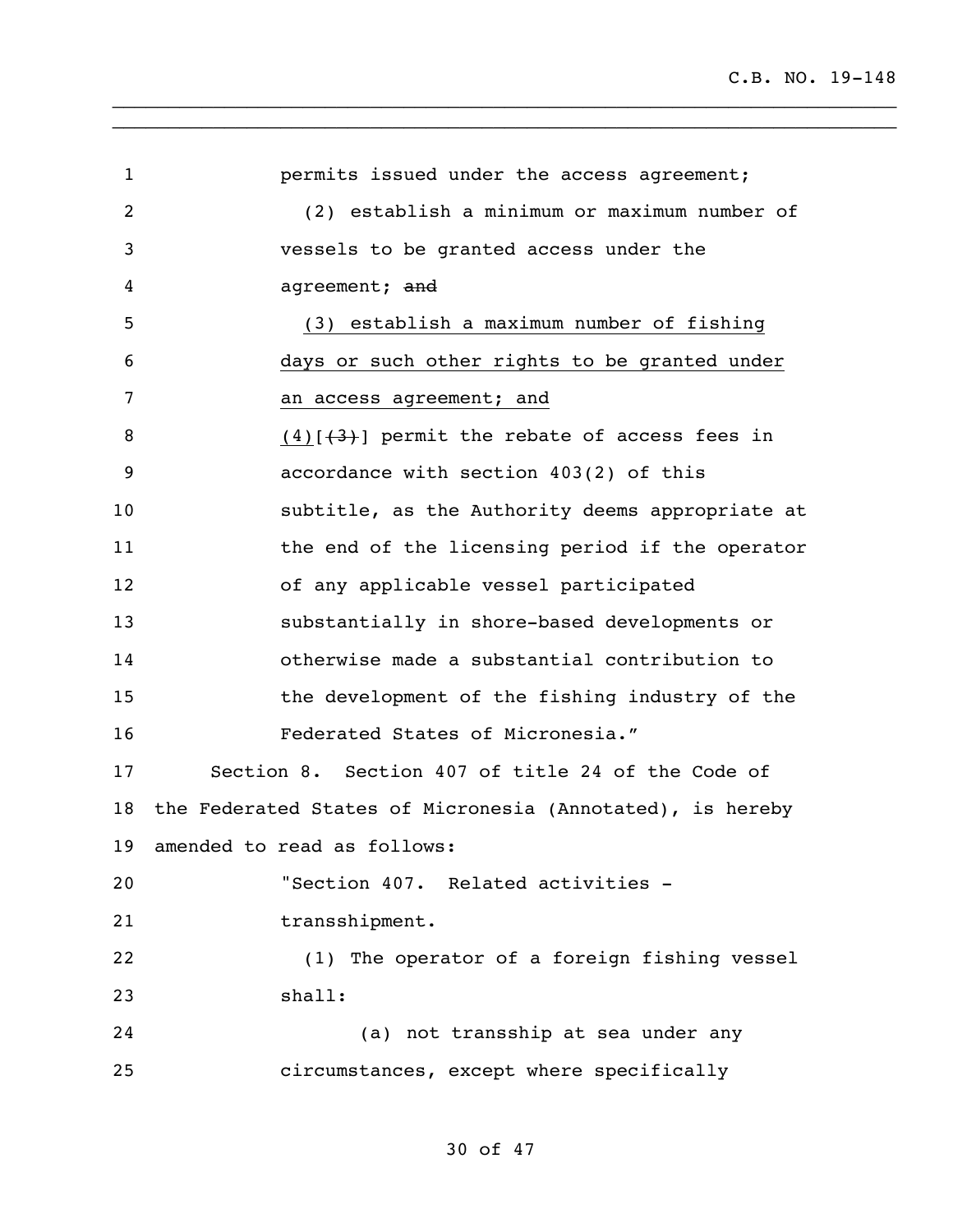| $\mathbf{1}$   | authorized by the Authority;                         |
|----------------|------------------------------------------------------|
| $\overline{2}$ | (b) provide seventy-two (72) hours                   |
| 3              | notice to the                                        |
| 4              | Authority of a request to transship any or all       |
| 5              | of the fish on board and shall provide the name      |
| 6              | of the vessel, its international radio call          |
| 7              | sign, its position, the catch on board by            |
| 8              | species, the time and port where such                |
| 9              | transshipment is requested to occur and an           |
| 10             | undertaking to pay all fees required under the       |
| 11             | laws of the Federated States of Micronesia;          |
| 12             | (c) only transship at the time and port              |
| 13             | authorized for transshipment; and                    |
| 14             | (d) comply with all conditions attached              |
| 15             | to the authorization for transhipment;               |
| 16             | (e) pay such fees required by the                    |
| 17             | Authority or prescribed by regulation; and           |
| 18             | $(f)$ [ $(d)$ ] submit full reports on transshipping |
| 19             | on such forms as may be required by the              |
| 20             | Authority or prescribed by regulation.               |
| 21             | shall allow and assist any person<br>(q)             |
| 22             | identified as an authorized officer or an            |
| 23             | officer of the licensing member full access to       |
| 24             | and use of facilities and equipment, which the       |
| 25             | officer may determine is necessary to carry out      |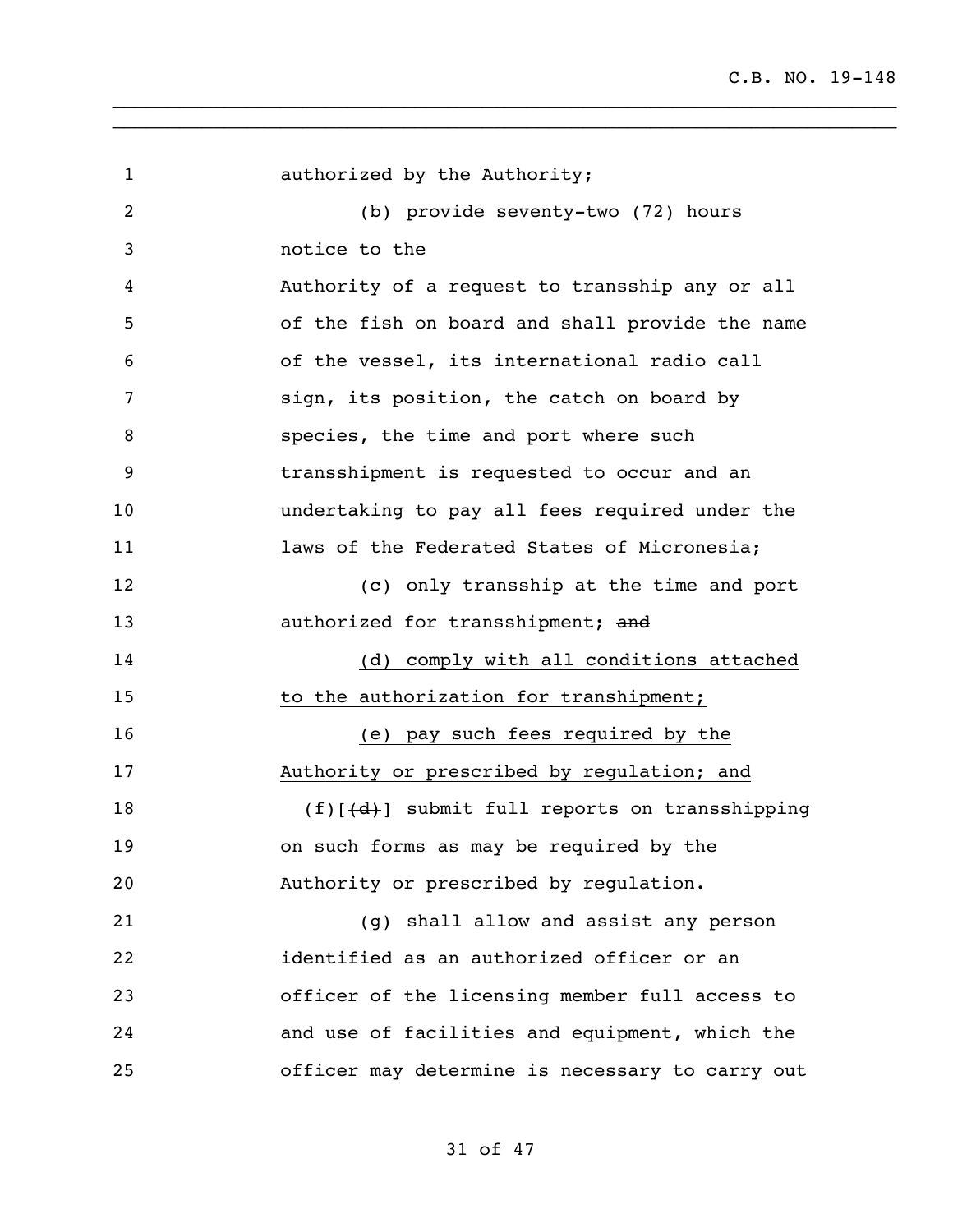| $\mathbf 1$    | his duties; have full access to the bridge,                       |
|----------------|-------------------------------------------------------------------|
| $\overline{c}$ | fish on board and areas which may be used to                      |
| 3              | hold, process, weigh and store fish; remove                       |
| 4              | samples; have full access to the vessel's                         |
| 5              | records, including its log and documentation                      |
| 6              | for the purpose of inspection and photocopying;                   |
| 7              | and gather any other information required to                      |
| 8              | fully monitor the activity;                                       |
| 9              | (h) shall not assault, obstruct, resist,                          |
| 10             | delay, refuse boarding to, intimidate or                          |
| 11             | interfere with any such officer in the                            |
| 12             | performance of his duties.                                        |
| 13             | (2) During transshipment in the Federated                         |
| 14             | States of Micronesia the foreign party and                        |
| 15             | operator of each vessel shall comply with all                     |
| 16             | applicable National and State laws and                            |
| 17             | regulations in the Federated States of                            |
| 18             | Micronesia relating to protection of the                          |
| 19             | environment, including without limitation,                        |
| 20             | sewage holding tank requirements.                                 |
| 21             | (3) Any person who violates subsection                            |
| 22             | $(1)(a)$ , $(1)(c)$ , $(1)(d)$ , $(1)(e)$ , $(1)(f)$ , $(1)(g)$ , |
| 23             | $(1)(h)$ or $(2)$ of this section shall be subject                |
| 24             | to a civil penalty of not less than \$75,000 and                  |
| 25             | not more than \$275,000."                                         |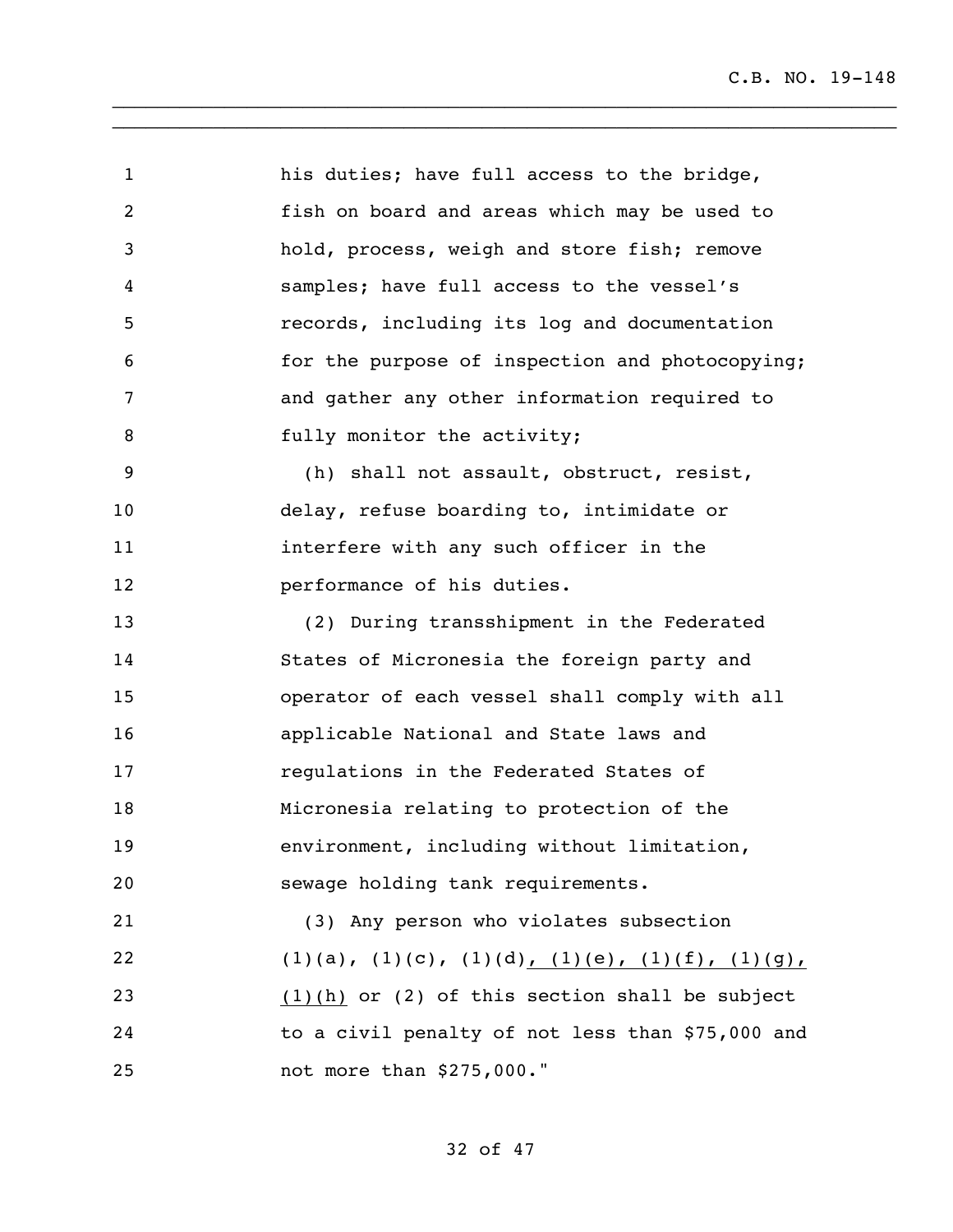| $\mathbf 1$ | Section 9. Section 603 of title 24 of the Code of         |
|-------------|-----------------------------------------------------------|
| 2           | the Federated States of Micronesia (Annotated), is hereby |
| 3           | amended to read as follows:                               |
| 4           | "Section 603. Powers of authorized officers.              |
| 5           | (I) within the fishery waters.                            |
| 6           | (1) For the purposes of enforcing this                    |
| 7           | subtitle, any authorized officer may:                     |
| 8           | (a) stop, board, remain on board and                      |
| 9           | search any vessel in the fishery waters that he           |
| 10          | reasonably believes is a fishing vessel or a              |
| 11          | vessel which is used for, equipped to be used             |
| 12          | for or of a type that is normally used for                |
| 13          | related activities as the term related                    |
| 14          | activities is defined in section 102 of chapter           |
| 15          | 1;                                                        |
| 16          | ((b) stop, board, remain on board                         |
| 17          | and search any flag fishing vessel outside of             |
| 18          | the fishery waters; 1                                     |
| 19          | (b)[{c}] stop and search any vessel, vehicle              |
| 20          | or aircraft that he reasonably believes may be            |
| 21          | transporting fish or engaging in other                    |
| 22          | activities relating to fishing;                           |
| 23          | $(c)$ [ $(d)$ ] require the master or any crew            |
| 24          | member or other person aboard to inform him of            |
| 25          | the name, call sign and country of registration           |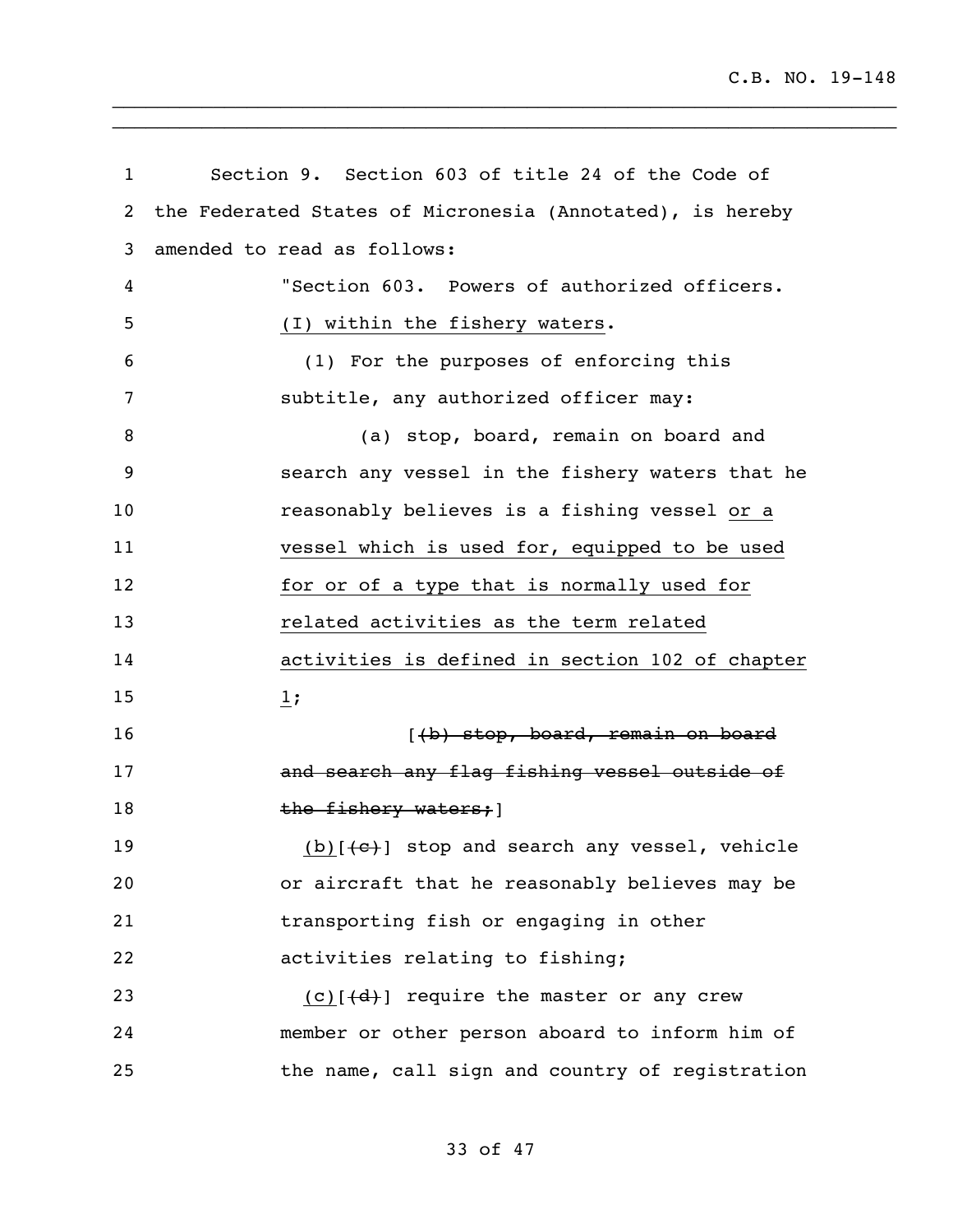1 of the vessel and the name of the master, owner, charterer and crew members; 3 (d) $\left[\frac{1}{e}\right]$  examine the master or any crew member or other person aboard about the cargo, contents of holds and storage spaces, voyage and activities of the vessel; 7 (e) $(f \oplus f)$  make such examination and inquiry as 8 may appear necessary concerning any vessel, vehicle or aircraft in relation to which any of the powers conferred by this subsection have been or may be exercised and take samples of 12 any fish or fish product found therein; 13 (f)[(g)] require to be produced, examine and take copies of any permit, logbook, record or other documents required under this subtitle or concerning the operation of any vessel or aircraft; 18 (g) $\left[\frac{h}{h}\right]$  make an entry dated and signed by 19 him in the logbook of such vessel or aircraft; (h) require to be produced and examine any fish, fishing gear or appliance, explosive, poison or other noxious substance;  $\left[\frac{1}{2}\right]$  give directions to the master and any crew member of any vessel, vehicle or aircraft stopped, boarded or searched as may be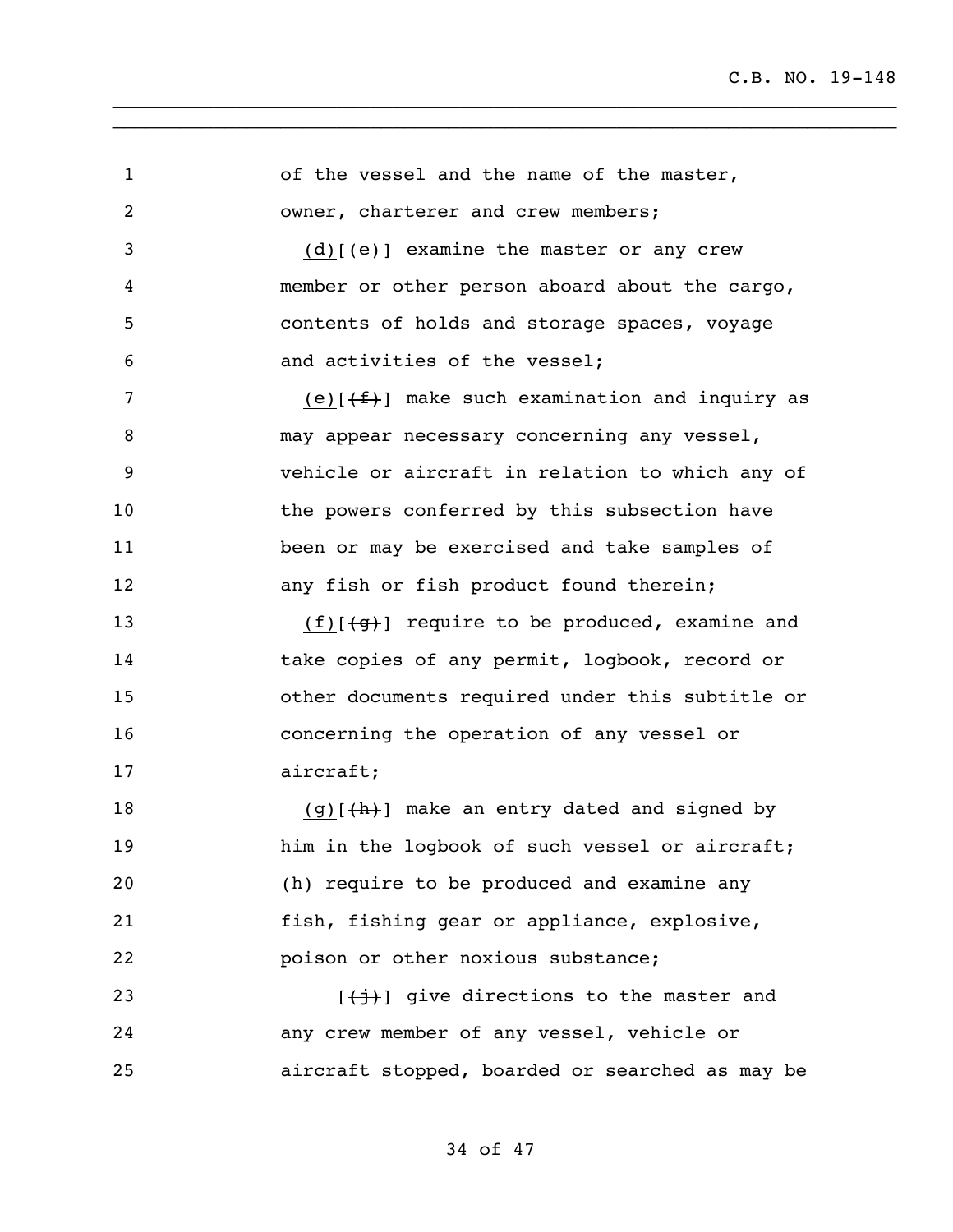| 1  | necessary or reasonably expedient for any                |
|----|----------------------------------------------------------|
| 2  | purpose specified in this subtitle or to                 |
| 3  | provide for the compliance of the vessel,                |
| 4  | vehicle or aircraft, or master or any crew               |
| 5  | member with the conditions of any permit;                |
| 6  | $(j)$ [ $(k)$ ] endorse any permit; and                  |
| 7  | $(k)$ $(\frac{1}{k})$ arrest any person who assaults him |
| 8  | or any other authorized officer in the exercise          |
| 9  | of his duties under this subtitle.                       |
| 10 | (2) Where an authorized officer has                      |
| 11 | reasonable grounds to believe an offense                 |
| 12 | against this subtitle is being or has been               |
| 13 | committed, he may without a warrant:                     |
| 14 | (a) enter, inspect and search any                        |
| 15 | vessel, premises, other than premises used               |
| 16 | exclusively as a dwelling house, in which he             |
| 17 | has reasonable grounds to believe an offense             |
| 18 | has been or is being committed or fish have              |
| 19 | been taken illegally and are being stored;               |
| 20 | (b) stop, enter, search and stay in or                   |
| 21 | on any vessel, vehicle or aircraft which he              |
| 22 | reasonably suspects of transporting fish or              |
| 23 | fish products;                                           |
| 24 | (c) take samples of any fish found in                    |
| 25 | any vessel or vehicle inspected or within any            |

\_\_\_\_\_\_\_\_\_\_\_\_\_\_\_\_\_\_\_\_\_\_\_\_\_\_\_\_\_\_\_\_\_\_\_\_\_\_\_\_\_\_\_\_\_\_\_\_\_\_\_\_\_\_\_\_\_\_\_\_\_\_\_\_\_\_\_\_\_\_ \_\_\_\_\_\_\_\_\_\_\_\_\_\_\_\_\_\_\_\_\_\_\_\_\_\_\_\_\_\_\_\_\_\_\_\_\_\_\_\_\_\_\_\_\_\_\_\_\_\_\_\_\_\_\_\_\_\_\_\_\_\_\_\_\_\_\_\_\_\_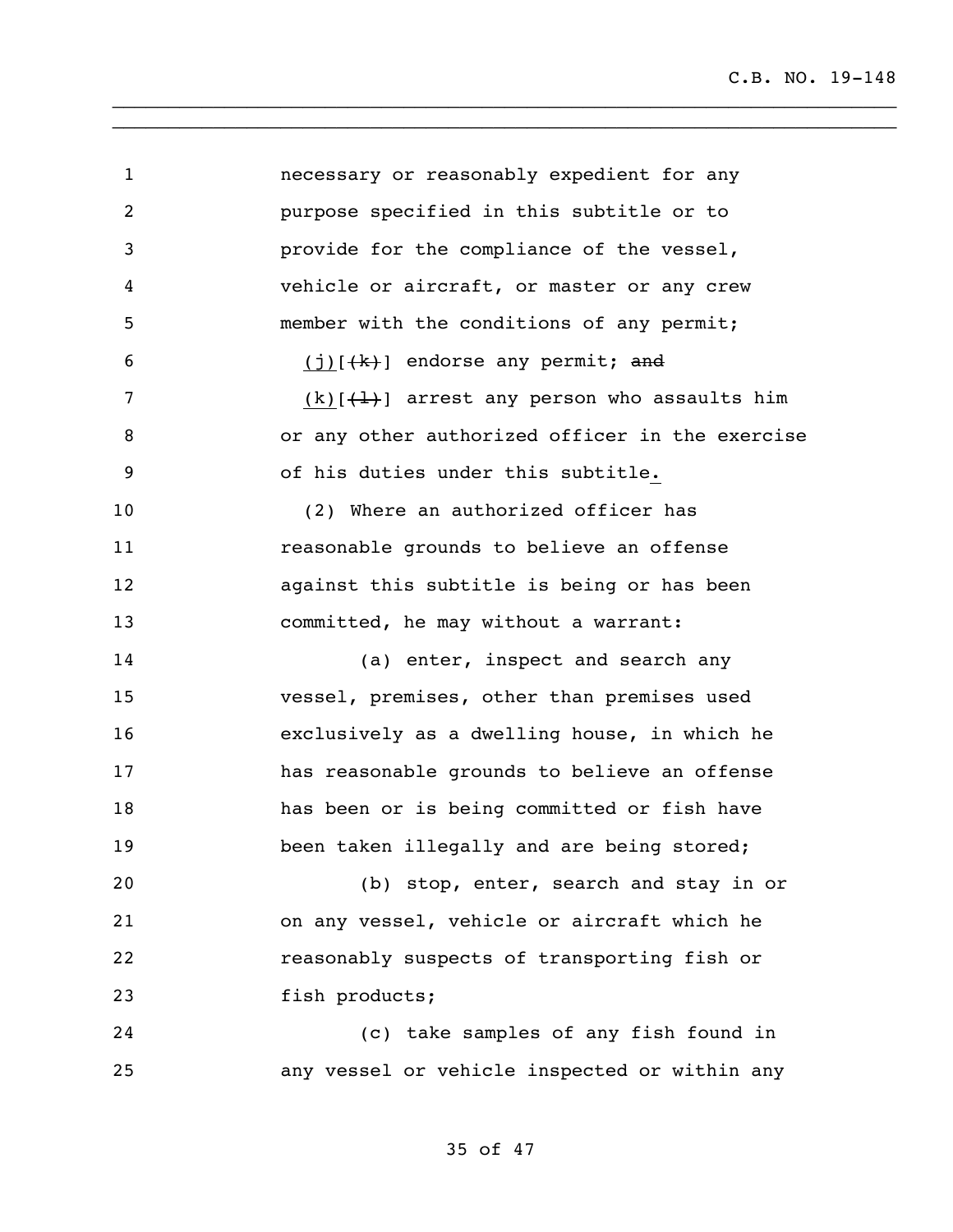**premises searched under this subtitle;**  (d) after hot pursuit of a foreign fishing vessel undertaken in accordance with international law and commenced within the fishery waters, stop, board and search outside the fishery waters any fishing vessel that he has reasonable grounds to believe has been used in the commission of an offense, exercise any powers conferred by this subtitle in accordance with international law, and bring such vessel and all persons and things on board within the 12 fishery waters; (e) seize: 14 (i) any vessel (including its fishing gear, equipment, stores and cargo), vehicle, fishing gear, nets or other fishing appliances or aircraft that he has reasonable grounds to believe has been or is being used in the commission of an offense or in respect of which the offense has been committed; (ii) any fish or fish products that he has reasonable grounds to believe have been caught in the commission of an offense or are possessed in contravention of this subtitle; (iii) any logs, charts or other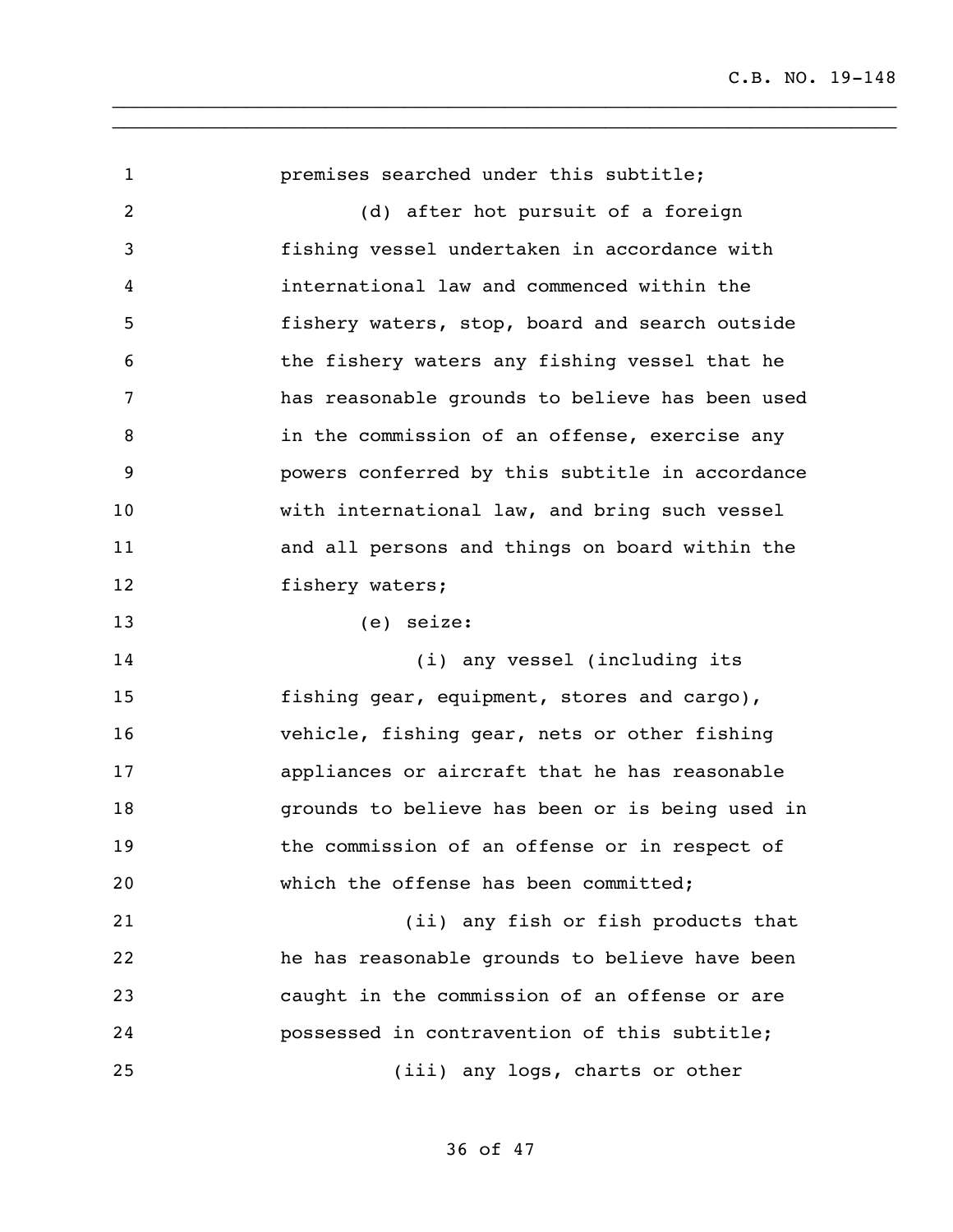| 1  | documents required to be maintained by this     |
|----|-------------------------------------------------|
| 2  | subtitle or under the terms of any license or   |
| 3  | other authorization or which he has reasonable  |
| 4  | grounds to believe show or tend to show, with   |
| 5  | or without other evidence, the commission of an |
| 6  | offense against this subtitle; and              |
| 7  | (iv) any thing which he has                     |
| 8  | reasonable grounds to believe might be used as  |
| 9  | evidence in any proceeding under this subtitle; |
| 10 | (f) arrest any person who he has                |
| 11 | reasonable grounds to believe has committed an  |
| 12 | offense against this subtitle; and              |
| 13 | (g) issue citations as authorized by            |
| 14 | regulations promulgated under section 703 of    |
| 15 | chapter 7 of this subtitle.                     |
| 16 | (3) An authorized officer may, while            |
| 17 | arresting any person or fishing vessel that he  |
| 18 | has reasonable grounds to believe has done any  |
| 19 | act in contravention of this subtitle, use such |
| 20 | force as is reasonably necessary in the         |
| 21 | circumstances to effect the arrest.             |
| 22 | (4) Any person arrested without a warrant       |
| 23 | under this section shall be detained and dealt  |
| 24 | with in accordance with law.                    |
| 25 | (5) An authorized officer may:                  |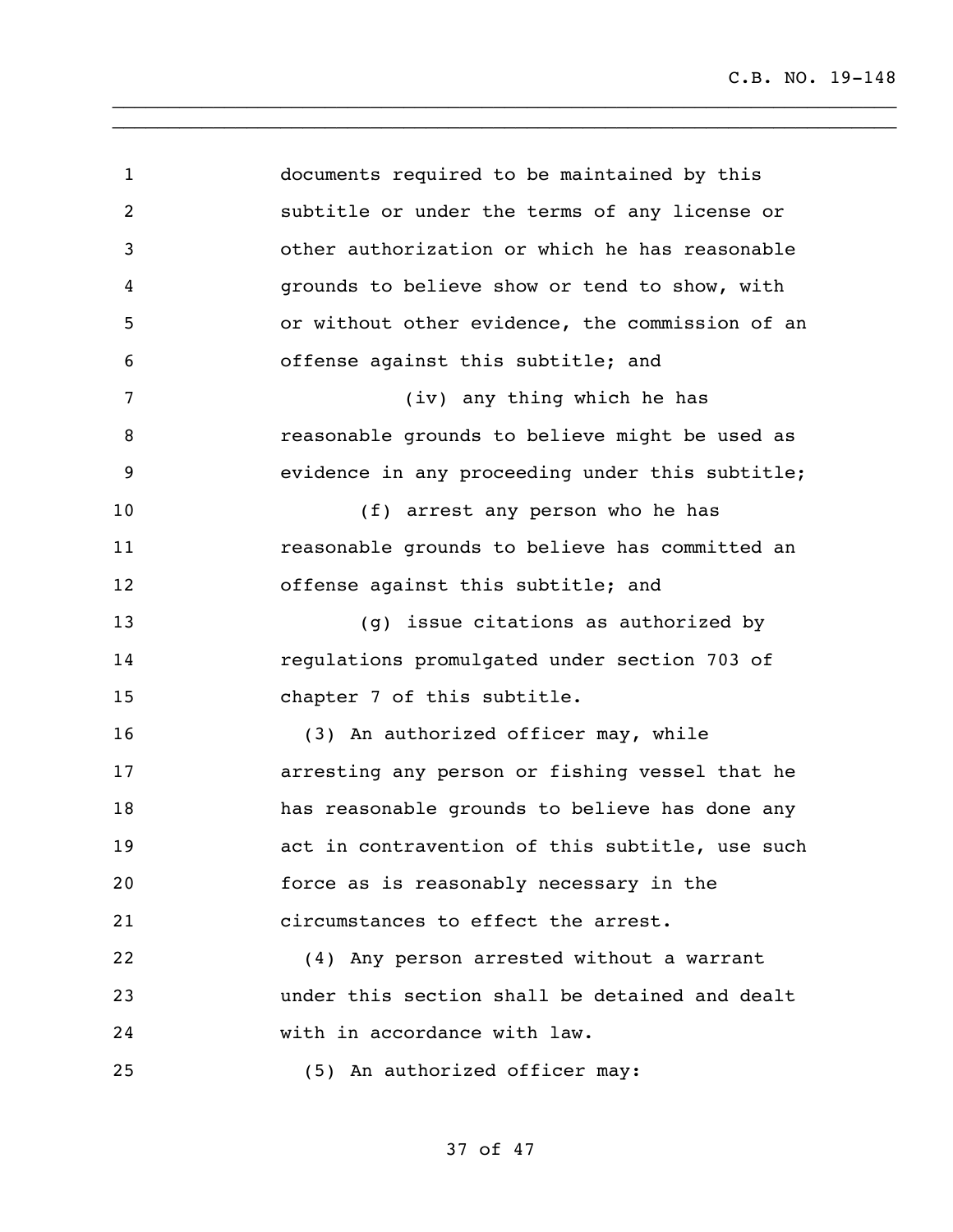| $\mathbf{1}$   | (a) execute any warrant or other process        |
|----------------|-------------------------------------------------|
| $\overline{c}$ | issued by any court of competent jurisdiction;  |
| 3              | and                                             |
| 4              | (b) exercise any other lawful authority.        |
| 5              | (6) A written receipt shall be given for any    |
| 6              | article or thing seized under this section and  |
| 7              | the grounds for such seizure shall be stated in |
| 8              | such receipt.                                   |
| 9              | (II) Beyond the fishery waters.                 |
| 10             | (1) An authorized officer may exercise any of   |
| 11             | the powers under this Title beyond the fishery  |
| 12             | waters of the Federated States of Micronesia in |
| 13             | respect of any flag fishing vessel, foreign     |
| 14             | fishing vessel or any person on board any such  |
| 15             | vessel and relating to fisheries inspection,    |
| 16             | compliance or enforcement provided that the     |
| 17             | exercise of those powers is authorized by an    |
| 18             | access agreement or fisheries management        |
| 19             | agreement to which the Federated States of      |
| 20             | Micronesia is a party or authorized under a     |
| 21             | conservation and management measure of a        |
| 22             | regional fisheries management organization or   |
| 23             | arrangement to which the Federated States of    |
| 24             | Micronesia is a member.                         |
| 25             | (1) In exercising his powers beyond the         |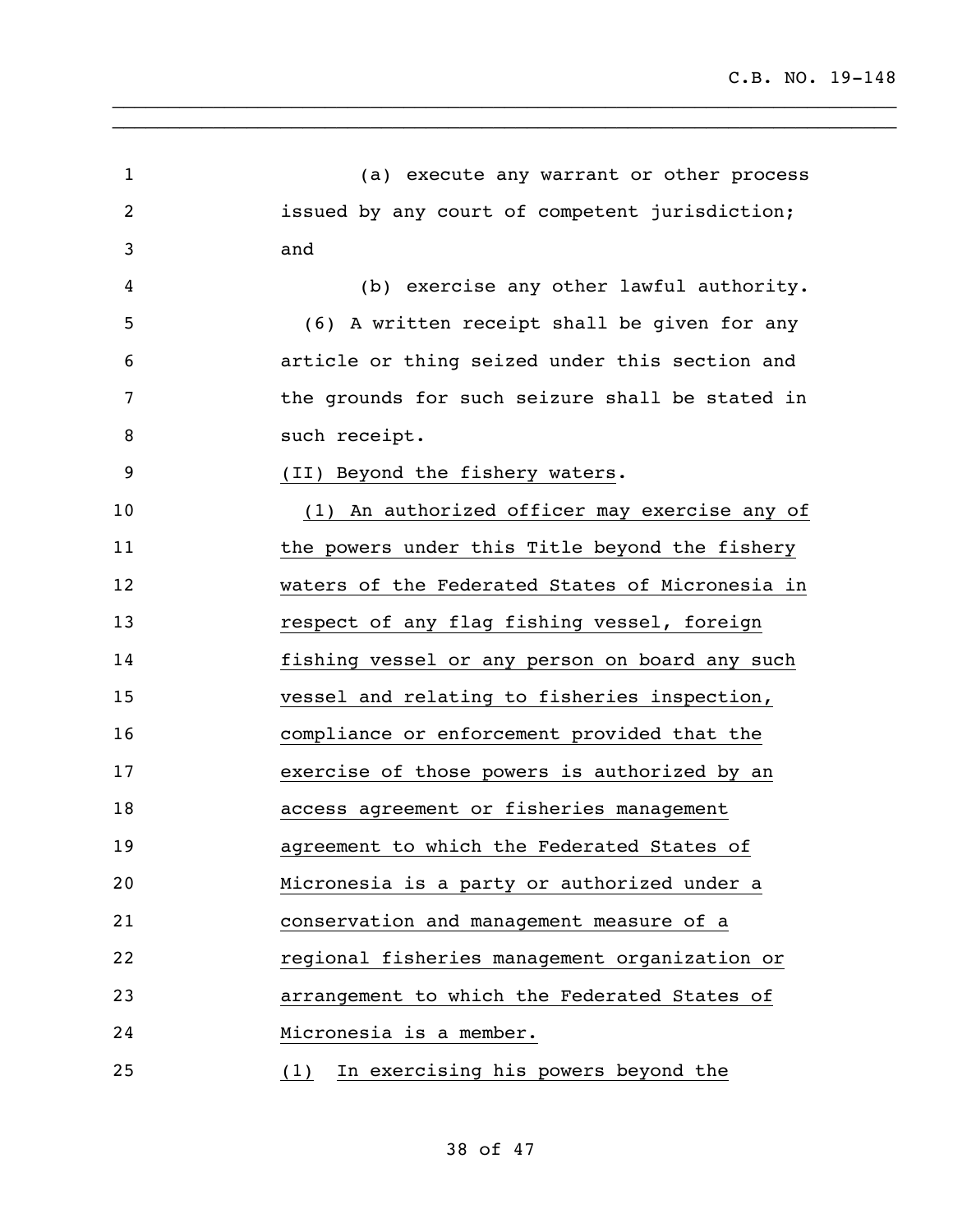| $\mathbf{1}$ | fishery waters, an authorized officer shall                  |
|--------------|--------------------------------------------------------------|
| 2            | comply with the procedures and requirements                  |
| 3            | under such access agreement or fisheries                     |
| 4            | management agreement or conservation and                     |
| 5            | management measures implemented by a regional                |
| 6            | fisheries management organization or                         |
| 7            | arrangement.                                                 |
| 8            | The Authority may make regulations<br>(2)                    |
| 9            | providing for additional measures and powers                 |
| 10           | for authorized officers beyond the fishery                   |
| 11           | waters."                                                     |
| 12           | Section 10. Section 606 of title 24 of the Code of           |
|              | 13 the Federated States of Micronesia (Annotated), is hereby |
|              | 14 amended to read as follows:                               |
| 15           | "Section 606. Appointment of authorized                      |
| 16           | observers; port samplers.                                    |
| 17           | (1) The Executive Director may appoint, in                   |
| 18           | writing, any person to be an authorized observer             |
| 19           | or class of persons to be authorized observers               |
| 20           | for the purposes of this subtitle, any access                |
| 21           | agreement or any fisheries management agreement.             |
| 22           | Authorized observers appointed under this<br>(2)             |
| 23           | subtitle shall exercise their duties beyond the              |
| 24           | fishery waters in accordance with any access                 |
| 25           | agreement or fisheries management agreement. The             |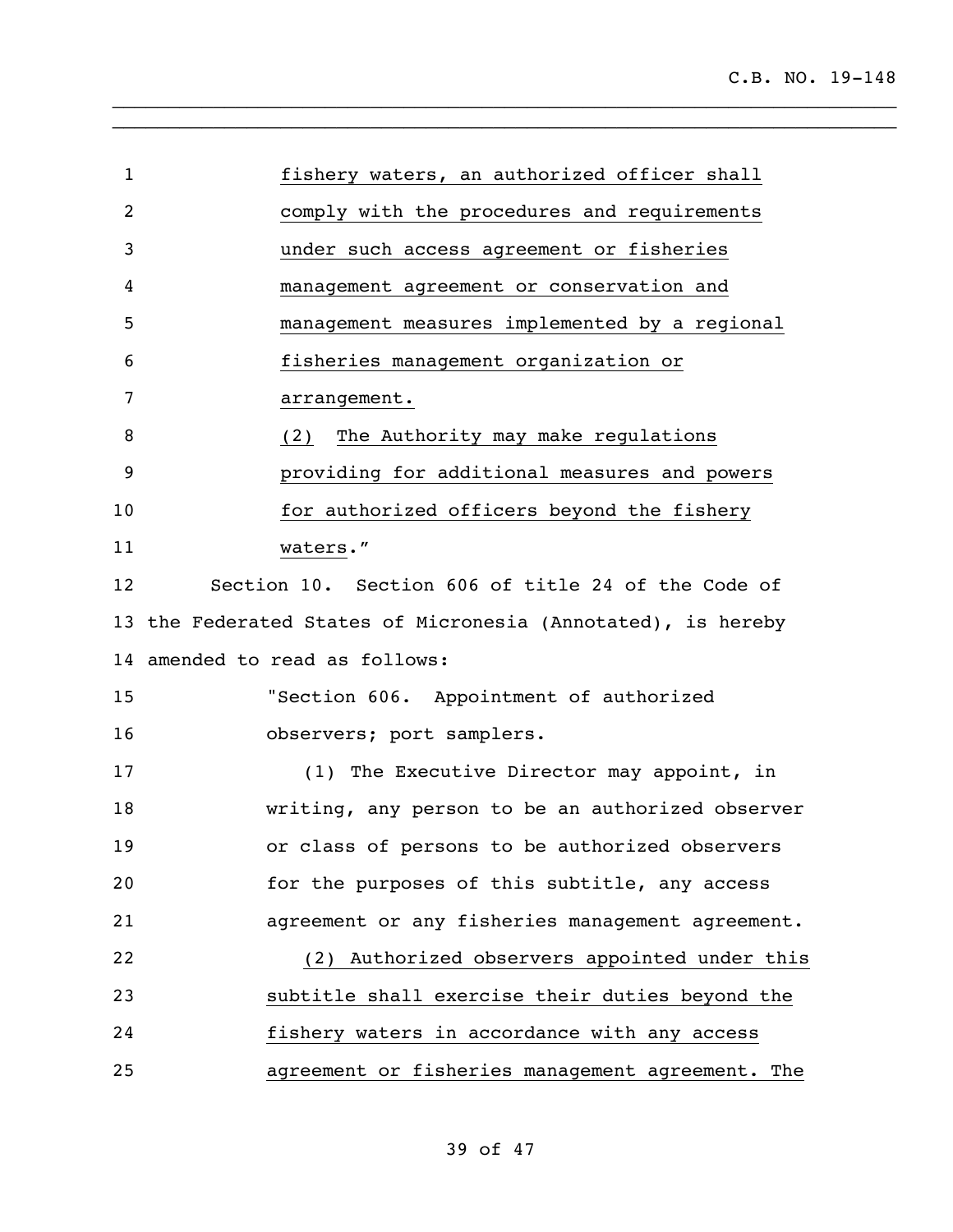| 1  | Authority may enter into such reciprocal           |
|----|----------------------------------------------------|
| 2  | agreement or arrangement necessary to facilitate   |
| 3  | the exercise of the authorized observer's duties   |
| 4  | beyond the fishery waters.                         |
| 5  | $(3)$ $(2)$ The Executive Director may appoint, in |
| 6  | writing, any authorized observer to serve as a     |
| 7  | port sampler. Port samplers shall perform the      |
| 8  | duties of authorized observers at a point of       |
| 9  | transshipment or port located either inside or     |
| 10 | outside the Federated States of Micronesia.        |
| 11 | [(3) Authorized observers and port samplers        |
| 12 | shall not be appointed as authorized officers      |
| 13 | and shall not be authorized to take enforcement    |
| 14 | action under this subtitle.                        |
| 15 | (4) The Authority may promulgate regulations       |
| 16 | that provide, inter alia, for:                     |
| 17 | (a) observer duties within the fishery             |
| 18 | waters;                                            |
| 19 | observer duties on the high seas and<br>(b)        |
| 20 | in waters under the jurisdiction of another        |
| 21 | nation;                                            |
| 22 | conduct of observers and related<br>(C)            |
| 23 | penalties;                                         |
| 24 | observer agents including the<br>(d)               |
| 25 | conduct and registration or licensing of such      |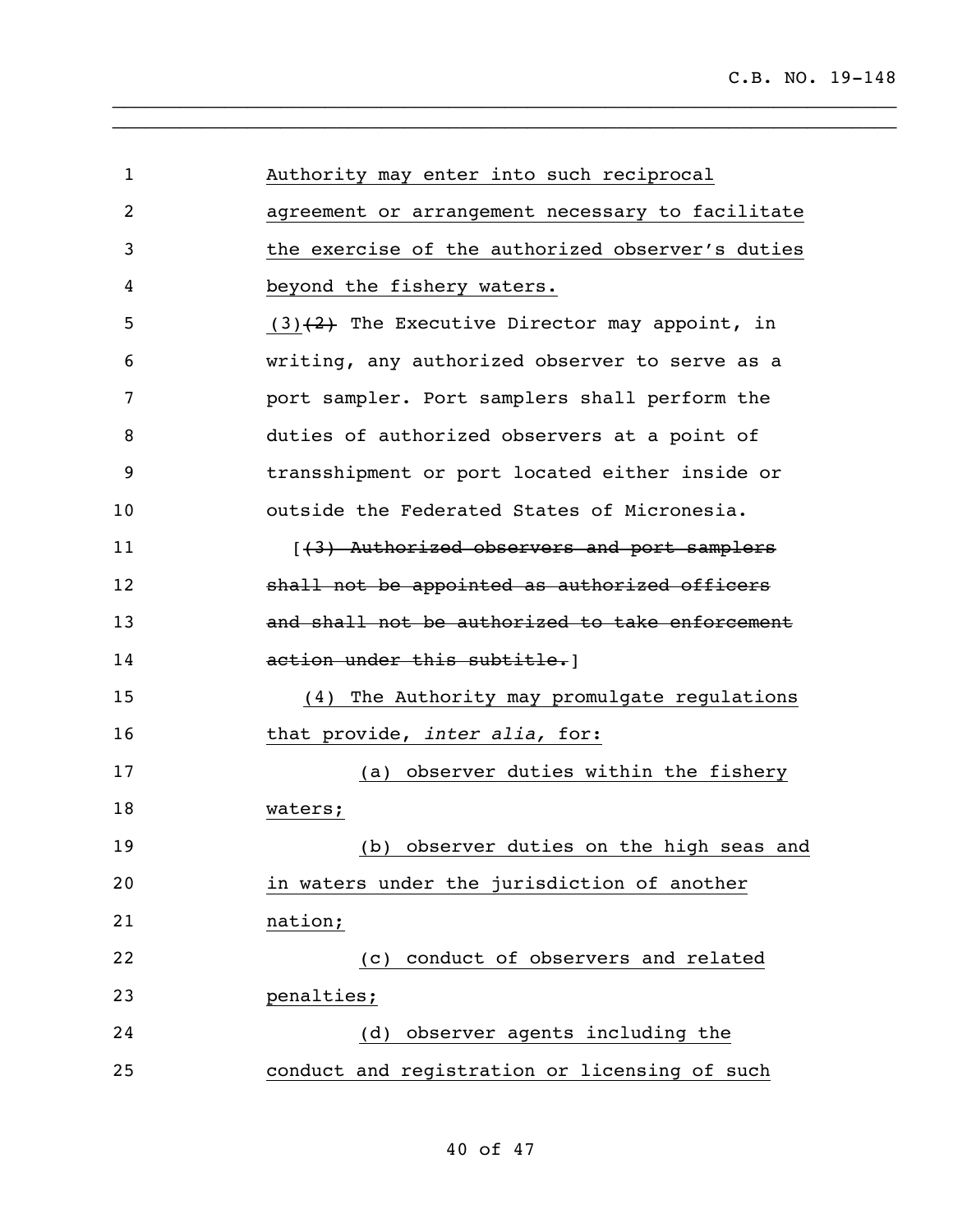1 agents; and (e) reciprocal agreements or arrangements for the recognition of observers appointed by another nation.  $(5)[(4)]$  The requirements of sections 607(1), 607(2), 607(6), 607(7), 608, 609 and 610 shall apply equally to authorized observers and port samplers." Section 11. Section 611 of title 24 of the Code of the Federated States of Micronesia (Annotated), is hereby amended to read as follows: "Section 611. Transponders required. (1) The Authority may require, as a condition of fishing in the exclusive economic zone, that 15 the operator of any vessel: (a) install on such vessel, at its own expense, a transponder approved by the Authority; (b) maintain such transponder in good working order at all times during the period of 21 validity of a permit [while in the fishery waters or such other area as may be agreed or 23 designated; and] (c) consent to the monitoring of the transponder by the Authority in all waters and

\_\_\_\_\_\_\_\_\_\_\_\_\_\_\_\_\_\_\_\_\_\_\_\_\_\_\_\_\_\_\_\_\_\_\_\_\_\_\_\_\_\_\_\_\_\_\_\_\_\_\_\_\_\_\_\_\_\_\_\_\_\_\_\_\_\_\_\_\_\_ \_\_\_\_\_\_\_\_\_\_\_\_\_\_\_\_\_\_\_\_\_\_\_\_\_\_\_\_\_\_\_\_\_\_\_\_\_\_\_\_\_\_\_\_\_\_\_\_\_\_\_\_\_\_\_\_\_\_\_\_\_\_\_\_\_\_\_\_\_\_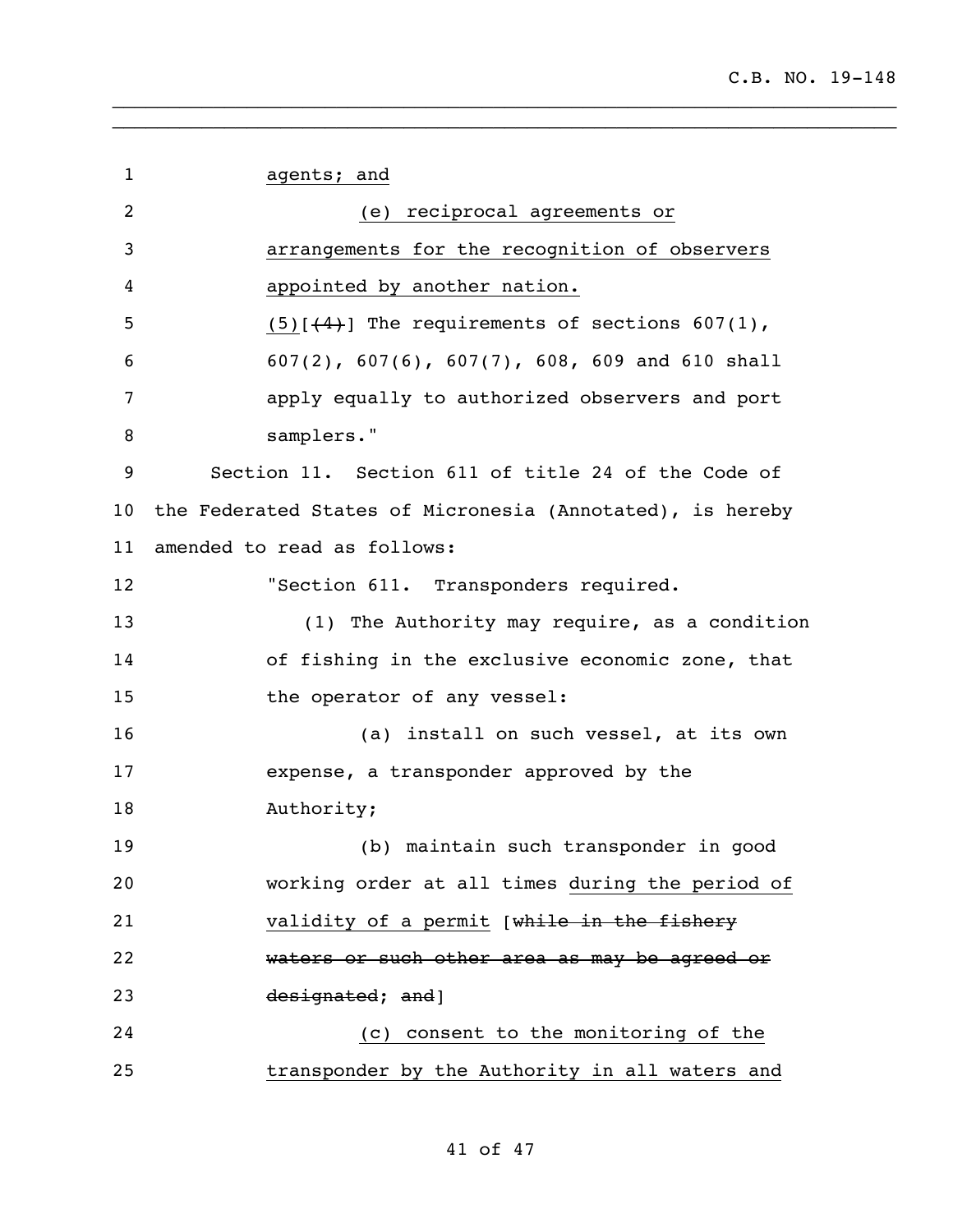at all times during the period of validity of the permit; and 3 (d) $\left[\frac{c}{c}\right]$  ensure that any information or data required by the Authority to be transmitted by the transponder is transmitted continuously, accurately and effectively to the designated receiver." Section 12. Section 701 of title 24 of the Code of the Federated States of Micronesia (Annotated), is hereby amended to read as follows: "Section 701. Jurisdiction of the court. (1) Any case or controversy arising under this subtitle or out of any act or omission committed in contravention of any provision of this subtitle by any person: (a) within the fishery waters; or (b) outside the fishery waters by any flag vessel, citizen or person ordinarily resident in the Federated States of Micronesia; or (c) by any person on board any fishing vessel registered in the Federated States of Micronesia shall be subject to the jurisdiction of the Supreme Court of the Federated States of Micronesia and judicial proceedings shall be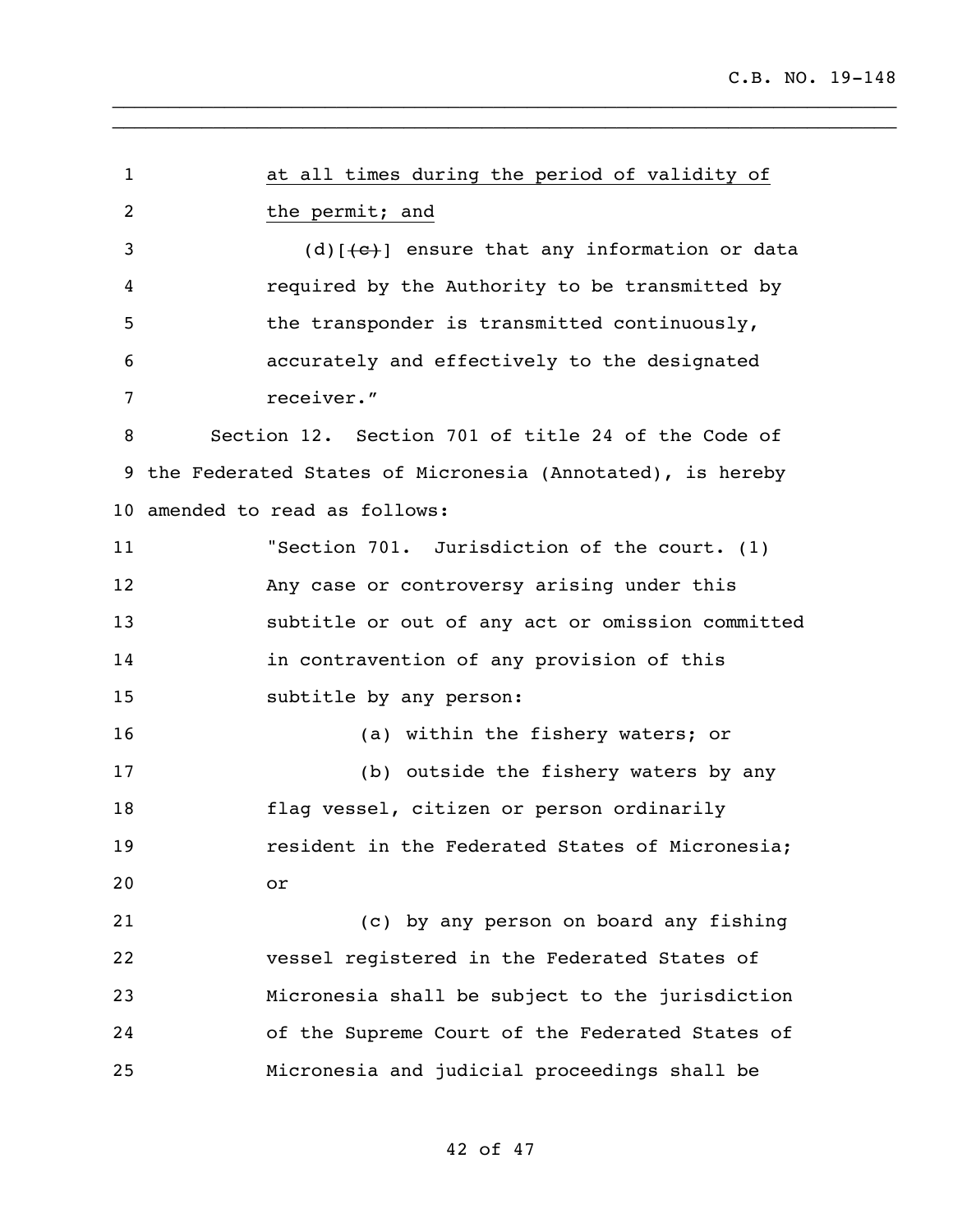taken as if such act or omission had taken place in the Federated States of Micronesia within the jurisdiction of the Supreme Court of the Federated States of Micronesia.

\_\_\_\_\_\_\_\_\_\_\_\_\_\_\_\_\_\_\_\_\_\_\_\_\_\_\_\_\_\_\_\_\_\_\_\_\_\_\_\_\_\_\_\_\_\_\_\_\_\_\_\_\_\_\_\_\_\_\_\_\_\_\_\_\_\_\_\_\_\_ \_\_\_\_\_\_\_\_\_\_\_\_\_\_\_\_\_\_\_\_\_\_\_\_\_\_\_\_\_\_\_\_\_\_\_\_\_\_\_\_\_\_\_\_\_\_\_\_\_\_\_\_\_\_\_\_\_\_\_\_\_\_\_\_\_\_\_\_\_\_

 (2) Where an authorized officer is exercising any powers conferred on him outside the fishery waters in accordance with section 603(II) of chapter 6 of this subtitle, any act or omission of any person in contravention of any of the provisions of this subtitle shall be deemed to have been committed within the fishery waters.

 (3) Notwithstanding any provision of any other law of the Federated States of Micronesia, any information or complaint with respect to any violation of this subtitle must be filed within **two years of the discovery of the violation.** 

 (4) The Court may at any time enter restraining orders or prohibitions, issue warrants, issue process in rem or other processes, prescribe and accept satisfactory bonds or other security, and take such other actions as are in the interests of justice." Section 13. Section 907 of title 24 of the Code of the Federated States of Micronesia (Annotated), is hereby amended to read as follows: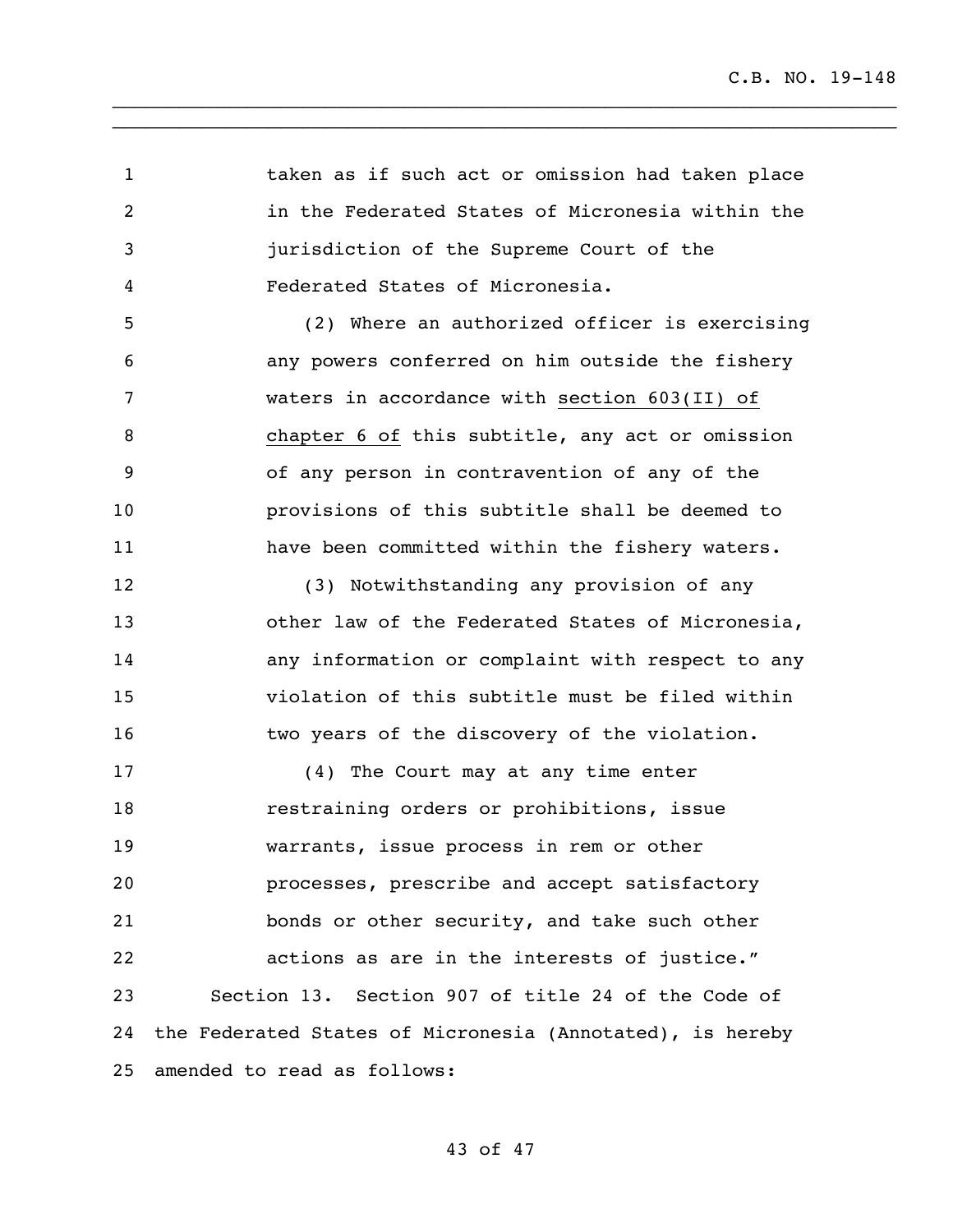"Section 907. Fishing, Conducting Research or training or Related Activities without a valid permit. 4 (1) No person shall use any fishing vessel 5 for, and the crew and operator of any fishing vessel shall not engage in, commercial or non- commercial fishing, research or related 8 activities in the [exclusive economic zone] fishery waters without a valid and applicable permit as required pursuant to sections 103, 104 or 117 of chapter 1 of this subtitle. (2) Any person who commits an act in violation of this section shall be subject to a civil penalty of not less than \$100,000 and not more than \$1,000,000." Section 14. Section 910 of title 24 of the Code of the Federated States of Micronesia (Annotated), is hereby amended to read as follows: "Section 910. Improper stowage of fishing gear and reporting requirement. (1) No operator of a fishing vessel in the fishery waters shall refuse or otherwise fail to stow all fishing gear in such a manner that it is not readily available for use in fishing except when such fishing vessel is in an area in

\_\_\_\_\_\_\_\_\_\_\_\_\_\_\_\_\_\_\_\_\_\_\_\_\_\_\_\_\_\_\_\_\_\_\_\_\_\_\_\_\_\_\_\_\_\_\_\_\_\_\_\_\_\_\_\_\_\_\_\_\_\_\_\_\_\_\_\_\_\_ \_\_\_\_\_\_\_\_\_\_\_\_\_\_\_\_\_\_\_\_\_\_\_\_\_\_\_\_\_\_\_\_\_\_\_\_\_\_\_\_\_\_\_\_\_\_\_\_\_\_\_\_\_\_\_\_\_\_\_\_\_\_\_\_\_\_\_\_\_\_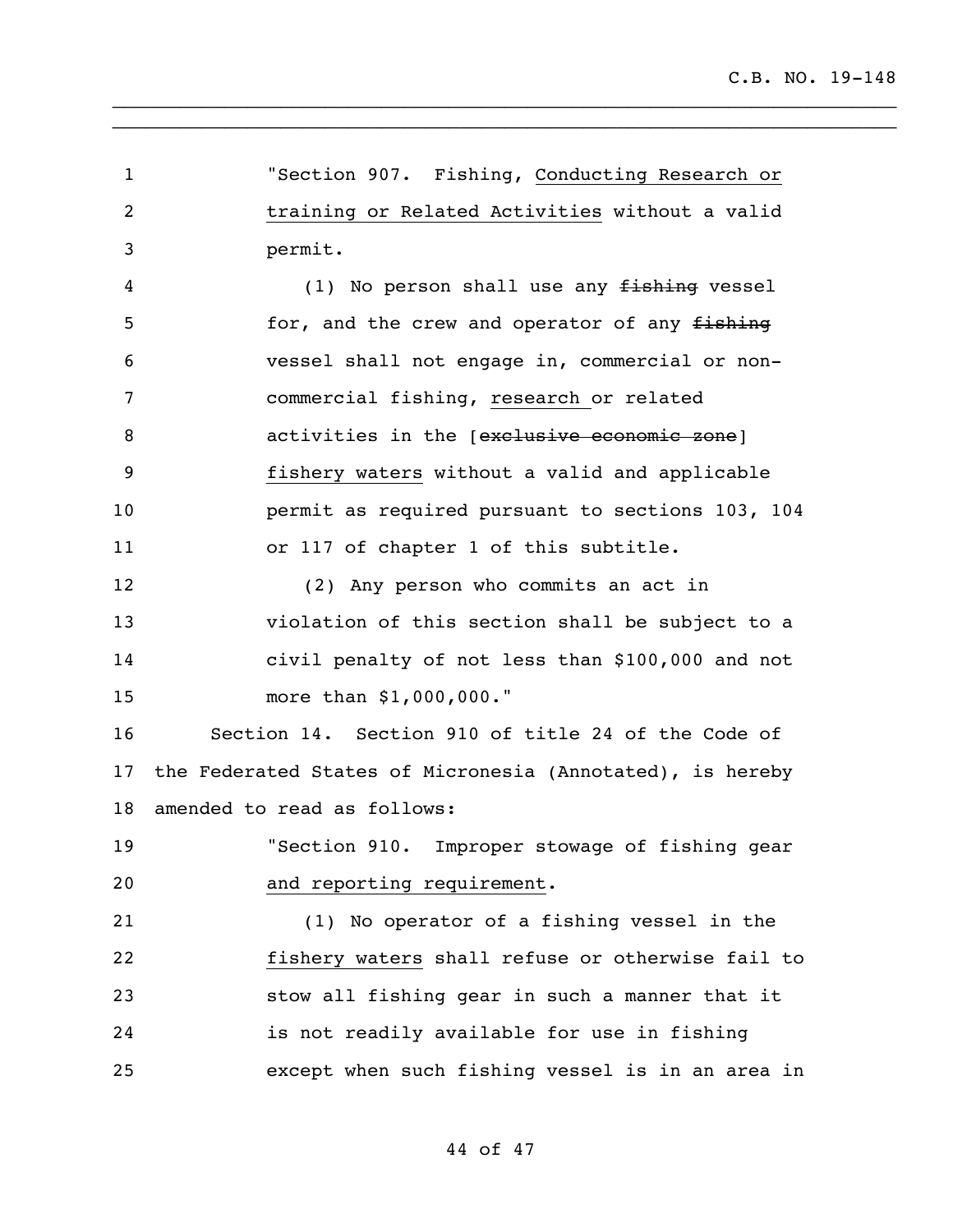| $\mathbf{1}$ | which it is authorized to fish in accordance     |
|--------------|--------------------------------------------------|
| 2            | with this subtitle.                              |
| 3            | (2) No operator of a vessel which is used        |
| 4            | for, equipped to be used for or of a type that   |
| 5            | is normally used for fishing or related          |
| 6            | activities transiting the fishery waters shall,  |
| 7            | upon entry and while within the fishery waters,  |
| 8            | refuse or otherwise fail to report its name,     |
| 9            | International Radio Call Sign, flag              |
| 10           | registration, date and time, position (to 1      |
| 11           | minute of arc), complement, intended activity in |
| 12           | the fishery waters, catch on board, and such     |
| 13           | other information prescribed, to the Authority   |
| 14           | in the manner prescribed.                        |
| 15           | (3) Where the operator of a vessel transiting    |
| 16           | the fishery waters refuses or otherwise fails    |
| 17           | to report the information described in           |
| 18           | subsection (2), there shall be a refutable       |
| 19           | presumption that all fish found on board such    |
| 20           | vessel have been caught within the fishery       |
| 21           | waters in violation of this subtitle.            |
| 22           | $(4)$ [ $(2)$ ] Any person who commits an act in |
| 23           | violation of this section shall be subject to a  |
| 24           | civil penalty of not less than \$50,000 and not  |
| 25           | more than \$500,000."                            |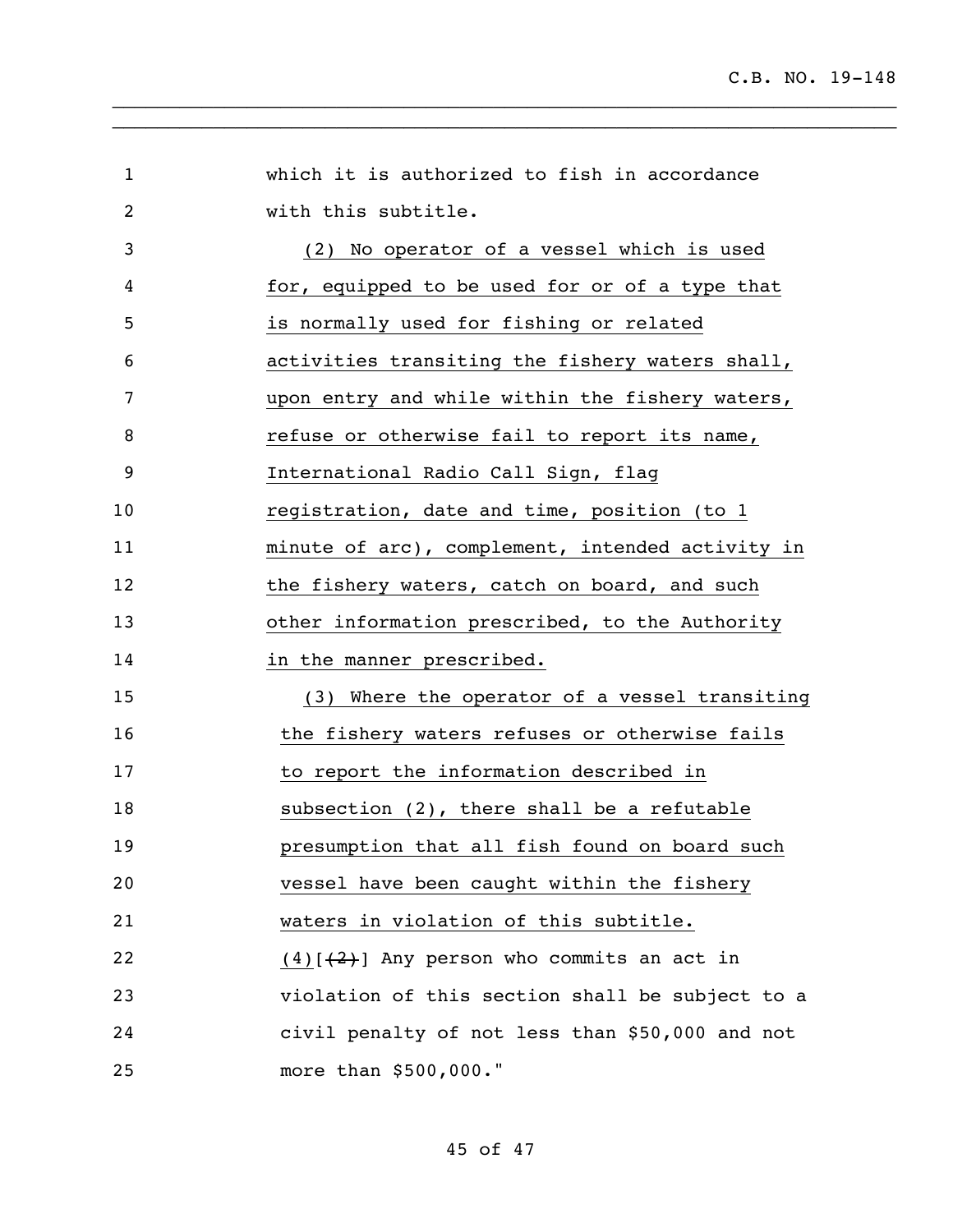| $\mathbf{1}$ | Section 15. Section 911 of title 24 of the Code of        |  |
|--------------|-----------------------------------------------------------|--|
| 2            | the Federated States of Micronesia (Annotated), is hereby |  |
| 3            | amended to read as follows:                               |  |
| 4            | "Section 911. Violation of marine space.                  |  |
| 5            | (1) No person shall use a vessel which is                 |  |
| 6            | used for, equipped to be used for or of a type            |  |
| 7            | that is normally used for related activities              |  |
| 8            | for entering or remaining within the exclusive            |  |
| 9            | economic zone in violation of any provision of            |  |
| 10           | this subtitle.                                            |  |
| 11           | (2) No operator of a vessel which is used                 |  |
| 12           | for, equipped to be used for or of a type that            |  |
| 13           | is normally used for related activities                   |  |
| 14           | entering or remaining within the exclusive                |  |
| 15           | economic zone shall, upon entry and while                 |  |
| 16           | within the exclusive economic zone, refuse or             |  |
| 17           | otherwise fail to report its name,                        |  |
| 18           | International Radio Call Sign, flag                       |  |
| 19           | registration, date and time, position (to 1               |  |
| 20           | minute of arc), complement, intended activity             |  |
| 21           | in the exclusive economic zone, catch on board,           |  |
| 22           | and such other information prescribed, to the             |  |
| 23           | Authority in the manner prescribed.                       |  |
| 24           | (3) Where the operator of a vessel entering               |  |
| 25           | or remaining within the exclusive economic zone           |  |